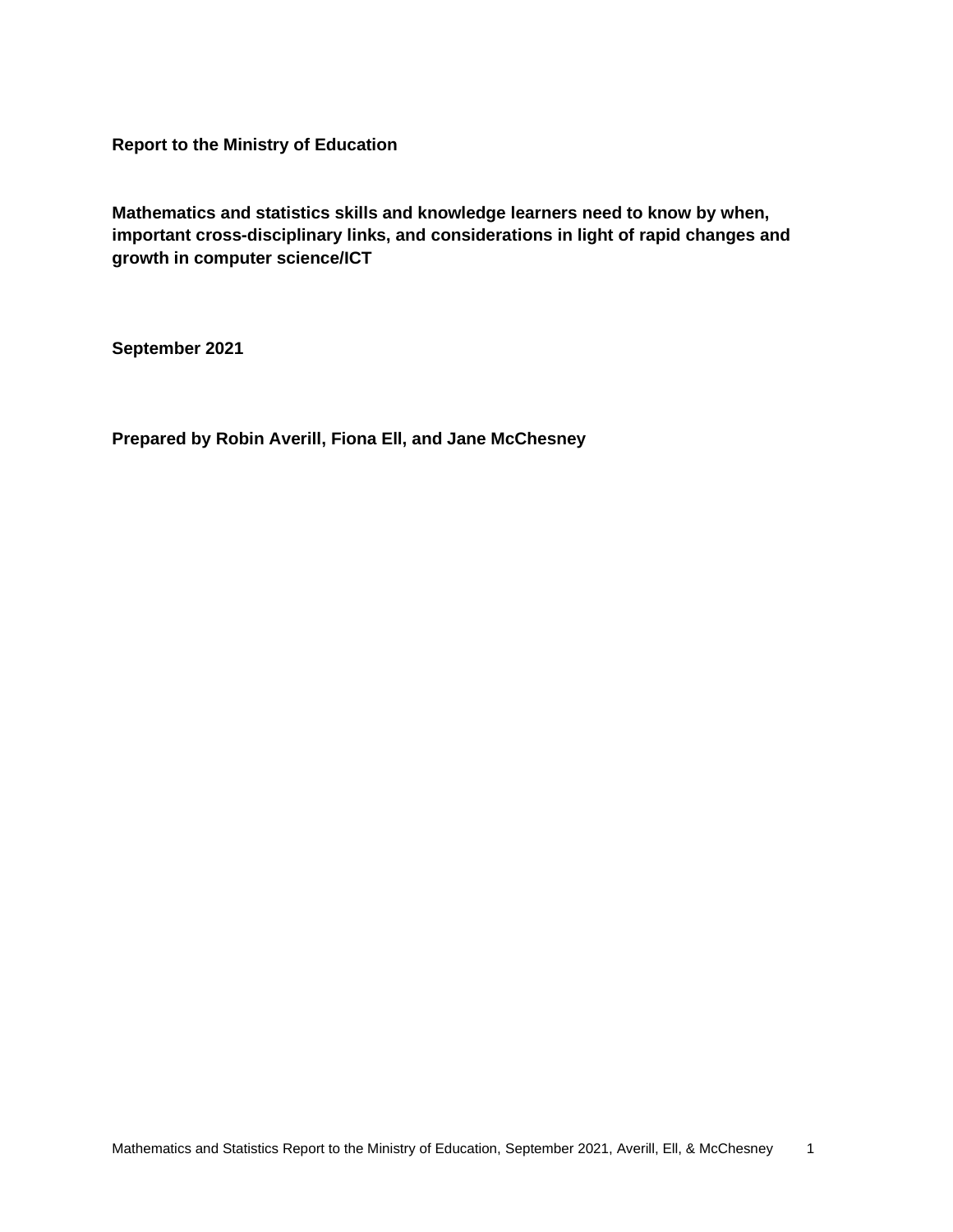# Contents<br>Report focus

| Other considerations regarding culturally sustaining mathematics and statistics  5          |  |
|---------------------------------------------------------------------------------------------|--|
| The mathematics skills and knowledge learners need to know by when: Years 0-13 6            |  |
|                                                                                             |  |
|                                                                                             |  |
| Pedagogy - Considering technology throughout all year levels and strands and in relation to |  |
| Pedagogy - Further thoughts on pedagogy suitable for teaching and learning mathematics      |  |
|                                                                                             |  |
|                                                                                             |  |
|                                                                                             |  |
| Appendix Two: Example showing possible Important Cross-disciplinary links for               |  |
|                                                                                             |  |
|                                                                                             |  |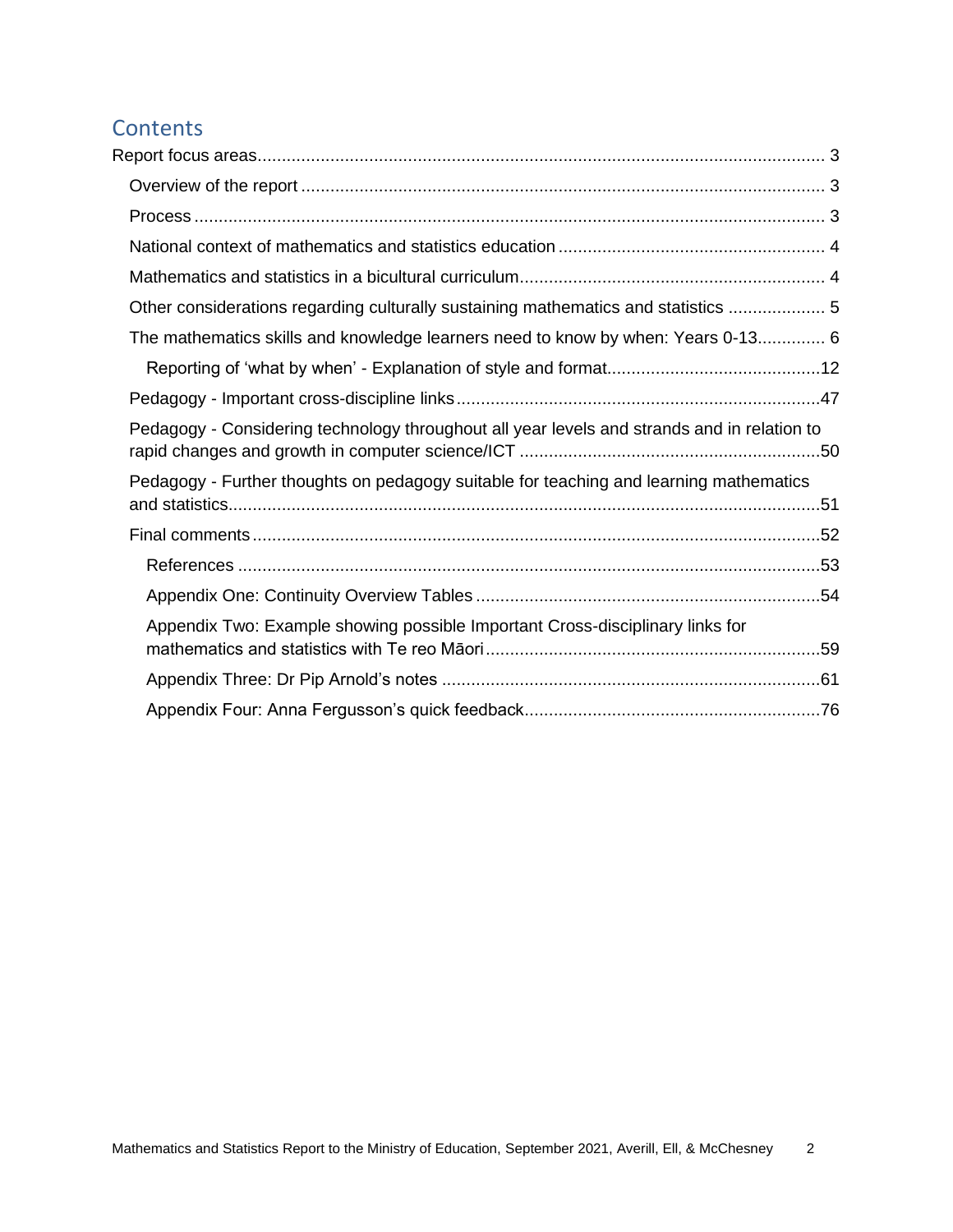## <span id="page-2-0"></span>Report focus areas

The focus areas requested for this report were:

- The mathematics and statistics skills and knowledge learners need to know by when
- Important cross-disciplinary links between mathematics, statistics and other discipline areas
- Considerations regarding rapid changes and growth in computer science/ICT

## <span id="page-2-1"></span>Overview of the report

In the report we describe the ways we worked, the national context, recommendations in light of the signalled bicultural nature of the curriculum refresh, rationale for the organisation of mathematics content and key recommendations for organisation of mathematics and statistics content across the year levels, explanation of the template used to show year-by-year mathematics and statistics focus points, discussion of important cross-discipline links for mathematics and statistics, considerations regarding rapid changes and growth in computer science, consideration regarding other aspects of pedagogy, and final comments. Year-by-year indications of mathematics and statistics focus points, along with suggested overview purposes of each part of the mathematics and statistics curriculum are included.

## <span id="page-2-2"></span>**Process**

The task was explained to the team in a one-day hui at the Ministry of Education on 13 August 2021, followed by the team planning an approach for working together and sharing tasks. Collaboration continued over the subsequent two weeks with frequent email and Zoom discussions to clarify process matters and agreed responses to the tasks set. Our main reference points for developing the report have been the current and previous iterations of the New Zealand mathematics and statistics curriculum, international examples, literature, and our varied experiences locally, nationally and internationally within mathematics and statistics education. Consultation possibilities were constrained by the timeframe given for the preparation of the report and the country being in level 4 lockdown over this time. However, we are very grateful to Dr Karyn Saunders, Dr Pip Arnold and Anna Fergusson for their very kind and swift feedback on selected ideas within the year-by-year suggested content.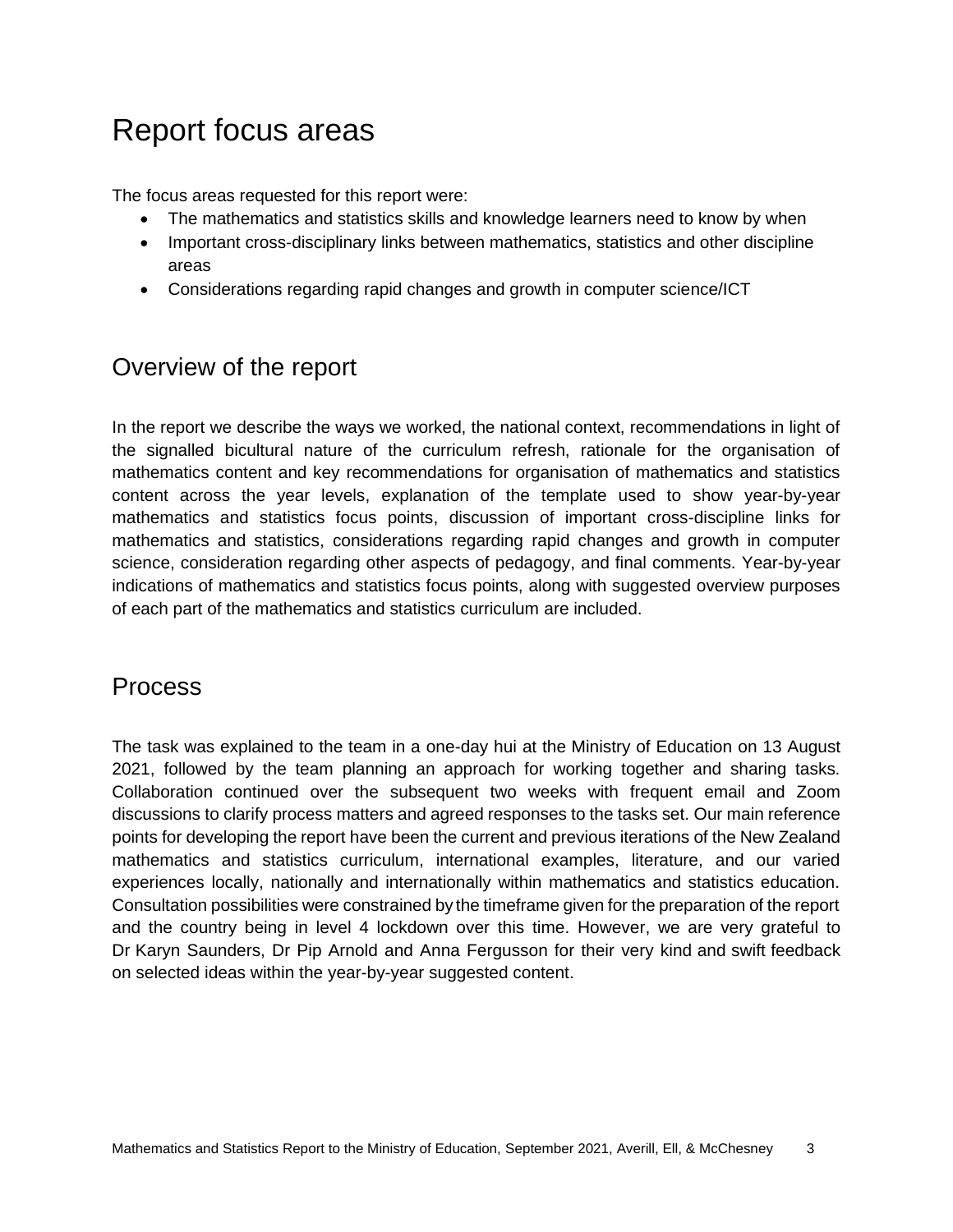## <span id="page-3-0"></span>National context of mathematics and statistics education

The report was completed within a time of substantial change and consultation across a wide range of general and mathematics and statistics-specific national education developments, such as the NCEA review, development and piloting of numeracy NCEA co-requisites, the curriculum refresh, and a Royal Society expert panel report on mathematics and statistics education. The report team have had varying involvements in these developments but carried out the work for this report independent of but with some consideration towards these other initiatives and developments. Furthermore, *Tātaiako* (Education Council, 2011) and *Tapasā* (Ministry of Education, 2018) have been published and advocated for teacher use since the 2007 national curriculum was written, and the mathematics and statistics curriculum has not yet been revisited in light of these significant documents and related research, professional development and understandings in the area of culturally sustaining practice.

## <span id="page-3-1"></span>Mathematics and statistics in a bicultural curriculum

The curriculum refresh is intending a bicultural curriculum<sup>1</sup>. This report was completed without guidance on what it is intended for a bicultural mathematics and statistics curriculum. The starting points for our work are Euro-centric rather than bicultural by design. Since the 2007 New Zealand curriculum came into effect, kaiako have been expected to respond in their teaching to *Tātaiako* and a new professional code and standards (Education Council, 2017), both of which enhance the place of te reo me te ao Māori in their work, but are not explicit about what this means for the teaching of mathematics and statistics. We have tried to include some emphasis consistent with a bicultural curriculum. However, we are writing from the position of Tangata Tiriti, not Tangata Whenua. Tangata Whenua voices are clearly essential to determine what mathematics and statistics are needed by when, cross-curriculum links, and the impacts of rapid ICT growth, for a bicultural mathematics and statistics curriculum. The basic concept of what 'progress' might be is itself a cultural construct. For the curriculum to be bicultural it should have bicultural origins and originating frameworks which we cannot provide. Control over what is in the mathematics and statistics curriculum should be fundamentally shared. Our contribution is made to help progress the Ministry of Education's work, but it needs to be considered in light of this fact.

### *Recommendations:*

• We strongly advocate for further work to discuss and describe what is meant by a bicultural mathematics and statistics curriculum, including what mātauranga Māori and mātaraunga-a-iwi is included when and how it is included, before writing of the refreshed mathematics and statistics curriculum begins.

<sup>1</sup> [https://www.education.govt.nz/our-work/changes-in-education/national-curriculum-refresh/new-zealand](https://www.education.govt.nz/our-work/changes-in-education/national-curriculum-refresh/new-zealand-curriculum/)[curriculum/](https://www.education.govt.nz/our-work/changes-in-education/national-curriculum-refresh/new-zealand-curriculum/)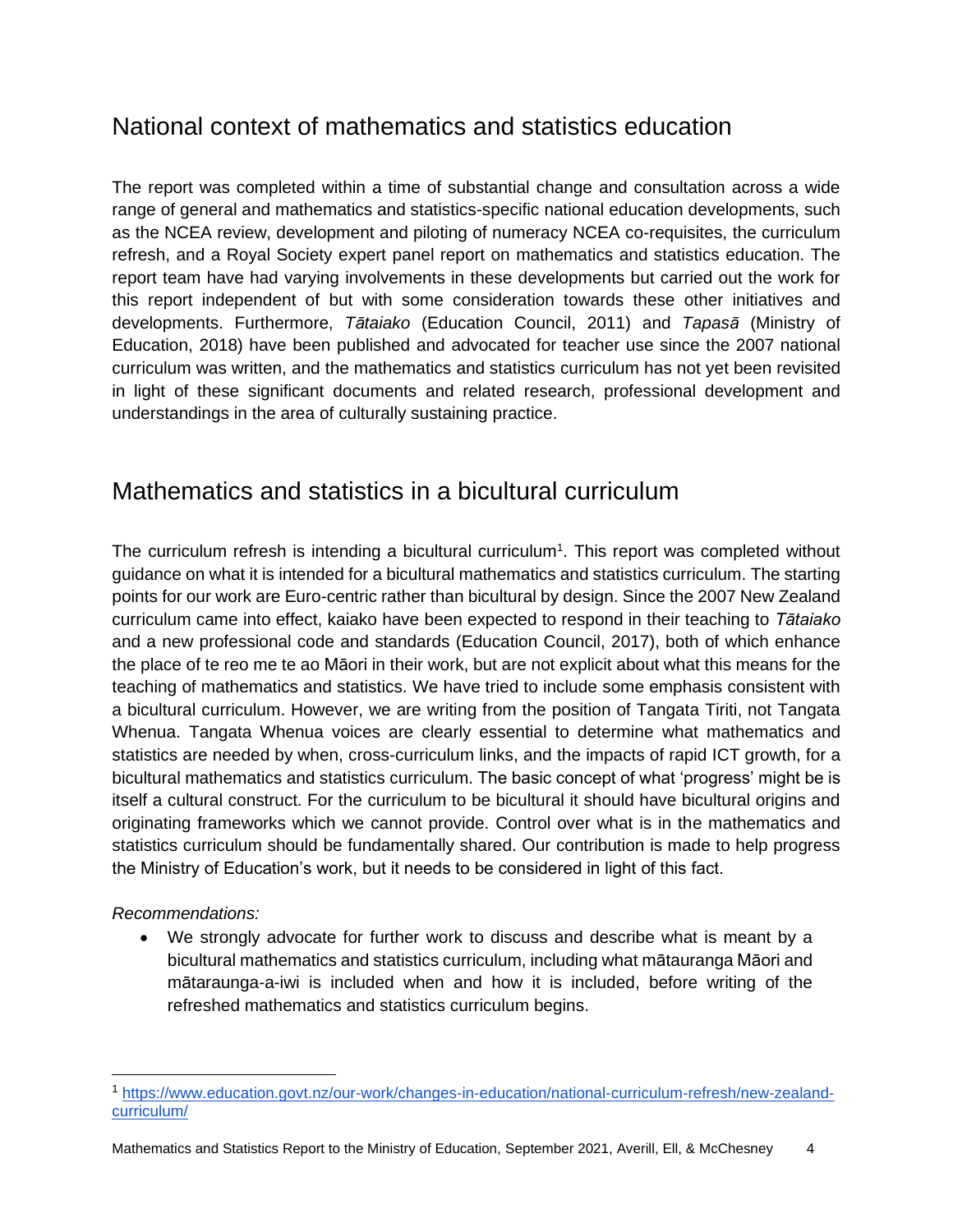We recommend further work occurs to:

- reconsider what mathematics and statistics are needed by ākonga by when in light of the recommendation above
- consider further ways in which the curriculum will be written, portrayed and implemented as a bicultural curriculum (e.g., considering protocols, pedagogies, cultural competencies, te reo Māori, learning environment contexts, contexts of learning activities, awareness of how people have been involved in the development and use of mathematical and statistical ideas and tools over time, involvement of whānau and families in supporting learning, developing and nurturing culturally-linked values)
- discuss, decide, and describe ways to support kaiako in designing bicultural mathematics and statistics learning opportunities for ākonga
- consider consultation and communication with whānau, families, and society needed for supporting curriculum implementation.

## <span id="page-4-0"></span>Other considerations regarding culturally sustaining mathematics and statistics

Alongside consideration of mātauranga Māori and mātauranga-a-iwi within mathematics and statistics content, it is vital to consider responsibilities to our learners with Pacific heritage in relation to curriculum content and emphasis. Links between *Tātaiako* and *Tapasā* and mathematics and statistics must be made explicit by curriculum writers. We note and are supportive of the framing of mathematics and statistics and links to the important ideas of these documents in the draft NCEA numeracy corequisite materials<sup>2</sup>, as in the 'Numeracy Learning Matrix' and the 'Unpacking Numeracy' document (p. 1) and in the table showing links between mathematical process ideas, the key competencies, *Tātaikao* and *Tapasā* (final page of Unpacking document). The table makes links between mathematical processes and these competencies.

*Recommendation:* 

• We strongly advocate consideration of mathematics and statistics content in light of *Tātaiako* and *Tapasā* and related knowledge and understanding about the groups

<sup>2</sup> <https://ncea.education.govt.nz/numeracy-0> and

Australian Curriculum, Assessment and Reporting Authority. (2021). *Mathematics consultation curriculum, All elements F-10.* 

[https://ncea-live-3-storagestack-53q-assetstorages3bucket-2o21xte0r81u.s3.amazonaws.com/s3fs](https://ncea-live-3-storagestack-53q-assetstorages3bucket-2o21xte0r81u.s3.amazonaws.com/s3fs-public/2021-08/Numeracy%20Learning%20Matrix%20%28A4%29.pdf?VersionId=Nw0dtOQPEF6bNm8Z6YooJBYasvB47udf)[public/2021-](https://ncea-live-3-storagestack-53q-assetstorages3bucket-2o21xte0r81u.s3.amazonaws.com/s3fs-public/2021-08/Numeracy%20Learning%20Matrix%20%28A4%29.pdf?VersionId=Nw0dtOQPEF6bNm8Z6YooJBYasvB47udf)

[<sup>08/</sup>Numeracy%20Learning%20Matrix%20%28A4%29.pdf?VersionId=Nw0dtOQPEF6bNm8Z6YooJBYasv](https://ncea-live-3-storagestack-53q-assetstorages3bucket-2o21xte0r81u.s3.amazonaws.com/s3fs-public/2021-08/Numeracy%20Learning%20Matrix%20%28A4%29.pdf?VersionId=Nw0dtOQPEF6bNm8Z6YooJBYasvB47udf) [B47udf](https://ncea-live-3-storagestack-53q-assetstorages3bucket-2o21xte0r81u.s3.amazonaws.com/s3fs-public/2021-08/Numeracy%20Learning%20Matrix%20%28A4%29.pdf?VersionId=Nw0dtOQPEF6bNm8Z6YooJBYasvB47udf)

[https://ncea-live-3-storagestack-53q-assetstorages3bucket-2o21xte0r81u.s3.amazonaws.com/s3fs](https://ncea-live-3-storagestack-53q-assetstorages3bucket-2o21xte0r81u.s3.amazonaws.com/s3fs-public/2021-08/Unpacking%20Numeracy%20%28A4%3B%20Page%206%20is%20A3%29.pdf?VersionId=j.cT_3zjOJWnrwHFdOe83PbIKltnDj4b)[public/2021-](https://ncea-live-3-storagestack-53q-assetstorages3bucket-2o21xte0r81u.s3.amazonaws.com/s3fs-public/2021-08/Unpacking%20Numeracy%20%28A4%3B%20Page%206%20is%20A3%29.pdf?VersionId=j.cT_3zjOJWnrwHFdOe83PbIKltnDj4b)

[<sup>08/</sup>Unpacking%20Numeracy%20%28A4%3B%20Page%206%20is%20A3%29.pdf?VersionId=j.cT\\_3zjOJ](https://ncea-live-3-storagestack-53q-assetstorages3bucket-2o21xte0r81u.s3.amazonaws.com/s3fs-public/2021-08/Unpacking%20Numeracy%20%28A4%3B%20Page%206%20is%20A3%29.pdf?VersionId=j.cT_3zjOJWnrwHFdOe83PbIKltnDj4b) [WnrwHFdOe83PbIKltnDj4b](https://ncea-live-3-storagestack-53q-assetstorages3bucket-2o21xte0r81u.s3.amazonaws.com/s3fs-public/2021-08/Unpacking%20Numeracy%20%28A4%3B%20Page%206%20is%20A3%29.pdf?VersionId=j.cT_3zjOJWnrwHFdOe83PbIKltnDj4b)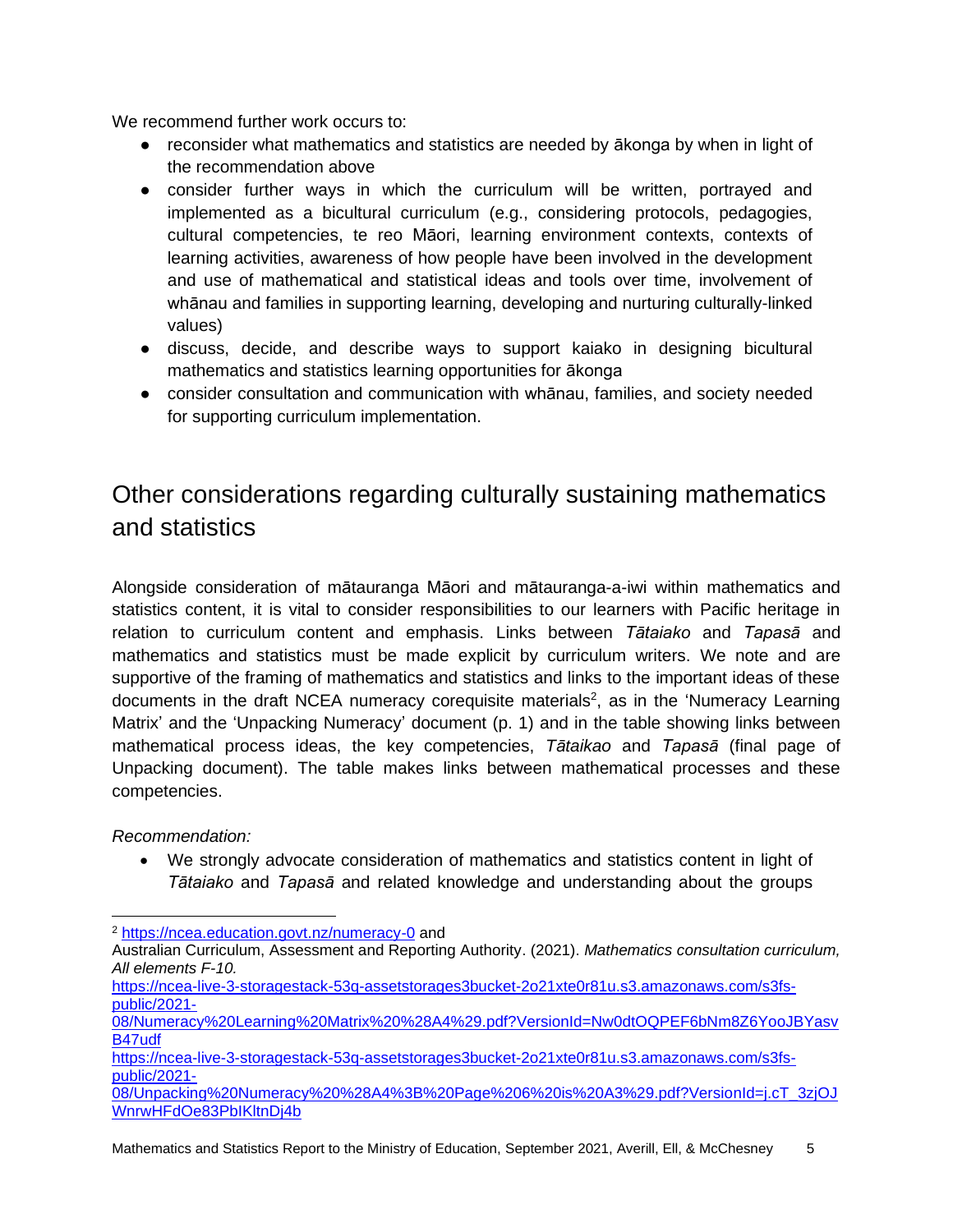these documents are seeking to serve. Further, these links need to be made explicit and visible in curriculum materials to help teachers see and use them.

## <span id="page-5-0"></span>The mathematics skills and knowledge learners need to know by when: Years 0-13

We need to be specific about the mathematics and statistics that we want alkonga to learn each year they are at school because wider bands (e.g., such as the current curriculum levels, or considering group of years such Years 0-3, 4-6 etc) make it hard for teachers to know what they should be aiming for and whether ākonga have made appropriate progress for further success. Making local curriculum is a complex task for teachers and clear guidelines will assist.

### Year-by-year structure

Curriculum documents serve a number of purposes in education systems. By their structure, as well as their content, they convey important messages about what is valued and how knowledge, skills and attitudes are perceived. Some purposes for curriculum are well-served by high level, broad and open documents, which provide space for local interpretation. Other purposes are wellserved by providing more specific information that provides clear direction. Both approaches can be used together within a curriculum to serve both sets of purposes.

In mathematics and statistics education in English medium schools in Aotearoa we have three key issues made evident considering international comparative studies:

- There is dissatisfaction with the achievement profile and rate of progress of ākonga. Ākonga are not learning enough mathematics and statistics, and they are not learning it soon enough.
- There are major equity problems in mathematics and statistics achievement and progress, and engagement and participation. There are larger gaps between those who do well and those who do not than in other countries, Māori and Pacific learners are not getting sufficient access to learning experiences that enable them to achieve in the same way as Pākehā and Asian ākonga, and SES has a bigger impact on achievement and progress than in other jurisdictions, with schooling making less of an impact on the effects of poverty than in other, comparable, places<sup>3</sup>.
- Variability in ākonga outcomes on PISA tests is attributed to 'within school' factors more than 'between school' factors in Aotearoa. Our 'within school' variability is amongst the highest in the PISA jurisdictions<sup>4</sup>. NMSSA data also shows that ākonga

<sup>3</sup> Ministry of Education. (2020).

https://www.educationcounts.govt.nz/ data/assets/pdf file/0015/205710/TIMSS-2018-Maths-[Achievement-A4.pdf](https://www.educationcounts.govt.nz/__data/assets/pdf_file/0015/205710/TIMSS-2018-Maths-Achievement-A4.pdf) <sup>4</sup> OECD. (2019).

<https://www.oecd.org/pisa/PISA%202018%20Insights%20and%20Interpretations%20FINAL%20PDF.pdf>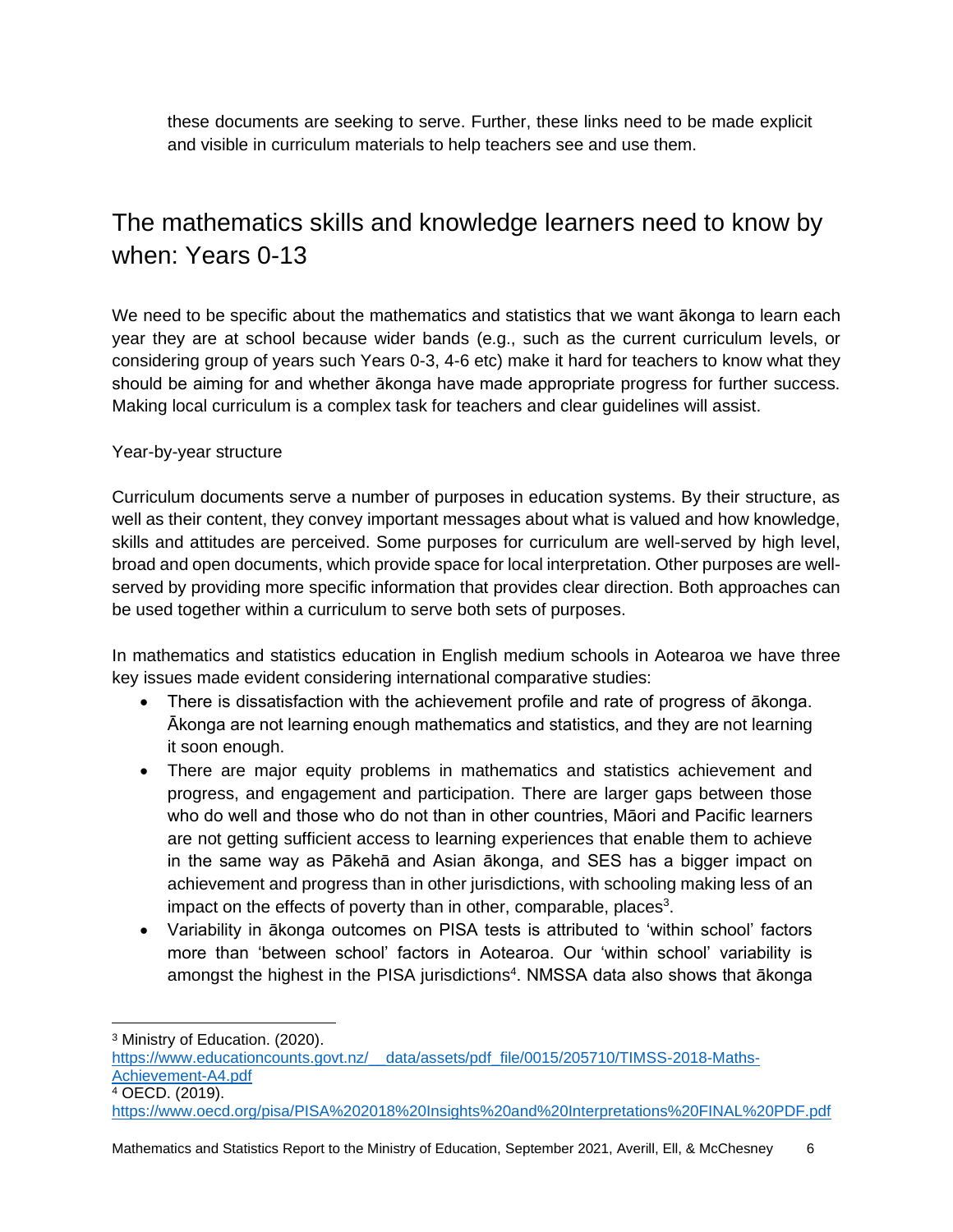outcomes in mathematics and statistics are shaped by school decile<sup>5</sup>. Reducing withinschool and between-school variability is a key to improving ākonga outcomes.

With the opportunity to refresh the mathematics and statistics curriculum we need to ask: what sort of curriculum structure will best address these key issues? While the curriculum structure is not the most immediate influence on teaching and learning, it provides a crucial framework for how teachers, ākonga and communities think about mathematics and statistics teaching and learning<sup>6</sup>. The structure needs to be the one most likely to result in:

- Sufficient progress and achievement to meet our goals
- Equity in access and in outcomes
- Reduction in variability of learning experiences and achievement opportunities

There is very little (no) direct research on how curriculum structure impacts system outcomes. There is some work on how teachers work with materials to design learning, but there is not a large body of evidence about how this process occurs between national curriculum statements and classroom programme design and implementation<sup>7</sup>. What evidence there is suggests that teachers can learn about both mathematics and statistics content and how it should be staged or approached through interacting with curriculum documents $8$ .

To decide what curriculum structure might best promote achievement, progress, equity and consistency across the system we therefore have to turn to thinking about what it is that teachers and leaders need in order to provide opportunities for learning mathematics and statistics that will achieve these aims. Teacher knowledge of mathematics for teaching is recognised as a significant factor in quality of mathematics teaching<sup>9</sup>. One way to support teacher knowledge of mathematics for teaching is to provide a curriculum that clarifies for teachers what they should be teaching. In presenting clear curriculum direction and specificity, teachers have access to

<sup>5</sup> NMSSA. (2018). [https://nmssa.otago.ac.nz/reports/2018/2018\\_NMSSA\\_MATHEMATICS.pdf](https://nmssa.otago.ac.nz/reports/2018/2018_NMSSA_MATHEMATICS.pdf)

<sup>6</sup> Schmidt, W. H., & Prawat, R. S. (2006). Curriculum coherence and national control of education: Issue or non-issue? *Journal of Curriculum Studies, 38*(6), 641–658.

<sup>7</sup> Remillard, J. (2005). Examining key concepts in research on teachers' use of mathematics curricula. *Review of Educational Research, 75*(2), 211-246.

Sullivan, P., Clarke, D., Clarke, D., Farrell, L., & Gerrard, J. ( 2013). Processes and principles in planning mathematics teaching. *Mathematics Education Research Journal, 24*(4), 457-480.

<sup>8</sup> Choppin, J. (2011). Learned adaptations: Teachers' understanding and use of curriculum resources. *Journal of Mathematics Teacher Education, 14*, 331-353.

Remillard, J. (2005). Examining key concepts in research on teachers' use of mathematics curricula. *Review of Educational Research, 75*(2), 211-246.

<sup>9</sup> Ball,D., Thames, M., & Phelps, G. (2008). Content knowledge for teaching: What makes it special? *Journal of Teacher Education, 59* (5), 389-407.

Charalambous, C. Hill, H., Chin, M., & McGinn,D. (2020). Mathematical content knowledge and knowledge for teaching: exploring their distinguishability and contribution to student learning. *Journal of Mathematics Teacher Education, 23*, 579-613.

Depaepe, F., Verschaffel, L., & Kelchtermans, G. (2013). Pedagogical content knowledge: A systematic review of the way in which the concept has pervaded mathematics educational research. *Teaching and Teacher Education, 34*, 12-24.

Rowland, T., Huckstep, P., & Thwaites, A. (2005). Elementary teachers' mathematics subject knowledge: the knowledge quartet and the case of Naomi. *Journal of Mathematics Teacher Education, 8*, 255-281.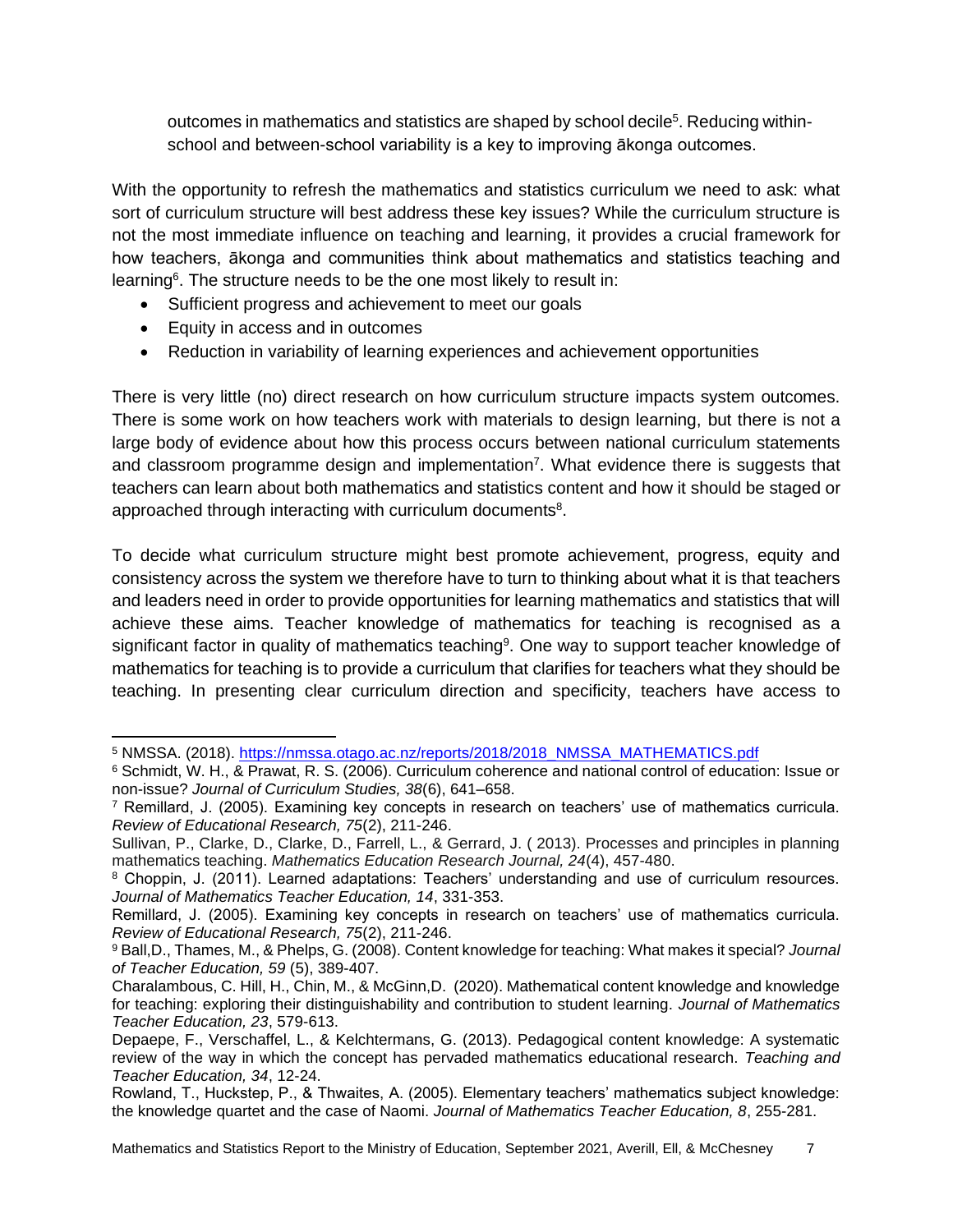information about mathematical content at a level of detail that expands/strengthens their knowledge bases for learning<sup>10</sup>. In particular, a curriculum can draw together evidence from developmental psychology, neuroscience, mathematics education, statistics education, mathematics and statistics disciplines, and other national priority areas to form outcomes for learners that highlight:

- Sequences for learning
- What is important for progress and future learning
- Connections among different ideas and processes

A curriculum should be a tool for teachers. It should help them be better at preparing for and teaching mathematics and statistics. The tool that a curriculum is most like is a map. The curriculum represents the 'terrain' of mathematics and statistics: the more detail that is included, the less likely you are to get lost. A map points out the important features of the landscape and shows you how to get there, and it shows how the different parts of the landscape relate to each other. Research on learning trajectories provides a strong base for mapping learning pathways in mathematics and statistics<sup>11</sup>. Some of this work suggests that setting out curriculum expectations for each year provides a number of advantages over broader bands of year levels. One advantage is in terms of clearly identifying learning sequence, particularly when there is an element of learning needed for later topics (requisite knowing). For some elements of content, learning at later times (either within a year or in following years) provides opportunities to revisit and consolidate content (reaching into prior learning), and can extend or connect these important elements<sup>12</sup>. These features of year-by-year curriculum illustrate the benefits of mapping for coherence across and within mathematical content topics. When the curriculum does not provide enough information for teachers to find their way, they turn to other 'maps' to help them: in our case, examples include the Numeracy Project framework, the National Standards, the Learning Progression Framework, commercial textbooks, online mathematics resource collections (e.g., Achievement Objective 'elaborations') and online programmes<sup>13</sup>. It is timely to return to more balance where the level of detail in the curriculum provides a greater shared common curriculum space for all schools and teachers (a curriculum mathematics and statistics 'commons'), while still enabling scope for adapting and designing for localised school contexts $14$ .

<sup>10</sup> Cobb, P., & Jackson, K. (2011). Assessing the quality of the Common Core State Standards for mathematics. *Educational Researcher, 40*(4), 183–185.

<sup>11</sup> e.g., Confrey, J., Maloney, A. P., & Corley, A. K. (2014). Learning trajectories: A framework for connecting standards with curriculum. *ZDM—The International Journal on Mathematics Education, 46*(5), 719–733. and Nguyen, K. H., & Confrey, J. (2014). Exploring the relationship between learning trajectories and curriculum. In A. P. Maloney, J. Confrey, & K. H. Nguyen (Eds.), *Learning over time: Learning trajectories in mathematics education* (pp. 161-185). Information Age Publishing.

<sup>12</sup> Rowland, T. (2014). Mathematics teacher knowledge. In P. Andrews & T. Rowland (Eds.), *Masterclass in Mathematics Education: International perspectives on teaching and learning* (pp. 87-98). Bloomsbury Academic.

<sup>13</sup> McChesney, J. (2017). Searching the New Zealand curriculum landscape for clarity and coherence: Some tensions in Mathematics and Statistics. *Curriculum Matters, 13*, 115-131.

<sup>14</sup> Prawat, R. S., & Schmidt, W. H. (2006), Curriculum coherence: Does the logic underlying the organisation of subject matter matter? In S. J. Howie & T. Plomp (Eds.), *Contexts of learning mathematics and science: Lessons learned from TIMSS* (pp. 265-276). Routledge.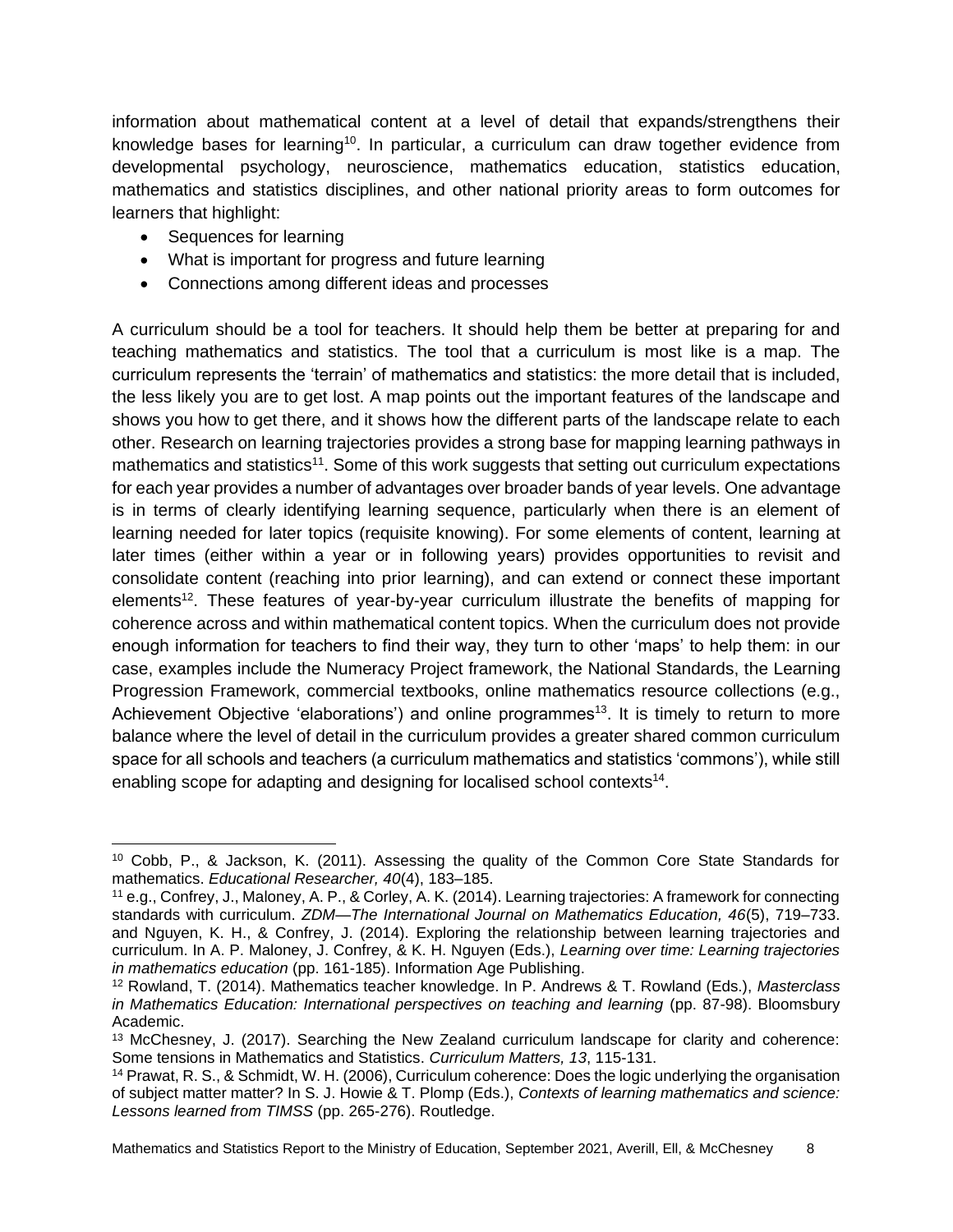In short, the 2007 NZC Mathematics and Statistics document does not have enough detail for teachers to plan Mathematics and Statistics programmes, and so they turn to other sources that give them enough detail, some created specifically for this purpose. This reaching outside the curriculum can be seen as a constructive process of teachers and schools taking local ownership of curriculum and meeting learner needs, but in practice teachers' knowledge of mathematics and statistics and the pressure experienced in teaching the full breadth of the curriculum means that it is more likely that they will adopt a proxy curriculum wholesale than they will craft a local programme. Mathematics and Statistics are not easy to teach, and there is a huge volume of information about how ākonga learn mathematics and statistics that teachers can never hope to master in the face of their other tasks. A more specific curriculum than the current 2007 curriculum is an opportunity to help teachers design and teach mathematics and statistics learning experiences that make a difference for all learners. Access to specific curriculum information, and opportunities to work together with colleagues, act as feedback loops for teachers who in turn consolidate their curricular and content knowledge for teaching<sup>15</sup>.

Evidence from four contributing bodies of research can be used to make the decision to have a year-by-year curriculum rather than broader bands:

1. Early mathematics learning in primary school is very significant to future progress and has many small but important steps that could be missed if year-by-year detail is not provided.

There is a strong body of evidence that what ākonga learn early in their primary school mathematics journey is highly important for and predictive of their rate of progress and their achievement<sup>16</sup>. Particular concepts and skills have been highlighted that can be specified in a curriculum document and become part of everyday mathematics programmes<sup>17</sup>. The detail we have from research into learning trajectories<sup>18</sup> can be used to help teachers teach what is important and what will help all learners make good progress if it is included in the curriculum. There is also evidence that concepts in number and spatial relationships are 'tied together',

<sup>15</sup> Choppin, J. (2011). Learned adaptations: Teachers' understanding and use of curriculum resources. *Journal of Mathematics Teacher Education, 14*, 331-353.

<sup>16</sup> Mulligan, J. & Mitchelmore, M. (2009). Awareness of pattern and structure in early mathematical development. *Mathematics Education Research Journal, 21* (2), 33-49.

Rittle-Johnson, B., Fyfe, E., Hofer, K., & Farran, D. (2017). Early math trajectories: Low-income children's mathematics knowledge from ages 4 to 11. *Child Development, 88* (5), 1727-1742.

Wilkins, J., Woodward, D., & Norton, A. (2021). Children's number sequences as predictors of later mathematical development. *Mathematics Education Research Journal, 33,* 513-540.

<sup>17</sup> Aubrey, C., Dahl, S., & Godfrey, R. (2006). Early mathematics development and later achievement: Further evidence. *Mathematics Education Research Journal, 18*(1), 27 – 46

Clements, D., Sarama, J., Spitler, M., Lange, A. & Wolfe, C. (2011). Mathematics learned by young children in an intervention based on learning trajectories: A large-scale cluster randomized trial. *Journal for Research in Mathematics Education, 42* (2), 127-166.

Mulligan, J. & Mitchelmore, M. (2009). Awareness of pattern and structure in early mathematical development. *Mathematics Education Research Journal, 21* (2), 33-49.

<sup>18</sup> Clements, D., Sarama, J., Baroody, A. & Joswick, C. (2020). Efficacy of a learning trajectory approach compared to teach-to-target approach for addition and subtraction. *ZDM, 52*, 637-648.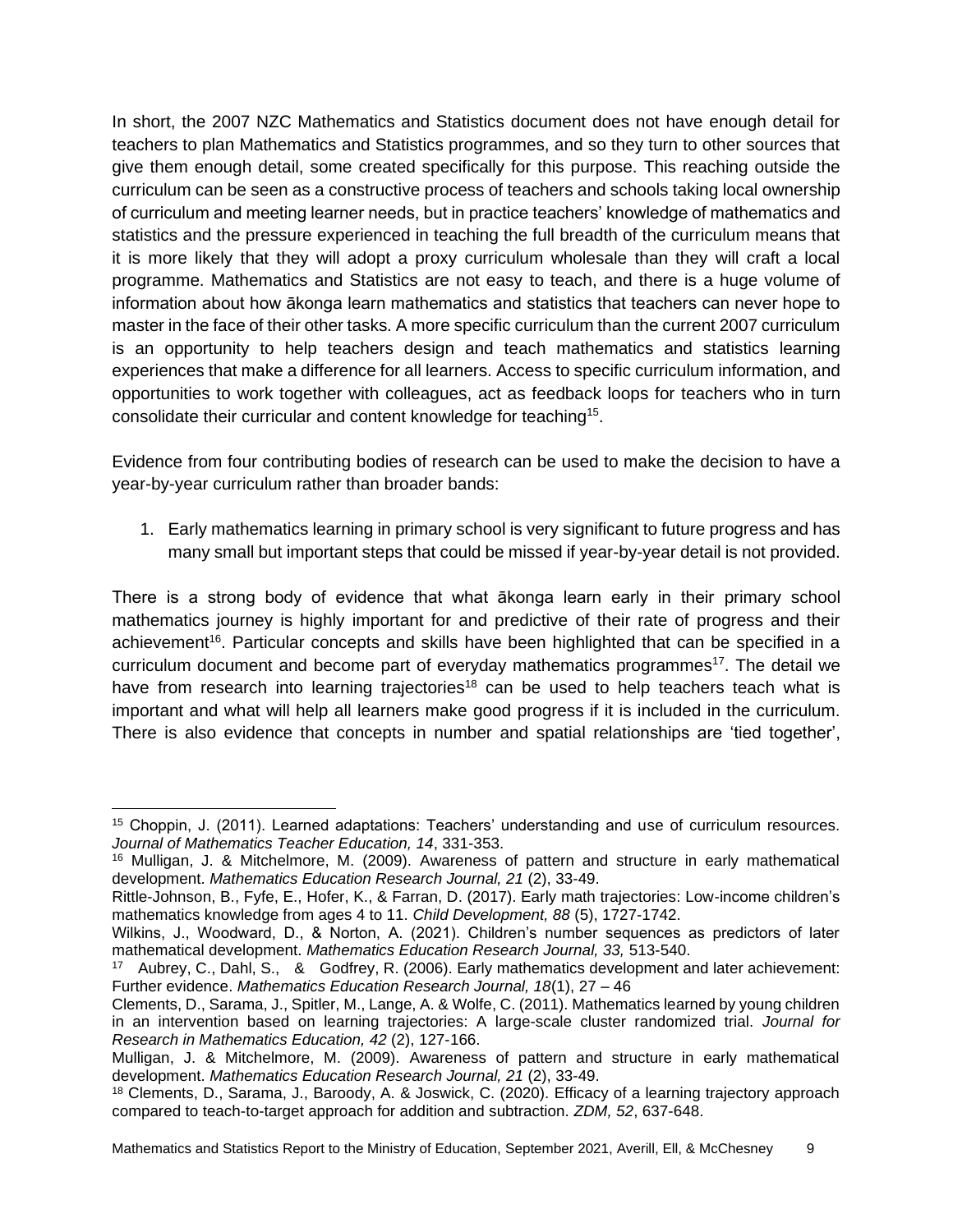particularly in early mathematics learning<sup>19</sup>, and a more specific curriculum can trace these connections, making them clear, and make sure their potential for improving learning is maximised.

2. Teacher expectations are critical to ākonga progress, and without clarity about what is possible, teachers' expectations can be too low.

There is evidence that ākonga are capable of more than most teachers expect of them. There is also evidence that teachers tend to expect less of Māori and Pacific ākonga than they are capable of, and tend to expect less of them than they might of  $\bar{a}$  konga of other ethnicities<sup>20</sup>. This is significant because of the impact of teacher expectation on learner progress and achievement, especially in mathematics<sup>21</sup>. By providing specification of what is possible to learn we can support teachers to have high expectations of all learners. To accelerate progress, the curriculum should make clear that more is possible in the first two years of schooling. Hiding these enhanced expectations in a three-year band risks continuing the underestimation of our ākonga, leading to insufficient progress and achievement – and ongoing inequity.

Support for teacher planning and teaching relates to the grain-size of curriculum detail. The current levels structure of the NZC has been problematic because of the large-grained curriculum information in the Achievement Objectives. The additional information provided by the Elaborations describes and explains detail of content, rather than expressing a learning pathway through the level. A year-by-year curriculum plan however provides finer grained detail so that teachers can more easily identify prior learning from previous years and know that ākonga have been taught this content. At present with the NZC levels, teachers cannot be sure what ākonga have been taught in the previous year, and so spend a great deal of time and effort in assessing and re-teaching. Another advantage of more fine-grained curriculum detail identifies the sequence of progress in each strand as well as between the strands $22$ . Greater connections between the strands are important and can be made explicit, providing a platform for deeper conceptual understanding.

3. Teacher knowledge of mathematics and statistics for teaching is uneven, and because that knowledge is fundamental to improving learner outcomes, the curriculum needs to support and build teacher knowledge.

<sup>&</sup>lt;sup>19</sup> Lowrie, T., Resnick, I., Harris, D., & Logan, T. (2020). In search of the mechanisms that enable transfer from spatial reasoning to mathematics understanding. *Mathematics Education Research Journal, 32,* 175- 188.

Young-Loveridge, J. (2011). Rethinking the role of counting in mathematics learning. *Teachers and Curriculum, 12*, 79-83.

<sup>20</sup> Rubie-Davies, C. (2015). *Becoming a high-expectation teacher: Raising the bar.* Routledge.

<sup>21</sup> Rubie-Davies, C. (2015). *Becoming a high-expectation teacher: Raising the bar.* Routledge.

<sup>22</sup> Rowland, T. (2014). Mathematics teacher knowledge. In P. Andrews & T. Rowland (Eds.), *Masterclass in Mathematics Education: International perspectives on teaching and learning* (pp. 87-98). Bloomsbury Academic.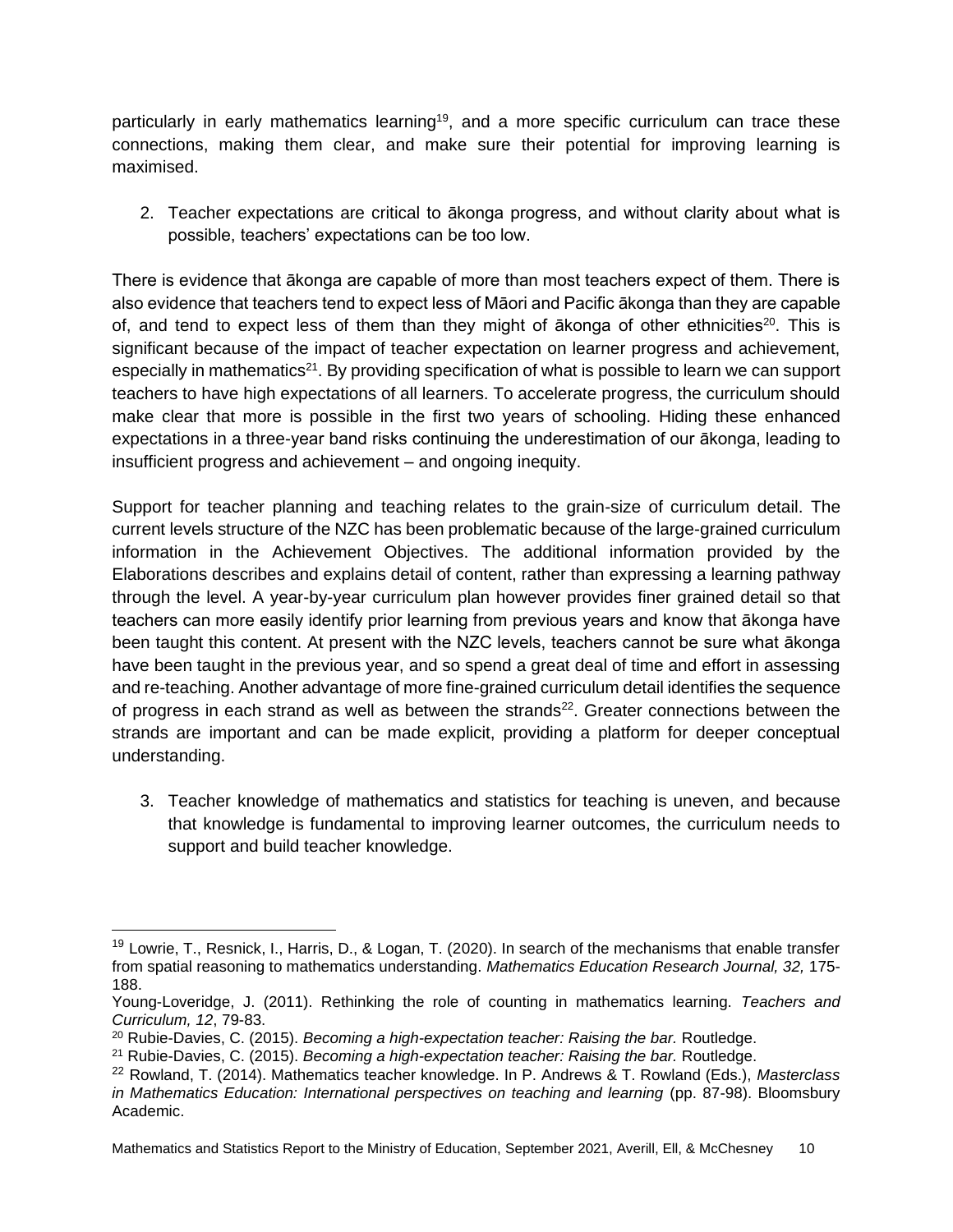A more detailed and specific curriculum can support teachers' pedagogical content knowledge and knowledge of mathematics and statistics for teaching by organising and describing the key ideas in ways that support good design of learning experiences and formative assessment<sup>23</sup>. Quality opportunities to learn and feedback on learning are long-established tenets of equitable teacher practice, both of which require in-depth knowledge of content<sup>24</sup>. Providing a detailed framework for mathematics and statistics teaching can help teachers and leaders structure mathematics and statistics programmes in helpful ways. The clearer the curriculum is, the better targeted professional learning to improve teacher knowledge can be too.

4. The nature of mathematics and statistics as disciplines demands more detail than other curriculum areas

The structure of content (including process) for school mathematics and statistics is different to the structure of content (including process) for literacy, for example. Content of school mathematics and statistics has a structure that is both sequenced and interconnected. We draw an illustration from the number system (the parallel to the code of written language for literacy learning). Learning the code of how numbers are written is one part of the process, and the meaning of the number has to be understood in terms of its relative magnitude in the system of numbers. 28 represents a quantity but it is also in relation to one more than 27, and two less that 30 (where 30 is a benchmark number in the place value decimal structure of the number system). In literacy a word is a combination of letters that has a different relationship depending on context and meaning/s. For one more contrast with literacy, knowing to read from left to right and how to identify the letters of the alphabet (known as constrained skills) are claimed to be learned in a relatively short time. There is a much more generative aspect to literacy with more unconstrained learning needed for comprehension, speaking and writing. In contrast, when learning about number, ākonga learn about different types of numbers, and therefore different ways to write/encode numbers and number relationships. Knowing the place value system is not enough – there are decimal, fraction, negative numbers that make up a fundamental 'code' of numbers. The repertoire of constrained content in mathematics and statistics is substantial and typically needs to be sequenced across the years of the primary school.

We describe the mathematics and statistics experiences and understandings within *Te Whāriki* (Ministry of Education, 2017) that we can hope many students have on school entry, how we have considered the task of giving year-by-year indications of mathematics and statistics knowledge and understandings for Years 0-13, and key areas of focus leading these decisions. We used a guiding principle of each year level having some content that was identifiably new for ākonga (as well as material building on previous learning), and that teachers could extend learning

<sup>&</sup>lt;sup>23</sup> Choppin, J. (2011). Learned adaptations: Teachers' understanding and use of curriculum resources. *Journal of Mathematics Teacher Education, 14*, 331-353.

Remillard, J. (2005). Examining key concepts in research on teachers' use of mathematics curricula. *Review of Educational Research, 75*(2), 211-246.

<sup>24</sup> Hattie, J. & Timperley, H. (2007). The power of feedback. *Review of Educational Research, 77*(1), 81- 112.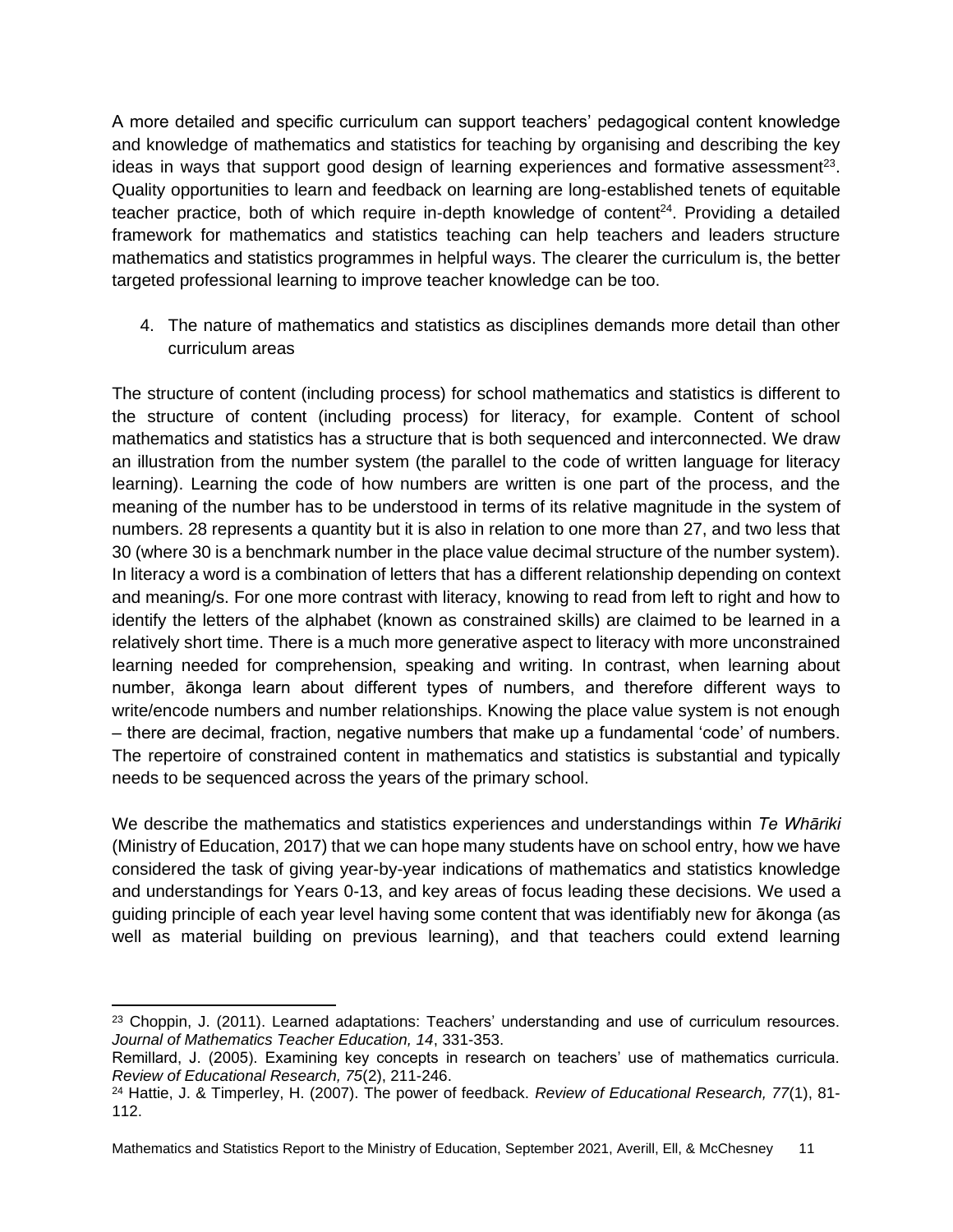opportunities for ākonga within the year rather than moving into the next year level for extension ideas.

Many of the 'what by when' suggestions we offer in the year-by-year outlines below can be conceived of as whether or not ākonga are making links between powerful ideas, rather than whether they have or can perform from siloed items of knowledge. We need to check that ākonga can see these links, rather than viewing such signposts as simply not being able to perform specific skills. Key links, fundamental to sound number sense and good number understanding and arithmetic involve 'composite units' – things are made up of mathematical entities that can be split up and recombined according to rules – which can be numbers, shapes, patterns, seeing things and working on things in groups, and relative magnitude (e.g., whole numbers, rational numbers). The number line is a powerful model that can be used to understand composite units that also links to measurement scales and continuous models of number. Understanding that number is continuous, yet sometimes treated as discrete, and being able to see patterns and use them to understand and predict are all more significant for success in mathematics and statistics than just holding constituent knowledge or skills. Understanding of particular mathematics and statistics processes – such as ways of thinking, solving 'problems', communicating mathematically and statistically – and key competencies and cultural competencies are also important to embed throughout, so that the use and usefulness of mathematics and statistics are paramount, rather than separate, seemingly disparate, skills and strategies.

Students being able to see and make connections between mathematics and statistics ideas across the mathematics and statistics curriculum is associated with mathematical confidence, competence, understanding and engagement. Our suggestions of what mathematics and statistics is needed by when and our explanations of these demonstrate the importance of ākonga seeing and feeling confident about the interconnectedness of mathematics and statistics ideas across strands of the curriculum.

### <span id="page-11-0"></span>Reporting of 'what by when' - Explanation of style and format

### **Signposts**

At each year level we have identified both the broad mathematical and statistical landscape for that year level and key learning that is required/needed/crucial for continued learning in the following or later years. We have named the key learning points as 'signposts' - places in the learning landscape that need particular attention and consolidation for future successful learning. The role of these signposts is to guide teachers when teaching this aspect of the curriculum - to concentrate attention but not take away learning time from other topics. As described above, the signposts give important direction, but their links to each other and to surrounding parts of mathematics and statistics are also critical for ākonga success.

A template used to organise presentation of these ideas was developed collaboratively by the report team. Each year level's version of the template provides: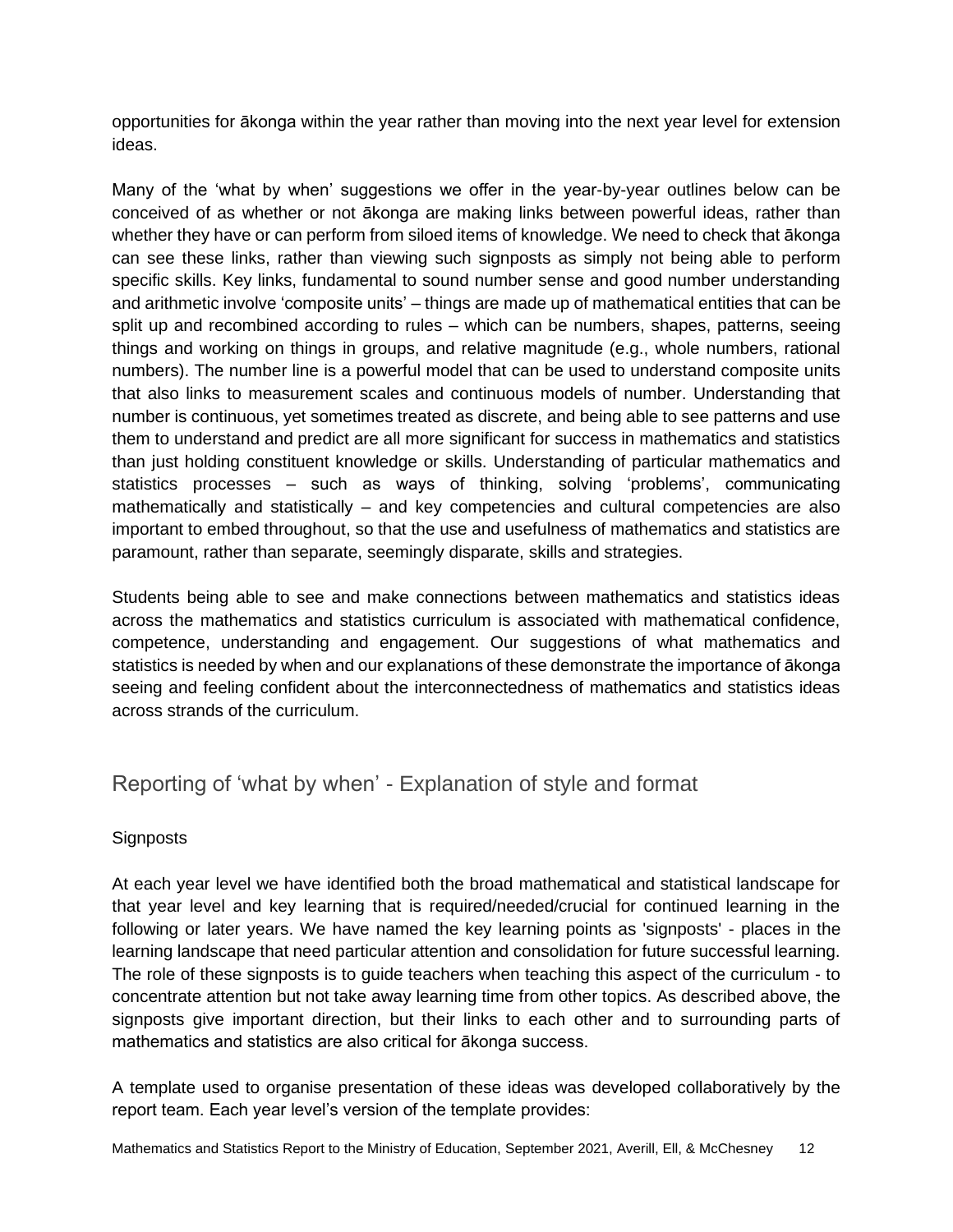- overall emphasis for each strand each year
- a sketch of the mathematics and statistics landscape for that year, in the form of learning outcomes organised by strands (shown in normal text), preserving the sense of a rich learning experience
- 'what by when' aspects we feel would most hinder ākonga making further mathematics and statistics learning progress (signposts shown in bold)

Because we are concerned that the signposts could be seen as a checklist of skills we have placed them in their proper context in the template by:

- indicating the pervasive emphasis on mathematical processes, and
- showing a desire for a year-by-year thought/motto/whakataukī/kīwaha as a driving metaphor or statement of the year level's key mathematical and statistical contributions to the ākonga's learning journey.

#### Guiding focus for each year level

The 2007 curriculum was the first time that inclusion was made of a guiding whakataukī for our learning area, with one whakataukī to guide all levels. To build on this, a suitable next step would be to expand into adding a guiding whakataukī or motto, saying, kīwaha or the like for each year level. Each guiding whakataukī or motto, saying, kīwaha could be an inspirational focus for the mathematics and statistics teaching and learning at each year level that could be accompanied by a short paragraph highlighting key messages about mathematics and statistics teaching and learning of the year. These would ideally be determined as part of the curriculum writing process.

### Preparing the templates

To start our work, each of the team completed the template for Year 7. Time has not been sufficient to develop shared views on all year-by-year content or to make all the year-by-year reporting similar in style. Rather, we offer the variety in style as each provides examples of what we have been asked to provide in different and useful ways. We completed templates for each year level, utlising the different knowledge and experience of the team. The templates are included below and overviews of continuity of overall ideas for each strand for each year level, taken from these, are included in Appendix One.

We have not carried out in depth consideration of the mathematical processes in the 'what by when' exercise or reporting, and hence these are left in each year-by-year overview as placeholders for the curriculum writers' further consideration. We believe there should be associated consideration of 'what-by-when' related to aspects outside of mathematics and statistics content, such as in progress with using mathematical processes, metacognitive processes, in mathematical and statistical self-efficacy, in literacy required for interpreting and solving problems, and in relation to engagement, for example. This work will be essential for ensuring ākonga success in the refreshed curriculum.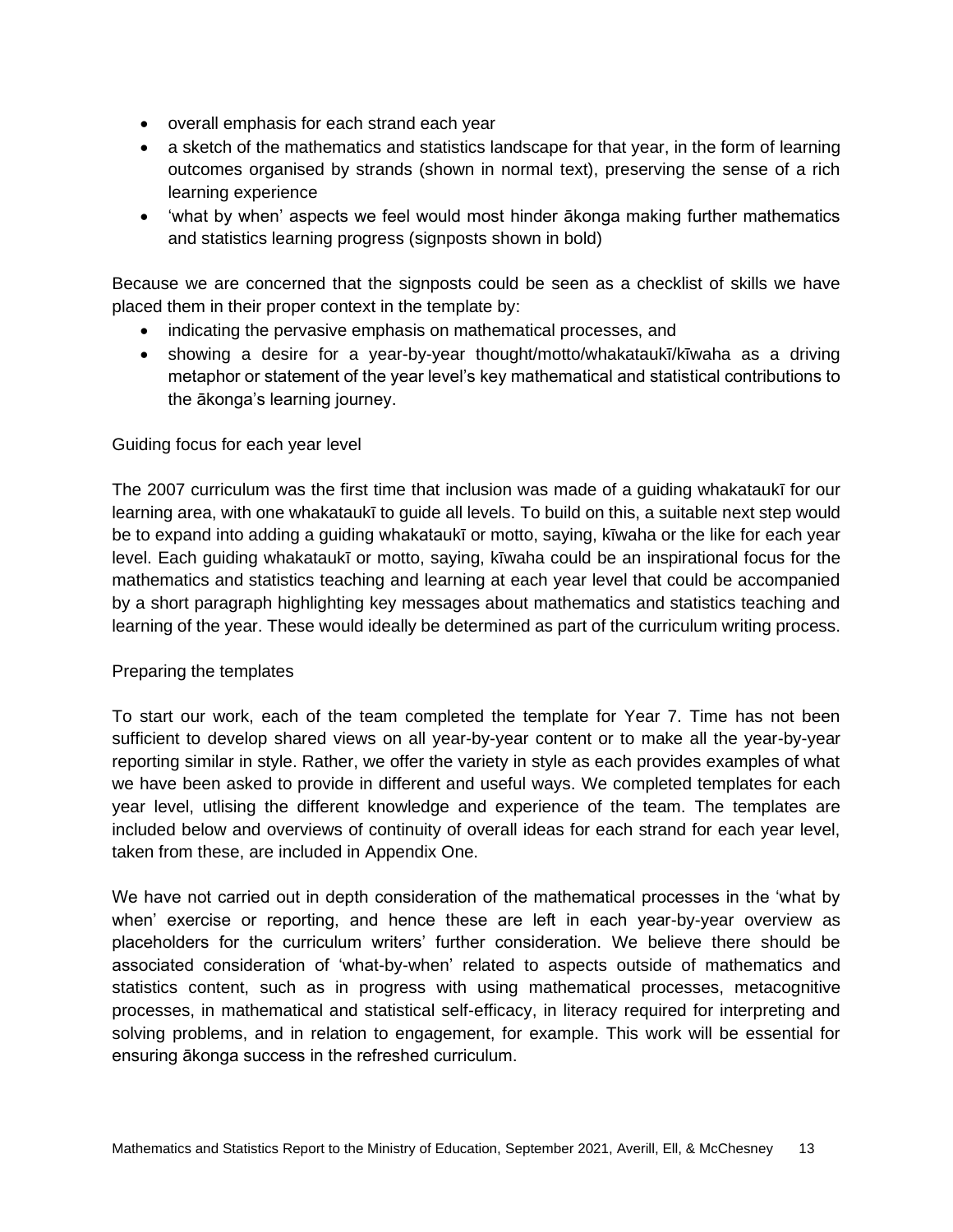To give some indications of ways to consider the mathematical processes, examples are presented as three 'stems' where each combines important and related processes, to describe that we act and think mathematically and statistically in these ways, by:

- Making sense of and solving problems and using models, with perseverance
- Reasoning and arguing mathematically and statistically, with precision, and critiquing others' reasoning
- Looking for, making use of, and communicating about patterns, regularity, and structure

These examples for describing mathematical processes encapsulate most of the key competencies in the 2007 curriculum, and in particular, the two competencies most closely connected with learning area content; 'thinking' and 'using language, symbols, and texts'. The key competency of 'thinking' encompasses ways of thinking mathematically including being creative, being critical and being curious, contributing to success and enjoyment of learning. Not only are these important dispositions or orientations towards learning, for ākonga this can position them as active thinkers, of contributors to knowledge building in class settings, and for their engagement, belonging and connectedness. This focus also connects with current ideas of 'future focused', life-long learning, and being an engaged and critical citizen. The key competency of 'using language, symbols, and texts' is illustrated when ākonga at all years use both informal and formal language and symbolic forms in their mathematical activity. In a mathematics and statistics context, 'encoding or decoding a text' (using a literacy-based definition) relates to writing and reading texts in the form of sequences, equations, graphs (both algebraic and statistical), diagrams and other modelling representations. All of the above are encapsulated in the three mathematical processes and are also evident in the content included in the year-by-year templates below. The mathematical processes are pivotal to ākonga learning and signposts inclusive of processes and competencies are needed because the processes drive learning, engagement, and achievement. We have not had sufficient time to give full attention to signposts for the processes. However, some examples from a range of the year-by-year templates that illustrate how the mathematical processes are profoundly connected to important learning include:

In Year 3 we act and think mathematically and statistically in these ways:

Make sense of and solve problems and use models, with perseverance: Use array models, number lines and materials that model the place value system to support problem solving and build understanding

Reason and argue mathematically and statistically, with precision, and critique others' reasoning: Explain actions and ideas, ask another person for their ideas and be able to summarise what they said in reply

Look for, make use of, and communicate about patterns, regularity, and structure: Talk about and use array structures, the patterns in the place value system and patterns in basic facts, families of facts and multiples

Examples of signposts at Year 3 (from Year 3 template)

Number

Multiply single digit numbers and model the process using array models and other spatial models Compare any two amounts and say which is bigger and by how much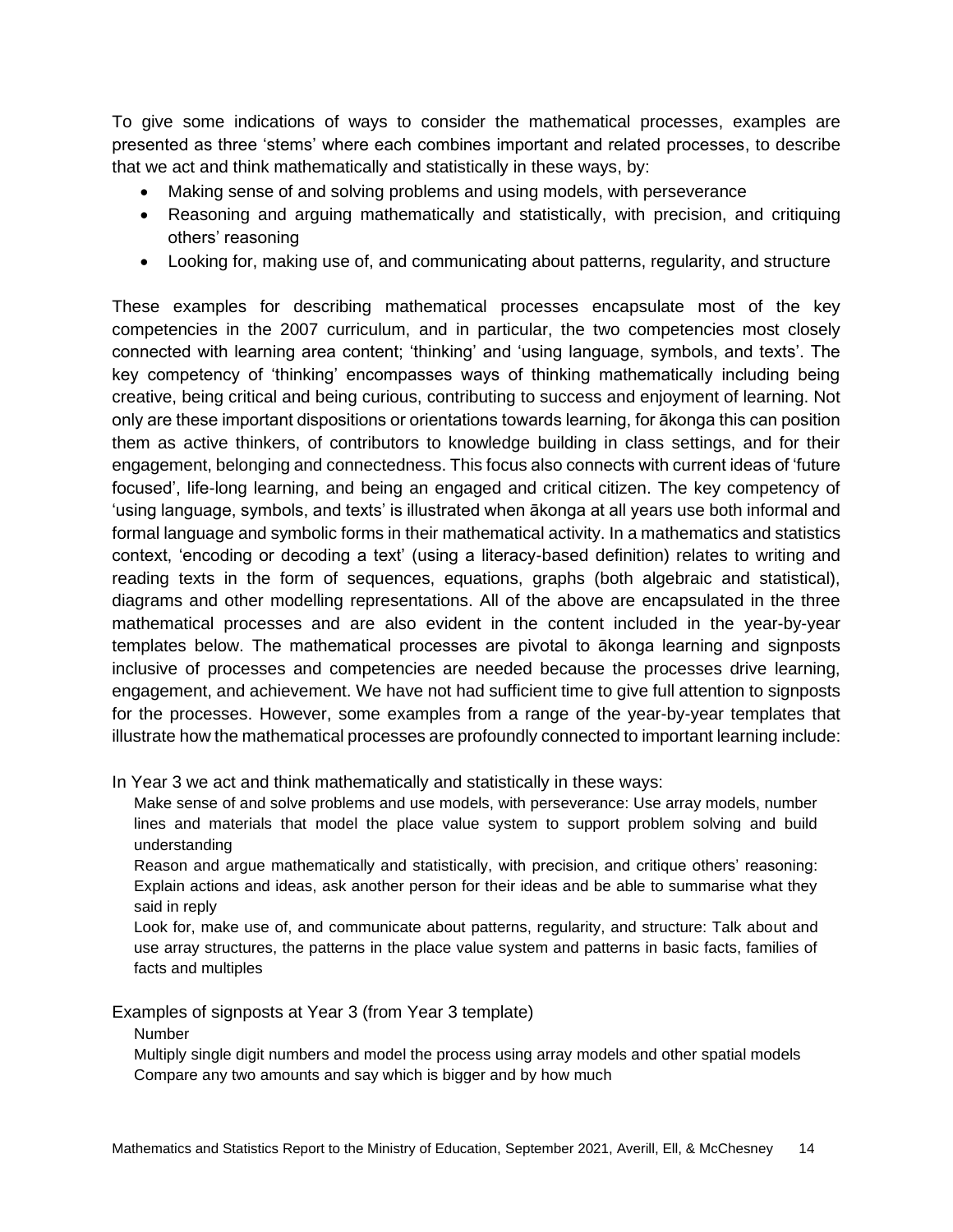**Geometry** 

Make, copy and describe patterns that involve symmetry and rotation

**Statistics** 

Asking questions and making a plan, gathering data, sorting data and explaining their reasoning

In Year 6 we act and think mathematically and statistically in these ways:

Make sense of and solve problems and use models, with perseverance: Especially problems that embed multiplicative relationships and situations

Reason and argue mathematically and statistically, with precision, and critique others' reasoning: Explain, listen, summarise, question, build and critique ideas

Look for, make use of, and communicate about patterns, regularity, and structure: especially patterns in how the operations work and things can be seen as 'the same' in different ways, depending on what properties you are attending to

Examples of signposts at Year 6 (from Year 6 template)

Algebra

Use a table they are given to organise an explanation of a pattern that relates the term of the pattern to the pattern sequence (functional rather than recursive thinking)

**Geometry** 

Use a co-ordinate system or the language of direction and distance to specify locations and describe paths

**Statistics** 

Looking for patterns in the data, identifying the spread of data, and identifying and discussing patterns and trends in the data, (spread and outliers) and communicating our findings in text and visually

Rationale for content organisation: Number/Measurement, Algebra, Geometry and Statistics and Probability

Number and Algebra are individual strands so that each has a focus that can be differentiated and strengthened. Geometry is one strand - again to focus in on geometry content and the learning and teaching of geometry. Measurement has been moved to be considered within the Number strand. The rationale for this shift is that much of measurement learning relates to 'number in action', that is, the quantifying of measurements. This quantifying involves such actions as counting, repeating units in ones or tens, hundreds etc., (following the number system), reading scales (forms of number lines), and comparing measures (relative aspects of the attribute). Measurement provides both multiple contexts for using number (e.g., decimal numbers and parts of 'units' or wholes), and a system of measurement units based on the base ten number system (e.g., millimetres, centimetres, metres). This organisation brings discrete and continuous ways of quantifying into one strand, while highlighting powerful connections with other strands. For example, the measurement attributes of length, area and volume connect with spatial concepts/knowledge and visualisation. Counting and measurement data are part of the Statistics and Probability strand. Angle is part of the Geometry strand. Learning to 'tell the time' involves reading and interpreting numbers, and, for analogue clocks, connects with language and visualisation of simple fractions. The measurement processes of using, reading and making sense of scales, as well as knowing how to use measurement instruments are elements of mathematical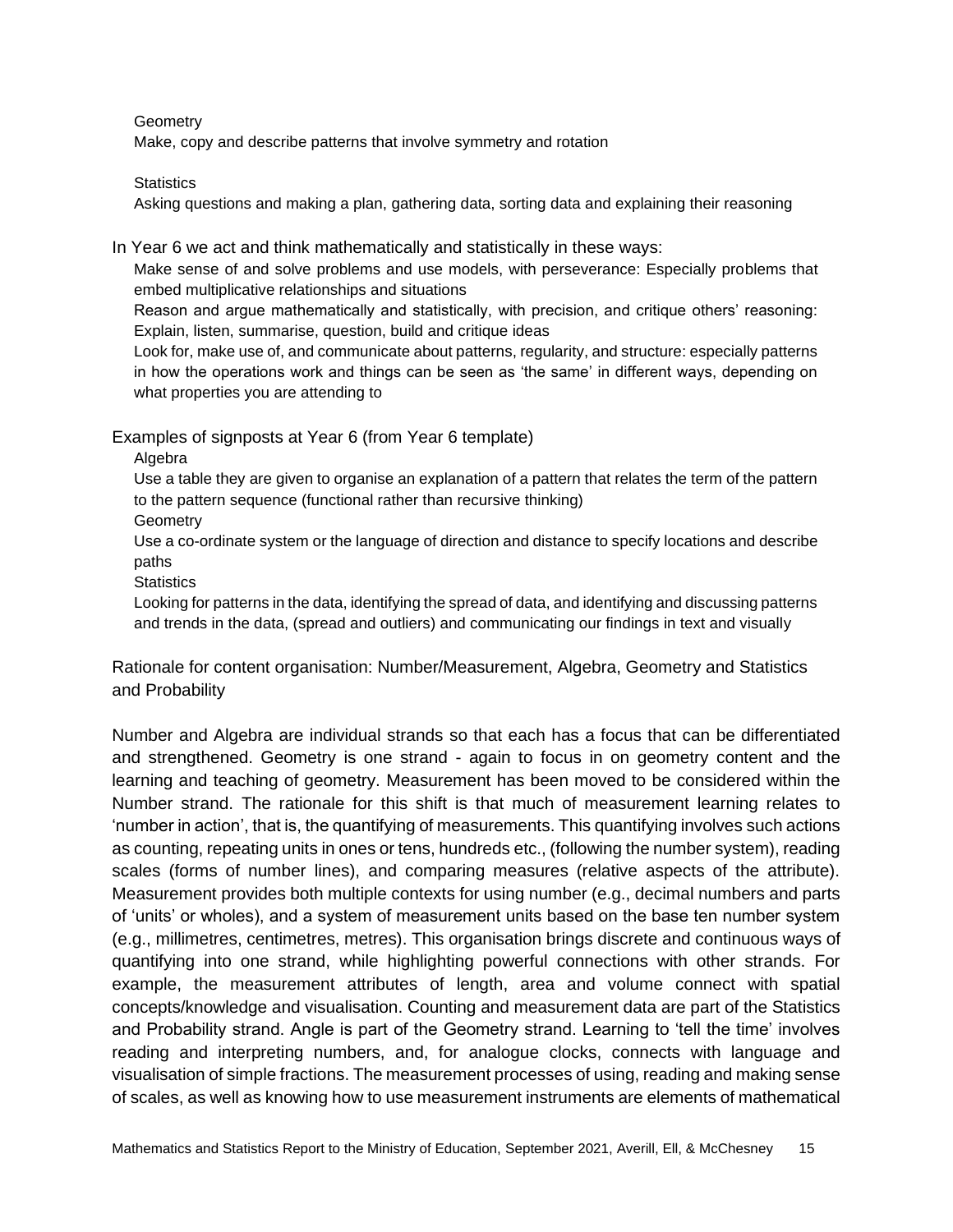practices of using tools and representations. Measurement processes also illustrate cultural experiences of engaging with and coming to know a sense of place – for example, a step or pace is known as hikoi, a concept also meaning shared walking together from one place to another for an important purpose. Similarly, aspects of 'measurement' sense such as using benchmarks (referents) to estimate measurements are mostly related to repeated whole or parts of the benchmark - whether by prior experience of the measurement of the benchmark (e.g., handspan) or using visual information that is at hand.

Rationale for inclusions and use of bold to show key signposts

We see what we are proposing as 'what by when' signposts in the templates as minimums rather than as targets. We want teachers to be encouraged and free to do more within the year, and not to do less than what has been suggested. We recognise that each part of the signposting has beginnings somewhere before the level it is included, which may or may not be explicit in the suggestions, and in most cases, later understanding will grow from aspects included earlier. One way we have framed the focus areas of most concern for further progressions is to show these in bold. A difficulty here is that a list of this sort might imply a narrowed curriculum, a check list of skills or high-stakes assessment foci, rather than being seen as signposts in a broad and rich mathematical and statistical landscape. Without a landscape to traverse, signposts are purposeless. In the same way, signposts important for progression are purposeless if they are not situated within a rich mathematical and statistical learning experience that creates interesting and valued pathways between the signs.

(i) Early Childhood Mathematics and Statistics – Prior to Year  $0/1^{25}$ 

Years 0-13 mathematics builds on mathematics and statistics experiences and learning children have prior to entering school. Mathematics is an identifiable part of *Te Whāriki* the English version of our national early childhood curriculum. In contrast to the *The New Zealand Curriculum* (Ministry of Education, 2007) that groups understandings about the world in learning areas, in *Te Whāriki*, these understandings are woven through the strands of Mana Atua – wellbeing, Mana Whenua – belonging, Mana Tangata – contribution, Mana Reo - communication, and Mana Aotūroa – exploration. Mathematics is "explicit in communication and exploration" and "implicit in other strands" (p. 52). 'Young children' are the ages of approximately two and a half years to school entry, and their "developing literacy and mathematical abilities embrace new purposes, such as reasoning, verbal exploration, puzzling and find out about the physical and social world" (p. 15).

Examples of mathematically oriented Learning Outcomes in *Te Whāriki* include:

Recognising mathematical symbols and concepts and using them with enjoyment meaning and purpose | he kōrero pāngarau (p. 42)

Playing, imagining, inventing and experimenting | te whakaaro me te tūhurahura I te pūtaiao (p. 47).

<sup>25</sup> This material is based on the current English version of *Te Whāriki* (Ministry of Education, 2017) and other early childhood mathematical resources from the Ministry of Education, such as *Te Kākano* (Kei Tua o te Pae, Book 18, *Mathematics Pāngarau,* Ministry of Education, 2009) and *Te Aho Tukutuku* (2010).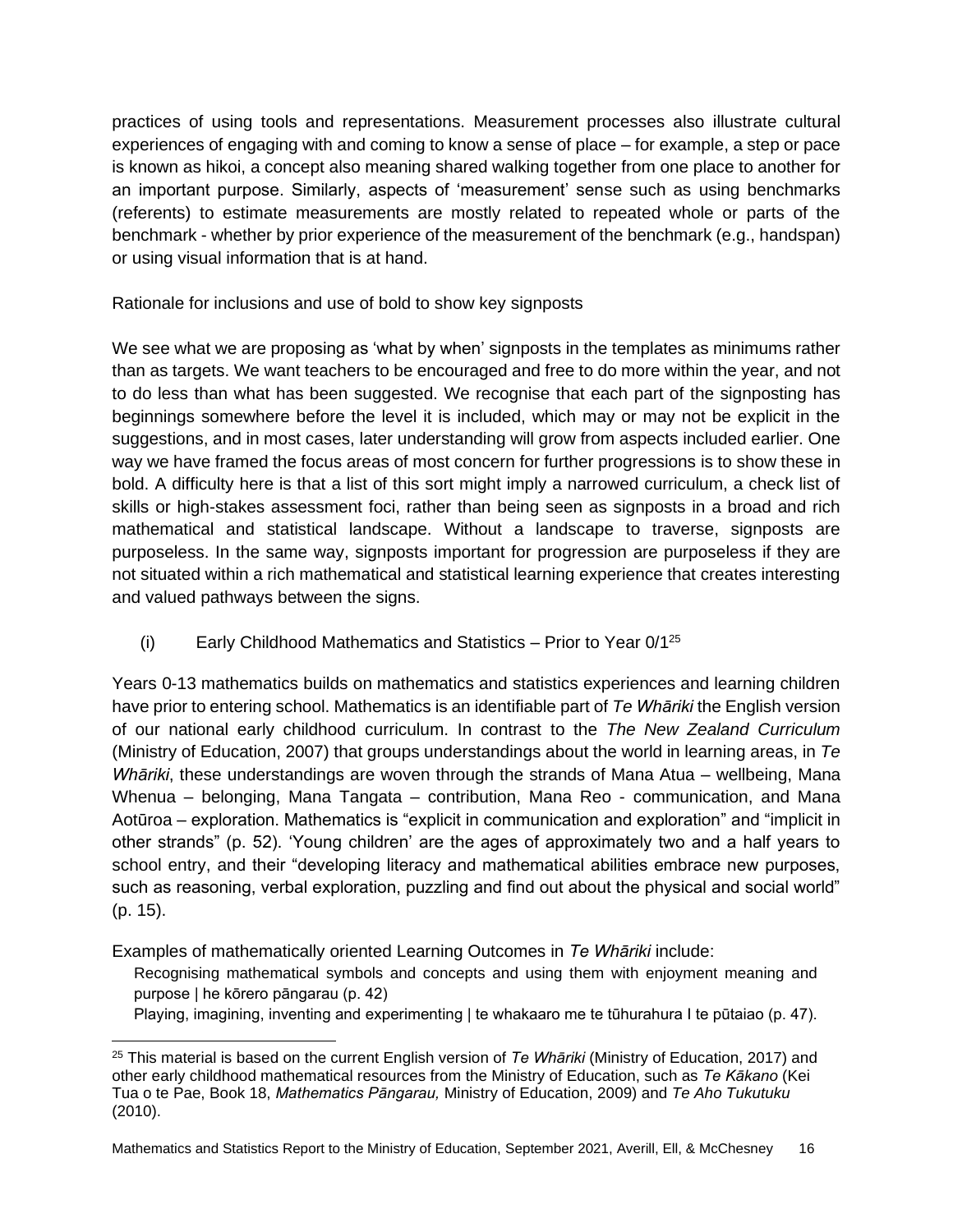Using a range of strategies for reasoning and problem solving | te Hīraurau hopanga (p. 47)

*Examples of evidence of learning and development* related to mathematics communication and exploration for Young children include:

Familiarity with numbers and their uses by exploring and observing the use of numbers in activities that have meaning and purpose (p. 42)

Ability to explore, enjoy and describe patterns and relationships related to quantity, number, measurement, shape and space (p. 42).

Recognition that numbers can amuse, delight, comfort, illuminate, inform and excite (p. 42)

which are evident when Young children:

have opportunities to learn numeric symbols and to use mathematical concepts and processes, such as volume, quantity, measurement, classifying, matching and pattern recognition (p. 44) … using such strategies as setting and solving problems, looking for patterns, classifying, guessing, using trial and error, observing, planning, comparing, explaining, engaging in reflective discussion and listening to stories (p. 47)

#### Young children are:

encouraged to use trial and error to find solutions to problems and to use previous experience as a basis for trying out alternative strategies. They are encouraged to give reasons for their choices and to argue logically (p. 49)

The mathematics framework of *Te Kākano* can be helpful to describe valued learning for four year old children. The strands of *Te Kākano* are described as purposeful activities, including playing – takaro, designing, tinkering, inventing – hanga, pattern "sniffing" – tauira, measuring – inenga, understanding symbols and representing – whakamarama tohu, noticing, recognising, and constructing relationships – nga panga/hononga, positioning/classifying/being systematic – whakatakotoranga/whakaropu, reasoning and comparing and using data – whakaaro whaitake, visualising and imagining – tukua nga whakaaro pangarua, locating – kimi/rapu, positioning/grouping/classifying – takotoranga/whaka ropu, estimating and predicting – matapae, and calculating and counting – tataihia kautehia. These activities are closely related to valued mathematical practices, set in meaningful contexts of children's interest and play, in either individual or shared activity. Understandably there is a range of prior experience and learning prior to school entry due to the diversity of family and community experiences as well as the wide range of early childhood settings.

Important mathematical learning for four-year-olds includes the following. Bold indicates the most important material important for progress in mathematics and statistics learning:

- Investigating patterns and collections of objects in purposeful/play contexts, leading to **forming patterns, extending, checking and repairing patterns**. These might be repeating patterns such as beading contexts, objects in repeated rows, music, dance, etc, recognising and repeating others' patterns.
- In collections of objects, **organising, categorising and ordering might lead to counting to find out 'how many' objects** in different groupings and understanding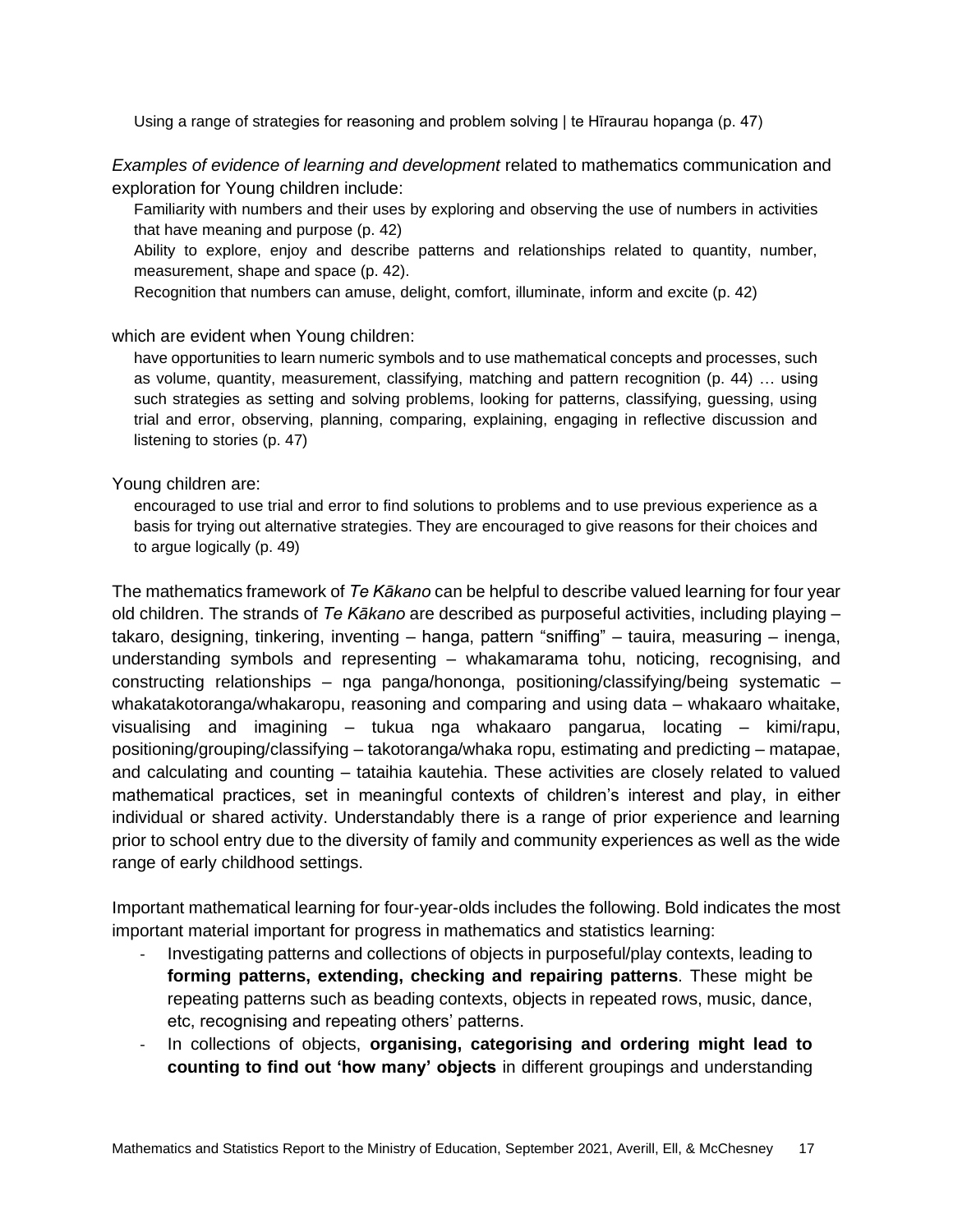more and less in relation to how many in sets of objects. A range of counting processes might be used including counting in ones, pairing and counting in twos etc.

- Related processes are comparing and noticing equal amounts/quantities, recognising numbers on dice and dominoes, leading to recognising visual patterns for numbers to 6 (early subitising). Estimating using a 'thinking' guess.
- Using their **home language for counting might occur during a counting process, within contexts of stories, rhymes and songs, and ritualised counting up to 5 (or more)**. Counting might be in a process of allocating objects for sharing or fairness. The number 5 is a significant benchmark number as four-year-olds approach their  $5<sup>th</sup>$ birthday.
- Spatial patterns involve using two dimensional and three-dimensional space. Further spatial knowledge is evident in building/constructing models for purposeful play including fantasy play. **Using 3D materials such as blocks for constructions and using trial and error to position objects in space. Exploring with 2D shapes such as in paper folding and cutting, knowing names for simple shapes, moving, flipping and placing together shapes**, and using drawings to represent space. **These might be drawings of models, from stories, or maps of a built setting (the ece centre) or of a journey (based on a familiar walk or other journey)**.
- Comparing as a means of making sense of our world. Exploring quantities such as water, weight, height and other lengths, space etc. **Using language that describes sameness and difference and starting to see smaller lengths (or shapes) within larger lengths (or shapes).**
- (ii) An overview of Year 0-6 mathematics and statistics decisions

Our intention is to signpost transition and continuity across sectors and this transition and continuity is in mind as informing our rationale for waiting until ākonga have been at primary school for two terms before identifying signposts. As an overall principle, our young ākonga are capable of more than we are asking them for at present. In determining a year-by-year approach for thinking about mathematics and statistics content, suitable key changes in pace and emphasis became apparent. These are outlined in detail in the year-by-year templates, and summarised here:

- We should 'respond sooner' by beginning after two terms at school rather than waiting for a year. This is intelligent noticing of what ākonga know so their progress can be enhanced if need be, rather than a labelling approach. It also enables two terms of transitioning time into a new school context, and can accommodate the different times of the school year that akonga begin primary school.
- The suggestions emphasise patterning and structure with a reduced emphasis on counting as the key route to arithmetic and number understanding. This is not a 'pendulum swing', it is acknowledging that counting is important and relevant, but research and our experience with counting-based number interventions, suggest it is not enough for providing secure foundations for mathematics and statistics learning. Ākonga need counting and pattern and structure.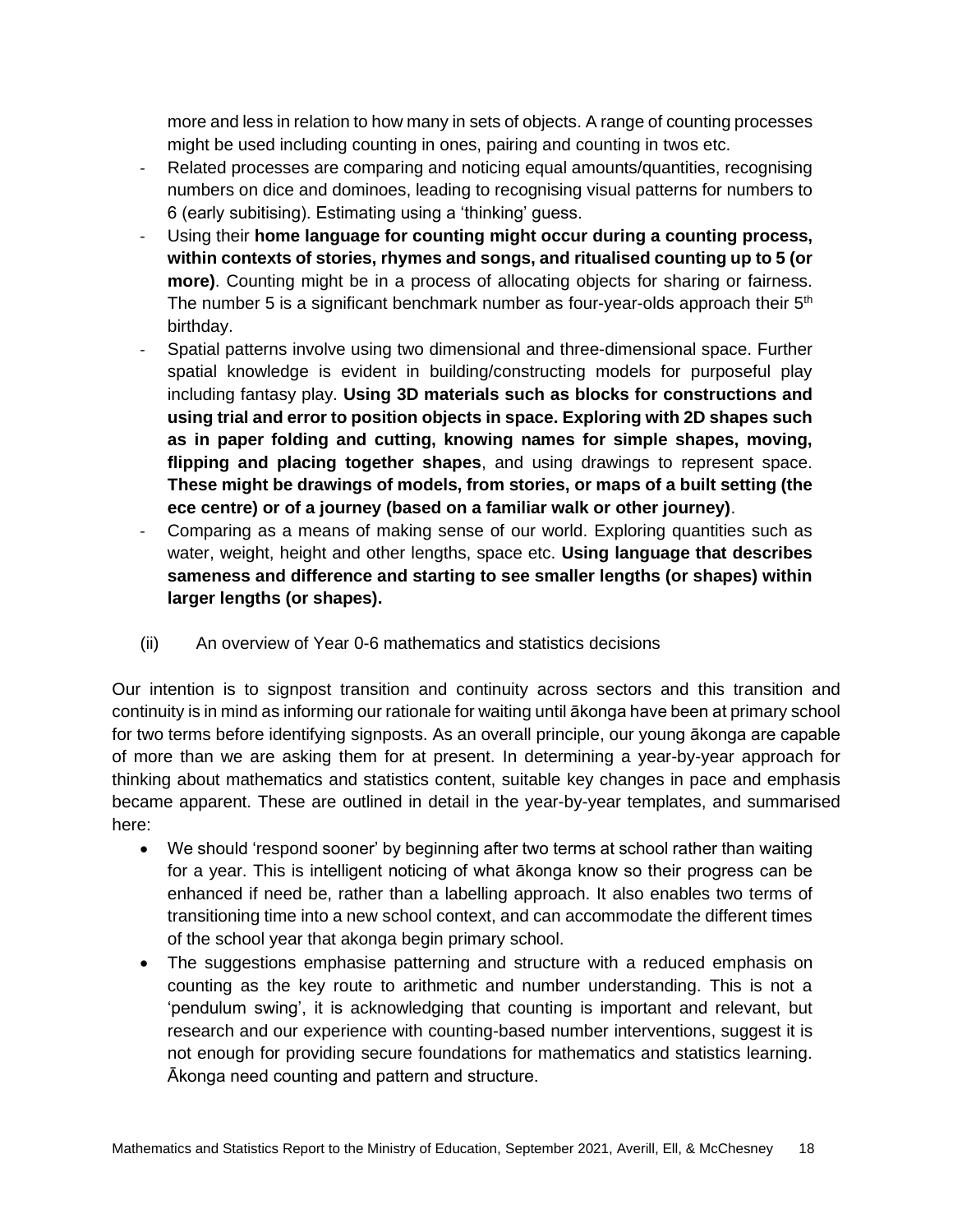- The idea of relative magnitude of numbers is key. Subitising and comparing numbers of things without counting are part of developing a sound understanding of relative magnitude.
- Ākonga who make the most progress in mathematics and statistics see links among the things they learn, recognising when something they know applies to a new situation - seeing how place value links to metric measurement for example - or recognising a 'rule' such as the commutative property and understanding it will always apply. We can help all ākonga by teaching such links as well as the skills and knowledge. Some of the signposts embed this idea – that ākonga need to learn relationships among the ideas, seeing patterns or applications across mathematical and statistical contexts. Ākonga need to able to use these features of the number system so that they can generate processes and solutions. They need to know how the number system 'works' – the structure of the number system, and the patterned way of thinking about place value and relationships between numbers, which is all part of having number sense. This idea could be further promoted in the way the curriculum itself is structured and expressed.
- The signposts suggest we start (and then expect) some things earlier than some current practice, including: grouping, sharing and the conceptual roots of multiplication, fractions, decimals and percentages, equality and functional thinking. They also provide guidance on when ākonga should have particular tools in their mathematics and statistics toolkit. In particular, ākonga should be using multiplicative reasoning across all their mathematics and statistics work by the end of Year 6. The evolution of this progress can be traced through the signposts which also suggest earlier competence with addition and subtraction, while making it clear that robust multiplicative reasoning does not grow out of additive reasoning, it needs to be encouraged in itself, hence the inclusion of signposts about arrays and fluency with multiples and factors.
- The indicators recognise the significance of spatial reasoning for progress and understanding in mathematics. Spatial reasoning seems to contribute to seeing pattern and structure in numbers and to developing ideas about relative magnitude using powerful spatial models such as number lines or place value blocks. There is evidence that spatial reasoning can be improved by teaching (i.e., it is not an innate, fixed ability). Therefore, attention is paid in the signposts to aspects of spatial reasoning and representations of number using that use space (such as arrays, number lines, growing patterns that use shape).

Our aim in the templates was to use language accessible to ākonga, whānau, and teachers.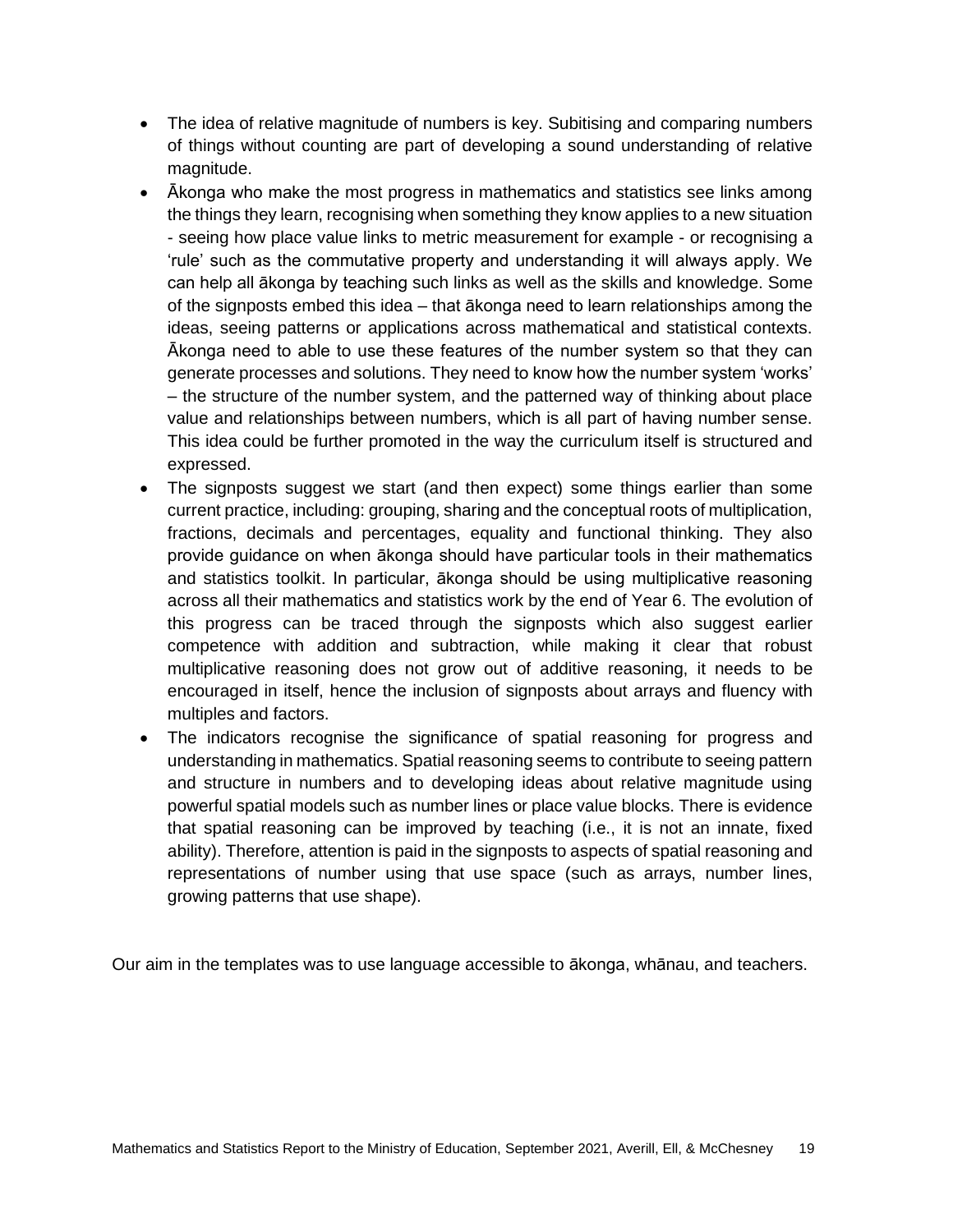#### **I bring useful knowledge and understanding to my mathematics and statistics learning.**

After two terms, the main kaupapa/purpose/focus for ākonga of the teaching and learning of:

- Number and Measurement is refining and linking ideas of relative magnitude and subitising to the formal counting system
- Algebra is making patterns, and seeing patterns in things, including shapes and colours
- Geometry is making, seeing and talking about patterns in shapes
- Statistics and Probability is sorting things into categories that show something about the collection of things

After two terms at school we act and think mathematically and statistically in these ways:

Make sense of and solve problems and use models, with perseverance

Reason and argue mathematically and statistically, with precision, and critique others' reasoning

Look for, make use of, and communicate about patterns, regularity, and structure

At all year levels, we learn mathematics and statistics to help understand and explain the world around us, make predictions about what might happen, influence our own and others' decision making, and positively impact on the future.

|                                     | <b>Number and Measurement</b>                                                                                                               | Algebra                                                                  | Geometry                                                                                        | <b>Statistics and Probability</b>                                                                       |
|-------------------------------------|---------------------------------------------------------------------------------------------------------------------------------------------|--------------------------------------------------------------------------|-------------------------------------------------------------------------------------------------|---------------------------------------------------------------------------------------------------------|
| <b>Problems</b><br>and<br>models    | Subitise to five using different<br>ordered arrangements (tens<br>frames, cards, dice)<br>Count and enumerate sets to at<br>least 10        | $\widetilde{\phantom{a}}$<br>Continue a two-element repeating<br>pattern | $\mathcal{H}$ Copy a 2-D pattern with a line of<br>symmetry, using a few simple<br>shape blocks | Sort a pile of pattern blocks or<br>cubes into colours and say<br>something about what they've<br>found |
| Reason<br>and<br>critique           | Compare two amounts<br>(without counting) and say<br>which is smaller or larger<br>Choose two cards that show<br>'the same' from a set with |                                                                          |                                                                                                 |                                                                                                         |
| <b>Patterns</b><br>and<br>structure | different pictorial<br>representations of numbers<br>(organised and not organised)<br>and numerals, up to 5                                 |                                                                          |                                                                                                 |                                                                                                         |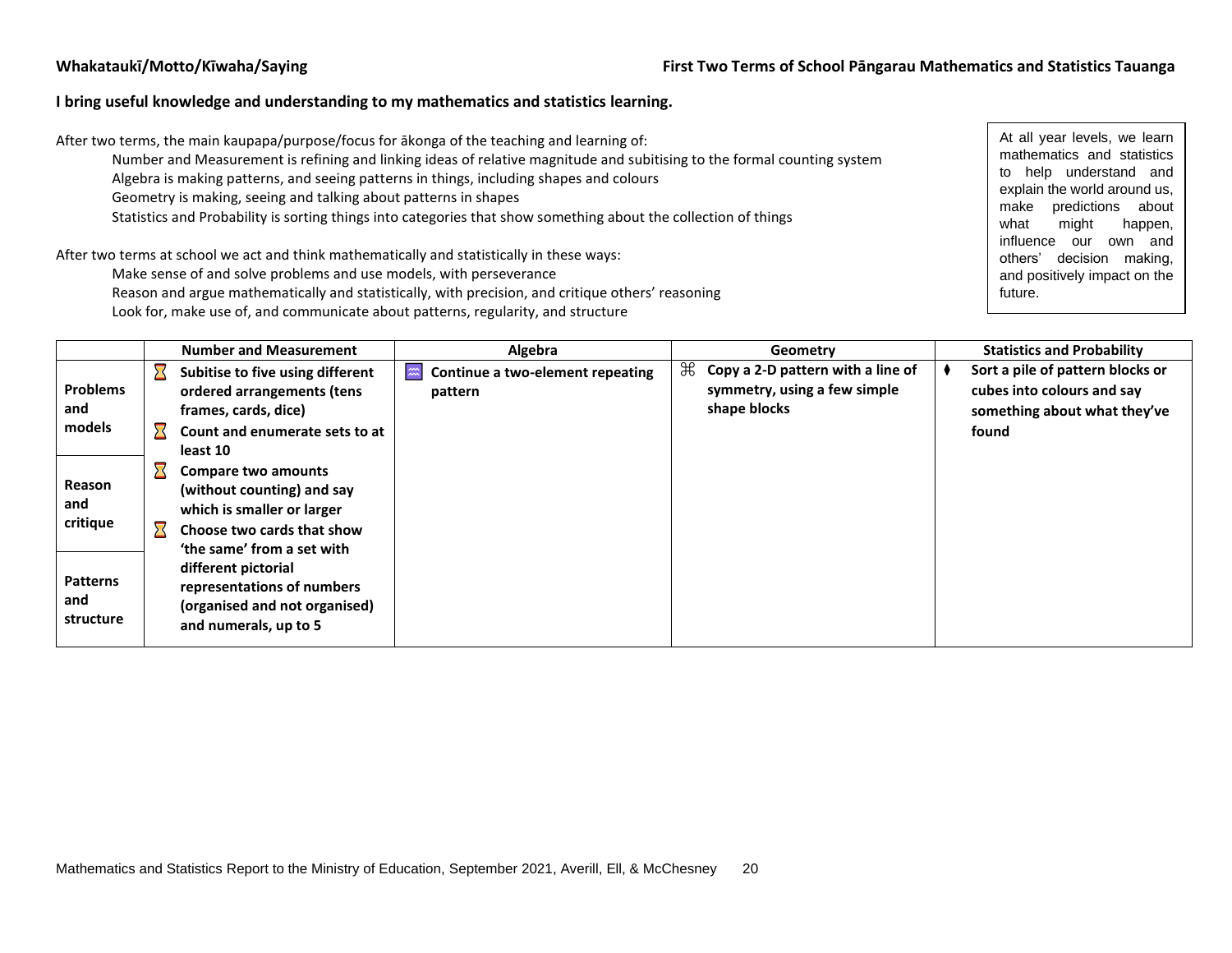#### **In mathematics and statistics I am looking for patterns and the way things are related to each other.**

In Year 1 the main kaupapa/purpose/focus for ākonga of the teaching and learning of:

Number and Measurement is understanding how amounts, numerals and number names are patterned and linked together, up to 100 Algebra is recognising what 'the same' means with amounts and shapes and looking for patterns in what they are learning

Geometry is being able to see and describe patterns that use simple symmetry and shapes

Statistics and Probability is using comparison to discuss investigations and their outcomes, including the language of chance

In Year 1 we act and think mathematically and statistically in these ways:

Make sense of and solve problems and use models, with perseverance

Reason and argue mathematically and statistically, with precision, and critique others' reasoning

Look for, make use of, and communicate about patterns, regularity, and structure

At all year levels, we learn mathematics and statistics to help understand and explain the world around us, make predictions about what might happen, influence our own and others' decision making, and positively impact on the future.

|                  |                            | <b>Number and Measurement</b>                                                                 | Algebra                                                                                                                |   | Geometry                                                                          |  | <b>Statistics and Probability</b>                                                    |  |
|------------------|----------------------------|-----------------------------------------------------------------------------------------------|------------------------------------------------------------------------------------------------------------------------|---|-----------------------------------------------------------------------------------|--|--------------------------------------------------------------------------------------|--|
| <b>Problems</b>  | $\boldsymbol{\Sigma}$      | Start counting at any two digit number and<br>count up from there                             | l≈l<br>Make repeating patterns and<br>explain the pattern                                                              |   | $\mathcal{H}$ Create patterns using<br>symmetry and explain<br>their regularities |  | Discussing and telling and<br>re-telling the stories of our<br>investigations, using |  |
| and<br>models    | $\boldsymbol{\Sigma}$<br>∑ | Skip count in 2s, 5s and 10s<br>Use subitising to identify groups within sets                 | $ \tilde{ }  \tilde{ }  \tilde{ }$<br>Identify regularities and patterns<br>within<br>objects/pictures/arrays/patterns | ₩ | Choose a shape from a<br>group that matches a given                               |  | language of comparison<br>Discussing and re-telling                                  |  |
|                  | ⊠                          | and find totals to 20<br>Share amounts out fairly                                             | and in sequences of numbers<br> ﷺ∣<br>Identify and describe patterns in<br>numbers to 100                              |   | description                                                                       |  | stories of their own<br>explorations of statistical or<br>probability contexts,      |  |
| Reason<br>and    | $\boldsymbol{\Sigma}$      | Find $\frac{1}{2}$ and $\frac{1}{4}$ of a group of objects or a<br>region                     | ∣≈≈<br>Identify things that are 'the same'<br>(amounts, shapes in different                                            |   |                                                                                   |  | and/or displays/drawings<br>Talking about things that<br>might happen and possible   |  |
| critique         | ⊠                          | Join and separate groups and numbers<br>Match numerals with amounts and number<br>names to 20 | orientations)                                                                                                          |   |                                                                                   |  | outcomes<br>Asking questions and                                                     |  |
| <b>Patterns</b>  | $\boldsymbol{\Sigma}$      | Order numerals and pictures of sets<br>according to their relative magnitude (to              |                                                                                                                        |   |                                                                                   |  | sorting into<br>categories/groups<br>Counting and displaying                         |  |
| and<br>structure | Х                          | 100 at least)<br>Order and compare objects by length, by<br>direct comparison                 |                                                                                                                        |   |                                                                                   |  | data using people or<br>objects, or drawings and<br>pictographs                      |  |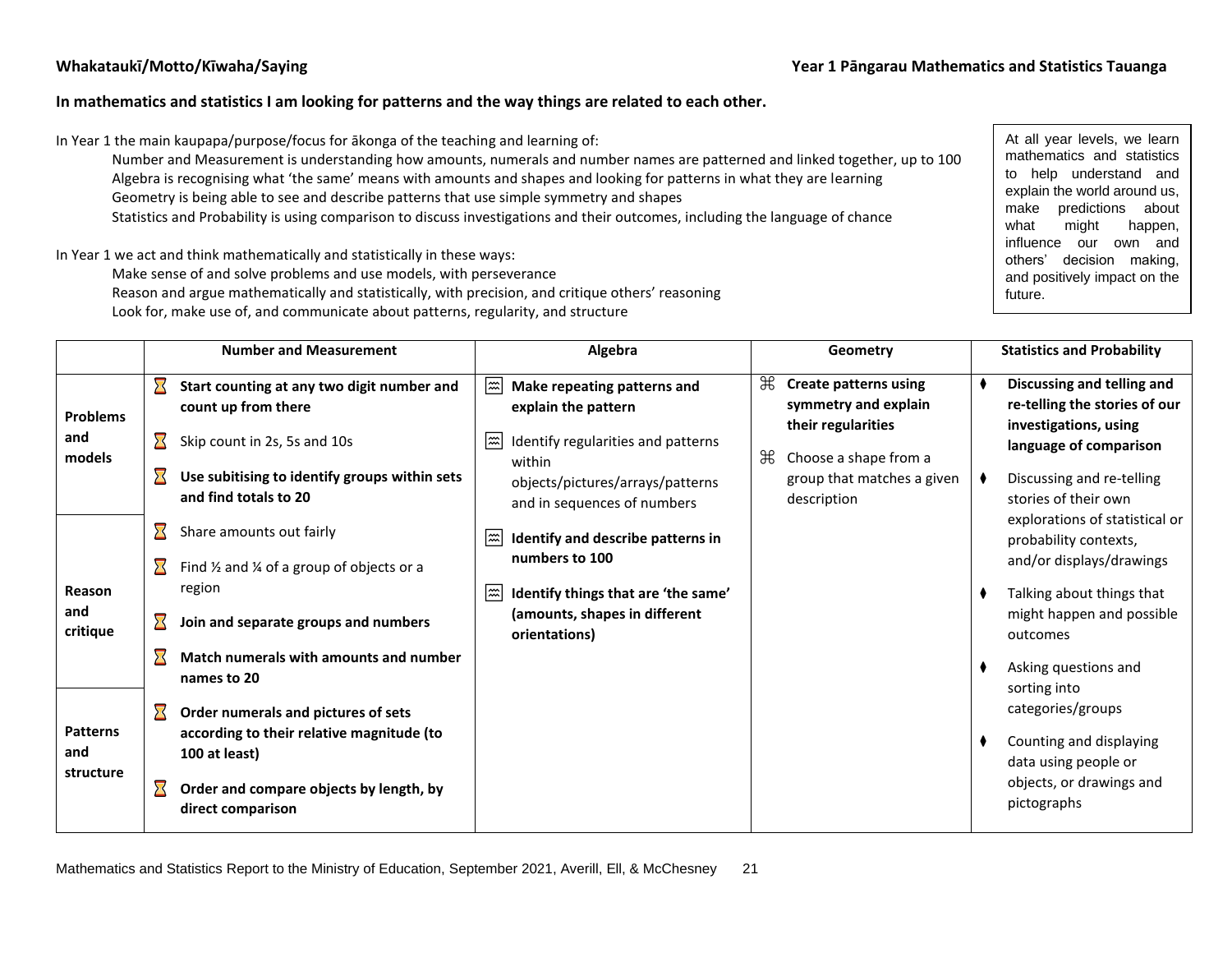#### **I can use pattern, number sense and simple statistical investigations to solve problems and learn new ideas.**

In Year 2 the main kaupapa/purpose/focus for ākonga of the teaching and learning of:

Number and Measurement is developing a sound understanding of relative magnitude of numbers and begin to join, separate, compare and group to solve problems using this understanding as base

Algebra is seeking and describing patterns in the number system

Geometry is recognise, describe, and draw different shapes, and being able to see and talk about the effects of turns (rotation) and flips (reflections) on shapes

Statistics and Probability is working with others to pose a question, collect category data, sort it, discuss what was found and understand that not all responses or outcomes were equally likely

In Year 2 we act and think mathematically and statistically in these ways:

Make sense of and solve problems and use models, with perseverance

- Reason and argue mathematically and statistically, with precision, and critique others' reasoning
- Look for, make use of, and communicate about patterns, regularity, and structure

At all year levels, we learn mathematics and statistics to help understand and explain the world around us, make predictions about what might happen, influence our own and others' decision making, and positively impact on the future.

|                                  |                                                | <b>Number and Measurement</b>                                                                                                                                              |             | Algebra                                                                                  |                                                                                                                             | Geometry                                                                                                          | <b>Statistics and Probability</b>                                                                                               |
|----------------------------------|------------------------------------------------|----------------------------------------------------------------------------------------------------------------------------------------------------------------------------|-------------|------------------------------------------------------------------------------------------|-----------------------------------------------------------------------------------------------------------------------------|-------------------------------------------------------------------------------------------------------------------|---------------------------------------------------------------------------------------------------------------------------------|
|                                  | $\boldsymbol{\Sigma}$                          | Start counting at any two digit number and count<br>back from there<br>Skip count forwards and backwards in 2, 5, 3 and 10                                                 | $\boxed{2}$ | <b>Identify and</b><br>describe<br>patterns in                                           | ₩                                                                                                                           | Recreate a pattern they've been<br>shown that uses symmetry and<br>rotation                                       | Asking questions, collecting<br>data and sorting into multiple<br>categories                                                    |
| <b>Problems</b><br>and<br>models | $\bf \Sigma$<br>$\boldsymbol{\Sigma}$          | Add and subtract amounts - two digit numbers +/-<br>single digit numbers                                                                                                   | ﷺ           | numbers to 1000<br>Create a growing<br>pattern using<br>materials                        | $\mathbb{R}$<br>æ                                                                                                           | Solve spatial puzzles involving<br>missing pieces and rotations<br>Rotate 2-D shapes mentally and                 | Counting, comparing (what's the<br>same and what's different), and<br>discussing                                                |
|                                  | $\boldsymbol{\Sigma}$<br>$\boldsymbol{\Sigma}$ | Know and describe the patterns in basic addition<br>and subtraction facts<br>Use patterns to extend addition and subtraction                                               |             |                                                                                          | Æ                                                                                                                           | physically, knowing what the<br>resulting shape looks like<br>Sort objects by their appearance.                   | Displaying data in simple tables<br>and graphs e.g., pictographs,<br>bar charts, simple stem and leaf                           |
| <b>Reason</b><br>and<br>critique | ⊠                                              | e.g., given $21+3 = 24$ , what is $31+3$ etc<br>Split and recombine numbers in groups e.g., split<br>20 into 10 lots of 2                                                  |             |                                                                                          | ₩                                                                                                                           | Give and follow instructions for<br>movement that involve distances,<br>directions, and half or quarter<br>turns. | Discussing and answering our<br>initial questions, telling the<br>stories of our investigations<br>Listening to descriptions of |
|                                  | $\boldsymbol{\Sigma}$<br>$\boldsymbol{\Sigma}$ | Find $\frac{1}{2}$ , $\frac{1}{4}$ , $\frac{1}{8}$ , $\frac{1}{3}$ , $\frac{1}{6}$ of a set or region<br>Match numbers with representations of amounts<br>and names to 100 | ₩<br>Æ      | Describe their position relative to<br>a person or object.<br>Communicate and record the | others' investigations/simple<br>displays. Counting, comparing<br>(what's the same and what's<br>different), and discussing |                                                                                                                   |                                                                                                                                 |
|                                  |                                                | Order amounts according to relative magnitude:                                                                                                                             |             |                                                                                          |                                                                                                                             | results of translations, reflections,                                                                             |                                                                                                                                 |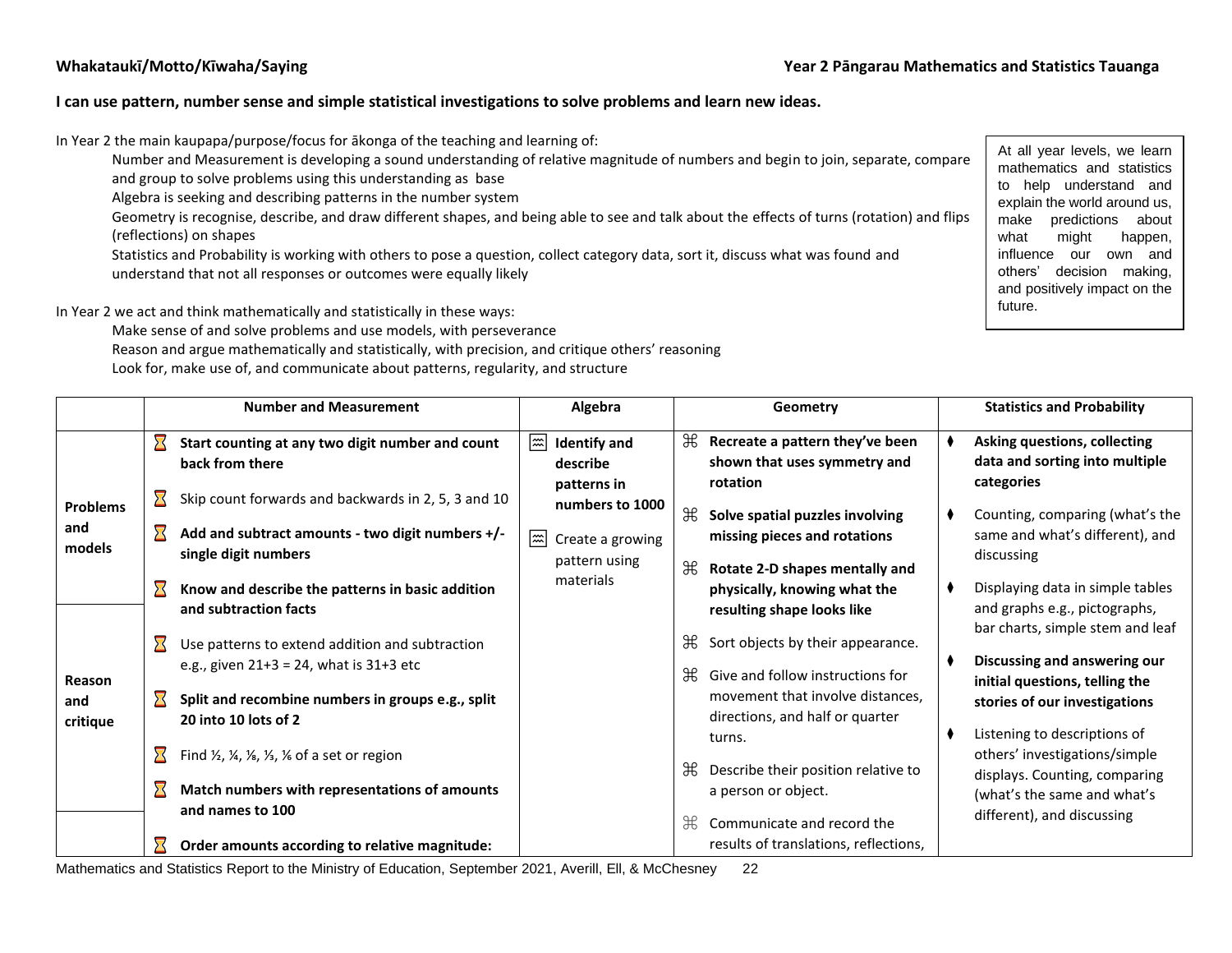| <b>Patterns</b>  | whole numbers to 1000 and 1/2s and 1/4s                                               | and rotations on plane shapes. | category data, using language of                                             |
|------------------|---------------------------------------------------------------------------------------|--------------------------------|------------------------------------------------------------------------------|
| and<br>structure | Put numbers on a number line to show relative<br>magnitude                            |                                | comparison.<br>Talk about what the outcomes<br>of something might be and how |
|                  | Compare two amounts to 20 and say which is<br>bigger and by how much without counting |                                | predictable they might be                                                    |
|                  | Order and compare objects by length, by counting<br>whole numbers of units            |                                |                                                                              |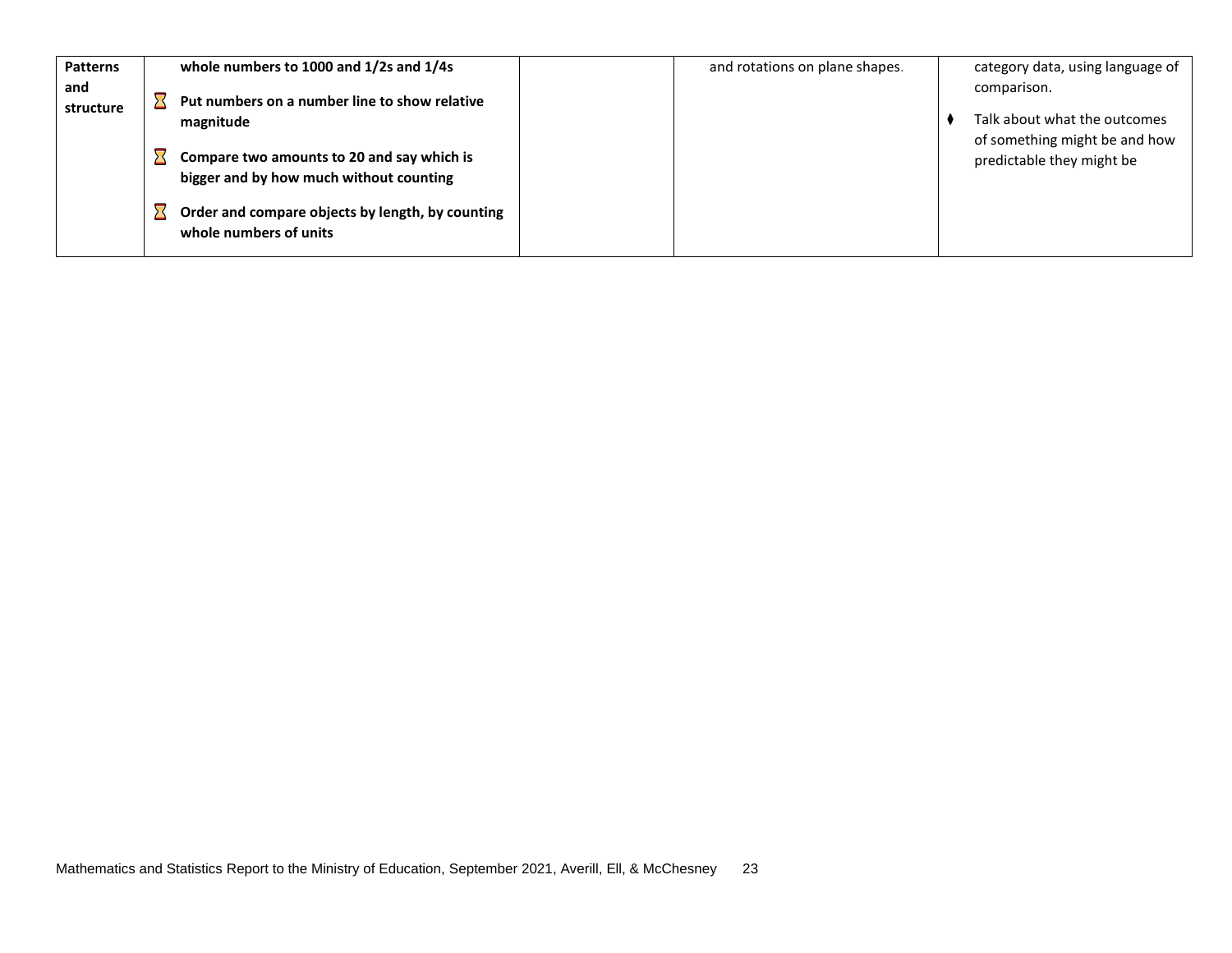#### **Whakataukī/Motto/Kīwaha/Saying Year 3 Pāngarau Mathematics and Statistics Tauanga**

#### **I understand how the place value structure of the number system works and can use this in exploring measurement and statistical situations.**

In Year 3 the main kaupapa/purpose/focus for ākonga of the teaching and learning of:

Number and Measurement is understanding the place value system, and relate to number and measurement contexts Algebra is knowing '=' means 'the same as' and being able to use it to show equalities Geometry is moving, combining and drawing patterns of combinations of 2D shapes, and extend to moving 3-D objects in space

Statistics and Probability is working with more than one variable that describes a data set that they have collected and making sense of others' descriptions

In Year 3 we act and think mathematically and statistically in these ways:

Make sense of and solve problems and use models, with perseverance

Reason and argue mathematically and statistically, with precision, and critique others' reasoning Look for, make use of, and communicate about patterns, regularity, and structure

At all year levels, we learn mathematics and statistics to help understand and explain the world around us, make predictions about what might happen, influence our own and others' decision making, and positively impact on the future.

|                        | <b>Number and Measurement</b> |                                                                                                                                                        | Algebra                                                                     |  | Geometry                                                            | <b>Statistics and Probability</b> |                                                                                                          |  |
|------------------------|-------------------------------|--------------------------------------------------------------------------------------------------------------------------------------------------------|-----------------------------------------------------------------------------|--|---------------------------------------------------------------------|-----------------------------------|----------------------------------------------------------------------------------------------------------|--|
|                        | $\boldsymbol{\Sigma}$         | Have a useable and flexible understanding of the place value<br>structure of whole numbers, explain the patterns and regularities<br>that make it work | Make, extend<br>$\widetilde{\mathfrak{m}}$<br>and describe<br>patterns that |  | Make, copy and<br>describe patterns<br>that involve<br>symmetry and |                                   | Asking questions and making a<br>plan, gathering data, sorting<br>data and explaining their<br>reasoning |  |
| <b>Problems</b><br>and | $\boldsymbol{\Sigma}$         | Skip count forwards and backwards in multiples                                                                                                         | grow                                                                        |  | rotation                                                            |                                   | Record results using tally marks                                                                         |  |
| models                 |                               | Recall basic addition and subtraction facts to solve problems                                                                                          | $Use = to show$<br>$\widetilde{\mathbf{m}}$<br>that things are              |  | Solve 2-D and 3-D                                                   |                                   | or other. Organising and                                                                                 |  |
|                        |                               | Use a number line to record skip counting, place numbers and<br>fractions in order of relative magnitude, create and use a ruler                       | the same                                                                    |  | spatial puzzles<br>with missing<br>pieces                           |                                   | displaying data using tables or<br>simple graphs such as<br>pictographs, strip, bar charts               |  |
|                        |                               | Group amounts using 10s and 1s and operate with 10s as a unit                                                                                          |                                                                             |  | Find or draw a                                                      |                                   | Begin to collect measurement                                                                             |  |
|                        |                               | Know complementary numbers that add to 10                                                                                                              |                                                                             |  | shape that<br>'belongs' in a                                        |                                   | data                                                                                                     |  |
| Reason<br>and          |                               | Share and find the number of shares and how much is in each share                                                                                      |                                                                             |  | group of shapes                                                     |                                   | Discussing our initial questions,<br>revising our planning and                                           |  |
| critique               |                               | See, describe and use the structure of an array in rows and columns                                                                                    |                                                                             |  | Know position<br>words and                                          |                                   | communicating our findings                                                                               |  |
|                        |                               | Find equivalent fractions for $\frac{1}{2}$                                                                                                            |                                                                             |  | describe where                                                      |                                   | Interpreting visual information<br>in others' statistical displays of                                    |  |
|                        |                               | Multiply single digit numbers and model the process using array                                                                                        |                                                                             |  | things are in                                                       |                                   | data such as graphs                                                                                      |  |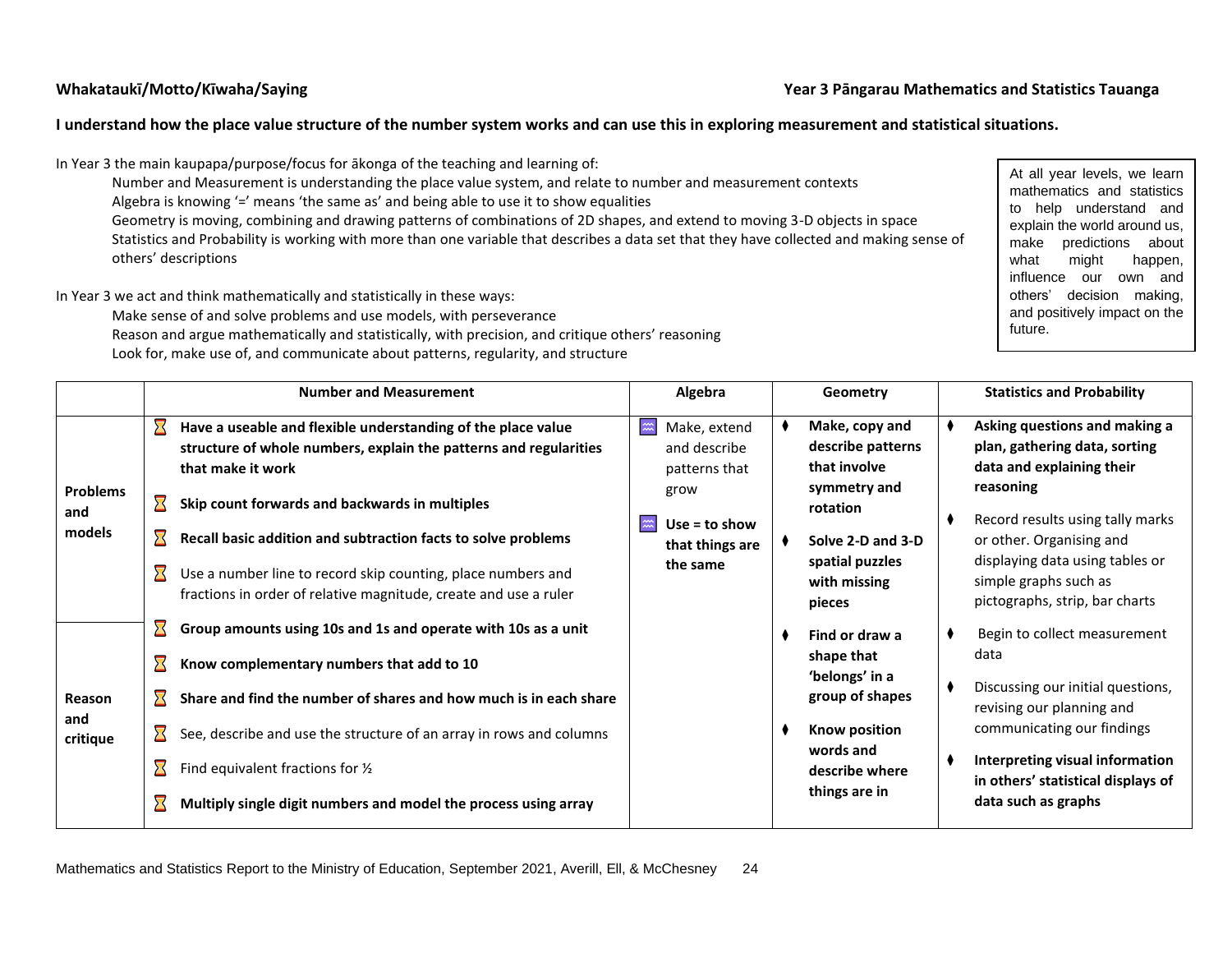| <b>Patterns</b>  | models and other spatial models<br>Compare any two amounts and say which is bigger and by how<br>much                    | relation to each<br>other | Agreeing or disagreeing with<br>statements made about data<br>displays, and explaining with<br>reasons. |
|------------------|--------------------------------------------------------------------------------------------------------------------------|---------------------------|---------------------------------------------------------------------------------------------------------|
| and<br>structure | Describe the patterns in families of facts                                                                               |                           | Have vocabulary to discuss                                                                              |
|                  | Identify different characteristics of shapes, events and objects that<br>can be measured                                 |                           | likelihood in everyday situations                                                                       |
|                  | Know ways to approach measuring length, area, volume and<br>capacity, weight (mass), turn (angle), temperature, and time |                           |                                                                                                         |
|                  | Tell the time on analogue and digital clocks                                                                             |                           |                                                                                                         |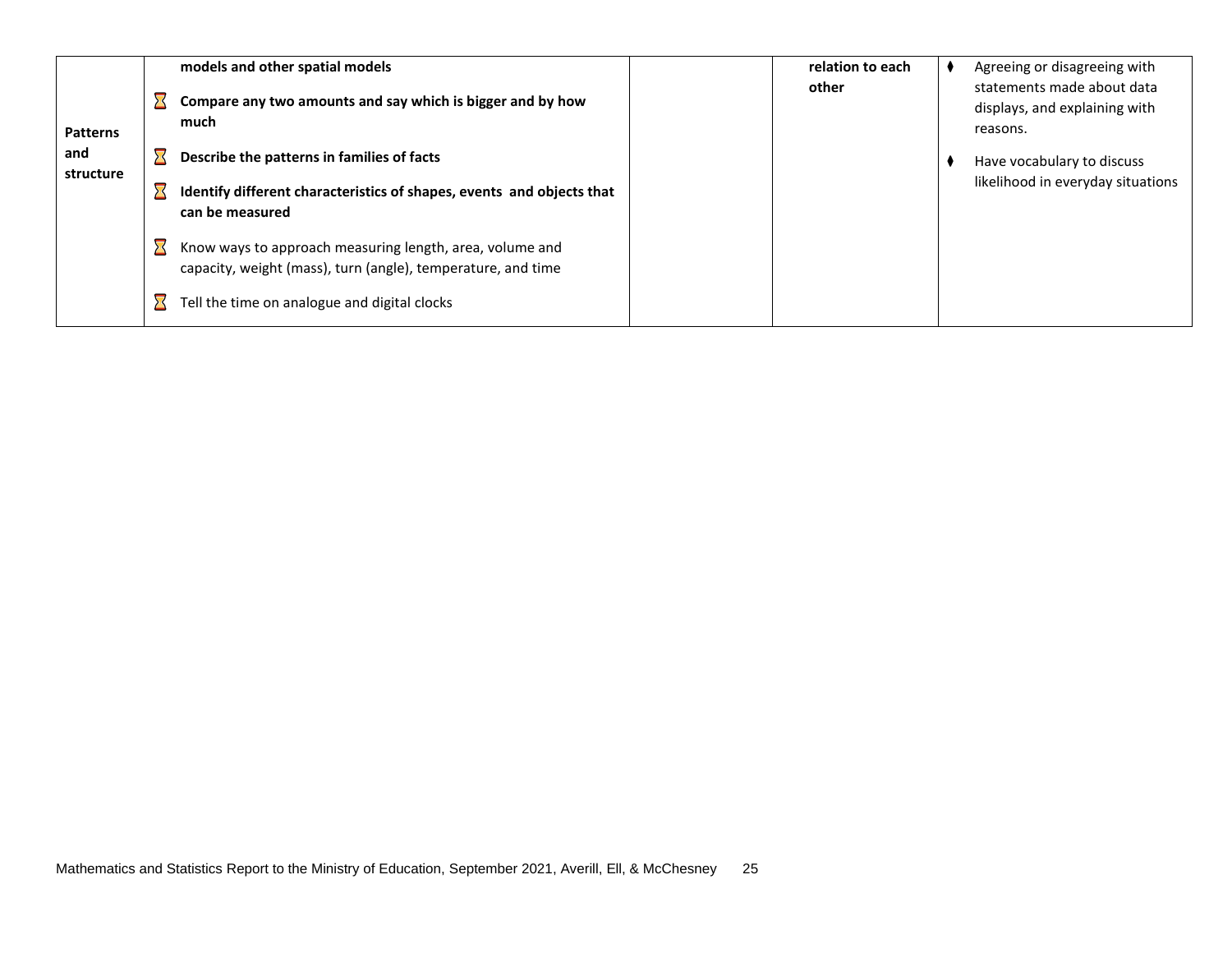#### **I understand that there are patterns in operations on numbers and data displays.**

In Year 4 the main kaupapa/purpose/focus for ākonga of the teaching and learning of:

Number and Measurement is developing consistently reliable methods for addition and subtraction, and

beginning to understand rational numbers (including decimals and percentages) (how they show parts of a number or region or amount) Algebra is developing a solid understanding of how addition and subtraction on whole numbers work - what they are asking you to do to numbers and what some of the underlying rules are about how they work

Geometry is knowing the spatial features that shapes and objects have and using these to sort and recognise shapes and objects in different places and orientations

Statistics and Probability is working with more than one variable that describes a data set collected by others and exploring the likelihood of particular outcomes

At all year levels, we learn mathematics and statistics to help understand and explain the world around us, make predictions about what might happen, influence our own and others' decision making, and positively impact on the future.

In Year 4 we act and think mathematically and statistically in these ways:

Make sense of and solve problems and use models, with perseverance

Reason and argue mathematically and statistically, with precision, and critique others' reasoning

Look for, make use of, and communicate about patterns, regularity, and structure

|                 |                                                                                                | <b>Number and Measurement</b>                                                                                                                                            |                                                                                                                                  | Algebra                                                                                                   |                                                | Geometry                                                                                  |                                                            | <b>Statistics and Probability</b>                                                                                                                                |
|-----------------|------------------------------------------------------------------------------------------------|--------------------------------------------------------------------------------------------------------------------------------------------------------------------------|----------------------------------------------------------------------------------------------------------------------------------|-----------------------------------------------------------------------------------------------------------|------------------------------------------------|-------------------------------------------------------------------------------------------|------------------------------------------------------------|------------------------------------------------------------------------------------------------------------------------------------------------------------------|
| <b>Problems</b> | $\mathbf{\Sigma}% _{0}^{X^{\prime}}=\mathbf{\Sigma}_{0}^{X^{\prime}}$<br>$\boldsymbol{\Sigma}$ | Have a reliable and accurate method for solving any<br>addition and subtraction problem with whole<br>numbers<br>Use principles and patterns to solve multiplication and | $\widetilde{\widetilde{\phantom{m}}}\hspace{-0.2cm}=\hspace{-0.2cm}\widetilde{\phantom{m}}\hspace{-0.2cm}$                       | Use the inverse<br>property to solve<br>addition, subtraction,<br>multiplication and<br>division problems | ₩<br>₩                                         | Sort objects by their<br>spatial features, with<br>justification<br>Identify and describe |                                                            | Asking questions and making a<br>plan, gathering and sorting data,<br>making decisions about data.<br>Organising and displaying data<br>using tables or graphs - |
| and<br>models   |                                                                                                | division problems of different types with whole<br>numbers, including measurement models of division                                                                     | $\widetilde{\widetilde{\phantom{m}}}\hspace{-0.2cm}\widetilde{\phantom{m}}\hspace{-0.2cm}\widetilde{\phantom{m}}\hspace{-0.2cm}$ | Use the commutative                                                                                       |                                                | the plane shapes found<br>in objects                                                      |                                                            | expanding range of possible<br>displays, and explaining which                                                                                                    |
|                 | ≻≺                                                                                             | Put unit fractions on a number line                                                                                                                                      | property to solve<br>addition and                                                                                                | $\mathbb R$                                                                                               | Create and use simple<br>maps to show position |                                                                                           | display is best for their<br>investigation, with reasoning |                                                                                                                                                                  |
|                 | ≻≺                                                                                             | Understand non-unit fractions as parts of a region                                                                                                                       |                                                                                                                                  | multiplication<br>problems                                                                                |                                                | and direction                                                                             |                                                            | (dot plots, stem and leaf, bar or<br>pie charts, etc). Beginning to                                                                                              |
|                 | ⊠                                                                                              | Express a proportion using a percentage                                                                                                                                  | $\widetilde{\widetilde{\phantom{m}}}\hspace{-0.2cm}=\hspace{-0.2cm}\widetilde{\phantom{m}}\hspace{-0.2cm}$                       | Use 0 as the additive                                                                                     | ₩                                              | Describe different views<br>and pathways from                                             |                                                            | interpret the patterns in and<br>shape of the data distribution                                                                                                  |
| Reason          |                                                                                                | Use patterns and basic facts knowledge to find<br>common multiples and factors of numbers                                                                                | identity                                                                                                                         |                                                                                                           |                                                | locations on a map.                                                                       |                                                            | Discussing initial investigation                                                                                                                                 |
| and<br>critique | ∑                                                                                              | Use patterns and basic facts knowledge to find                                                                                                                           | $\widetilde{\phantom{m}}$                                                                                                        | Use 1 as the<br>multiplicative identity                                                                   | ₩                                              | <b>Predict and</b><br>communicate the                                                     |                                                            | questions, revising our planning<br>and communicating our findings                                                                                               |
|                 |                                                                                                | equivalent fractions                                                                                                                                                     | $\widetilde{\widetilde{\phantom{m}}}\hspace{-0.2cm}\widetilde{\phantom{m}}\hspace{-0.2cm}\widetilde{\phantom{m}}\hspace{-0.2cm}$ | Use = to show that two                                                                                    |                                                | results of translations,<br>reflections, and                                              |                                                            |                                                                                                                                                                  |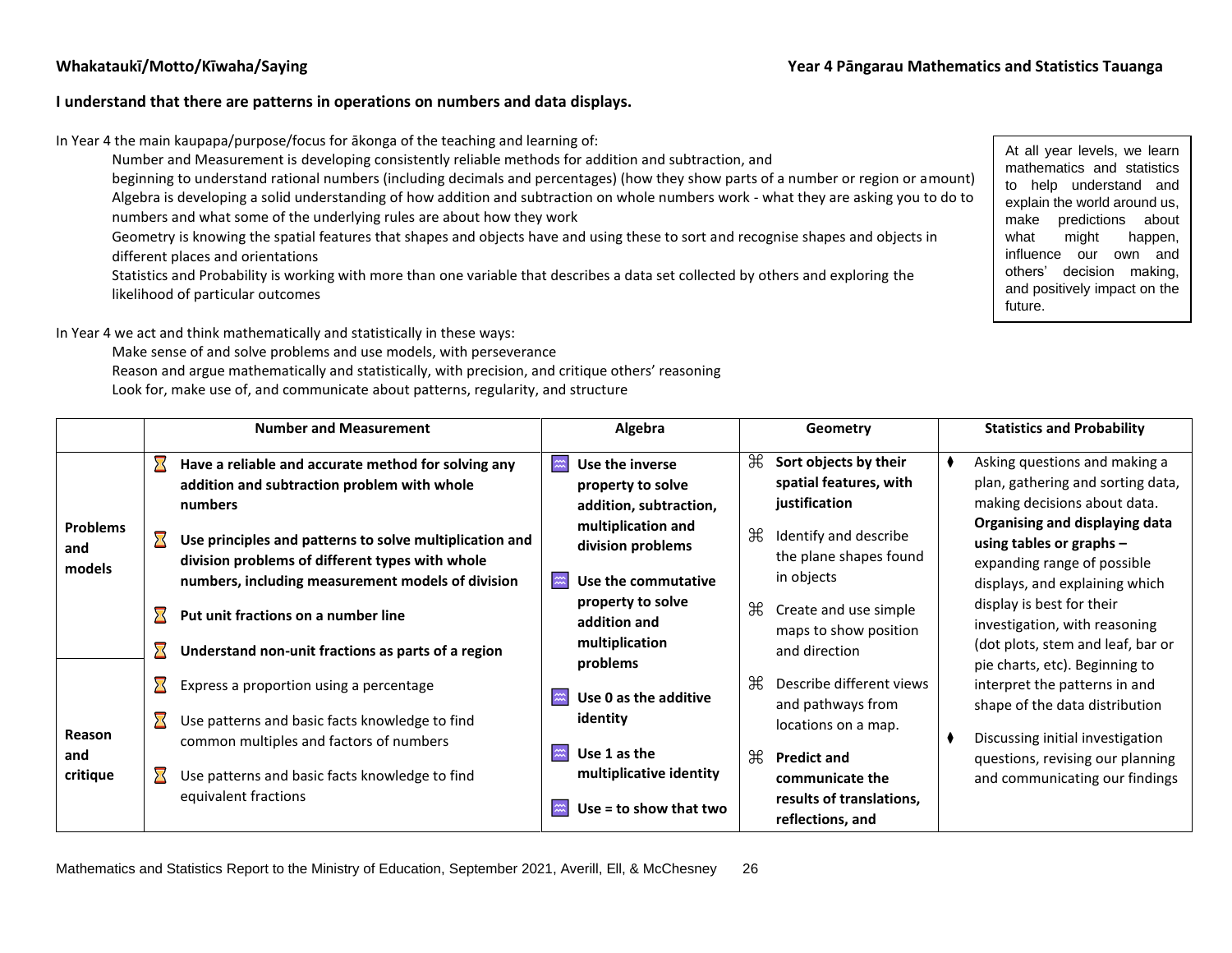|                 | Use relationships between numbers to understand       | expressions are the | rotations on plane | Interpreting visual information     |
|-----------------|-------------------------------------------------------|---------------------|--------------------|-------------------------------------|
|                 | and solve problems e.g., the relationships among 2,3  | same                | shapes             | in others' statistical displays and |
|                 | and 6                                                 |                     |                    | critically consider statements      |
|                 |                                                       |                     |                    | about any patterns in the data      |
|                 | Work with tenths as an extension of place value       |                     |                    | <b>Begin to identify advantages</b> |
|                 | knowledge                                             |                     |                    | and disadvantages of simple         |
| <b>Patterns</b> | Use appropriate devices to measure length, mass, area |                     |                    | $graphs - bar$ , pic and stem and   |
| and             | and volume                                            |                     |                    | leaf, with reasons                  |
| structure       |                                                       |                     |                    |                                     |
|                 |                                                       |                     |                    | Investigate simple situations       |
|                 |                                                       |                     |                    | that involve elements of chance,    |
|                 |                                                       |                     |                    | recognising equal and different     |
|                 |                                                       |                     |                    | likelihoods and acknowledging       |
|                 |                                                       |                     |                    | uncertainty                         |
|                 |                                                       |                     |                    |                                     |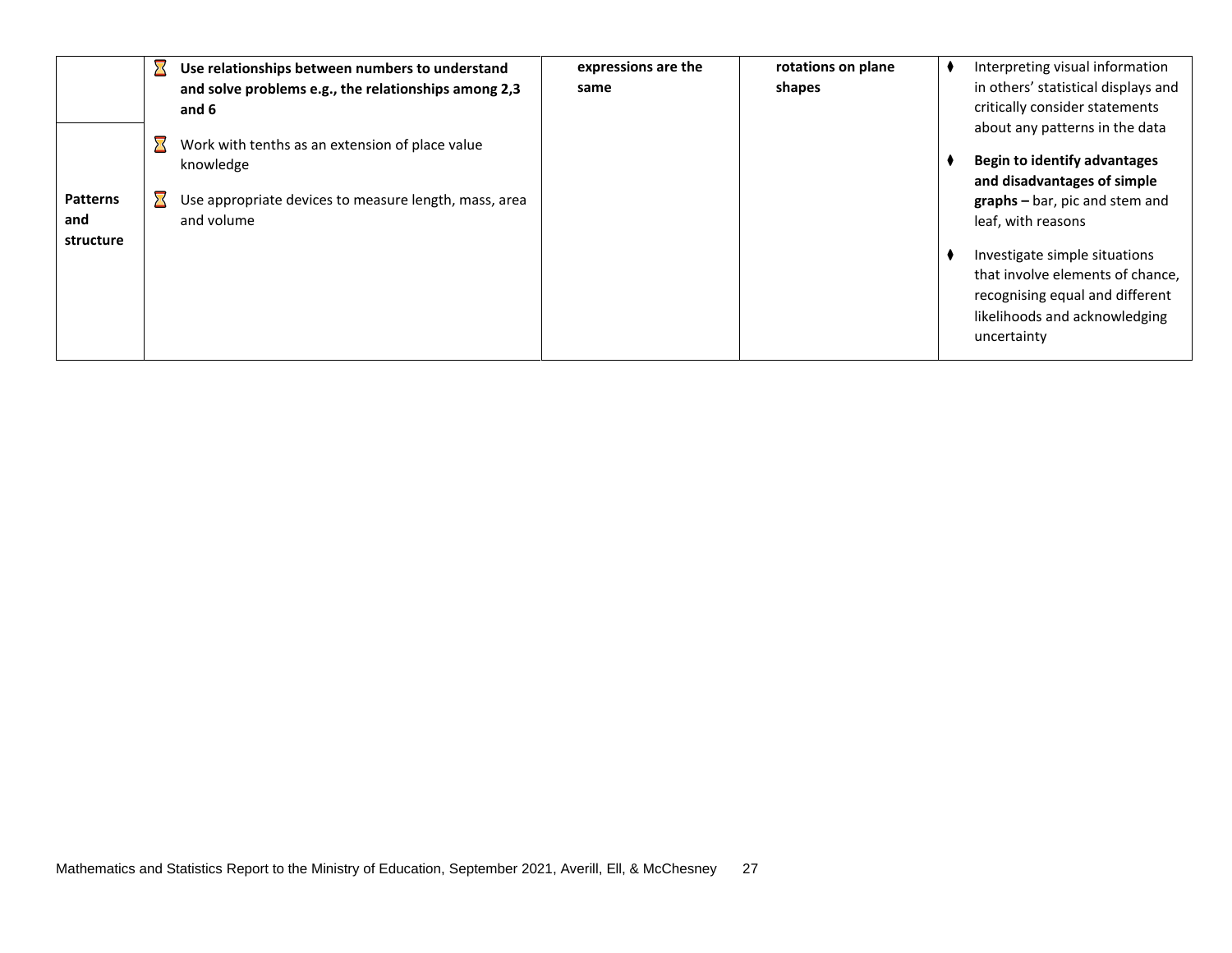#### **Whakataukī/Motto/Kīwaha/Saying Year 5 Pāngarau Mathematics and Statistics Tauanga**

### **I am shifting to a multiplication-based understanding of how numbers work and use this to understand and express probability.**

In Year 5 the main kaupapa/purpose/focus for ākonga of the teaching and learning of:

Number and Measurement is establishing a method for multiplication and using place value, fraction and decimal understanding in measurement

Algebra is using patterns to make predictions, and using inequalities to express relationships between numbers and expressions Geometry is describing and modelling equivalence and difference in the context of shapes as well as numbers Statistics and Probability is thinking critically about category data displays created by themselves and others

In Year 5 we act and think mathematically and statistically in these ways:

Make sense of and solve problems and use models, with perseverance

Reason and argue mathematically and statistically, with precision, and critique others' reasoning Look for, make use of, and communicate about patterns, regularity, and structure

At all year levels, we learn mathematics and statistics to help understand and explain the world around us, make predictions about what might happen, influence our own and others' decision making, and positively impact on the future.

|                                     |                       | <b>Number and Measurement</b>                                                                                                                        |                    | Algebra                                                                                                                        |   | Geometry                                                                                                           | <b>Statistics and Probability</b>                                                                                                                                                                                               |
|-------------------------------------|-----------------------|------------------------------------------------------------------------------------------------------------------------------------------------------|--------------------|--------------------------------------------------------------------------------------------------------------------------------|---|--------------------------------------------------------------------------------------------------------------------|---------------------------------------------------------------------------------------------------------------------------------------------------------------------------------------------------------------------------------|
| <b>Problems</b><br>and<br>models    |                       | Have a reliable and efficient,<br>accurate method to solve<br>multiplication problems, making<br>sensible choices about methods<br>(hand or machine) | $\widetilde{\sim}$ | Continue a sequential<br>number pattern and say<br>why it continues that way<br><b>Create and continue</b><br>spatial patterns | æ | Use coordinates to<br>define locations, and<br>different ways of<br>describing location and<br>directions (compass | Using existing data to expand range of<br>display representations such as dot plots,<br>back-to-back stem and leaf etc. Using digital<br>technology such as spreadsheets to record<br>data and generate data displays. Identify |
|                                     |                       | Know basic multiplication facts and<br>use them to solve more<br>sophisticated problems                                                              | $\approx$          | Use inequalities to express<br>relationships between                                                                           | æ | points etc)<br>Be able to find<br>invariant                                                                        | possible advantages and disadvantages of<br>different kinds of displays<br>Using stem and leaf graphs to find the                                                                                                               |
| Reason<br>and<br>critique           | $\boldsymbol{\Sigma}$ | Put unit and non-unit fractions on a<br>number line                                                                                                  |                    | amounts and expressions                                                                                                        |   | properties/equivalence<br>between simple shapes<br>and explain these using<br>appropriate language                 | median and mode<br>Communicating interpretations of the data<br>and posing more questions for investigation                                                                                                                     |
|                                     | $\boldsymbol{\Sigma}$ | Put percentages on a number line<br>Work with decimals to 100ths as an<br>extension of PV knowledge and                                              |                    |                                                                                                                                | ₩ | Identify which shape is<br>a rotation or reflection<br>of a specified shape                                        | Investigating existing data - that are<br>displayed in different ways - tables and<br>statistical graphs                                                                                                                        |
| <b>Patterns</b><br>and<br>structure |                       | percentages, and measurement<br>Solve measurement problems using<br>metric measurements for length and<br>mass                                       |                    |                                                                                                                                |   | from a range of choices                                                                                            | Asking relevant questions and making sense<br>of the data<br>Model the outcomes of a chance situation<br>systematically                                                                                                         |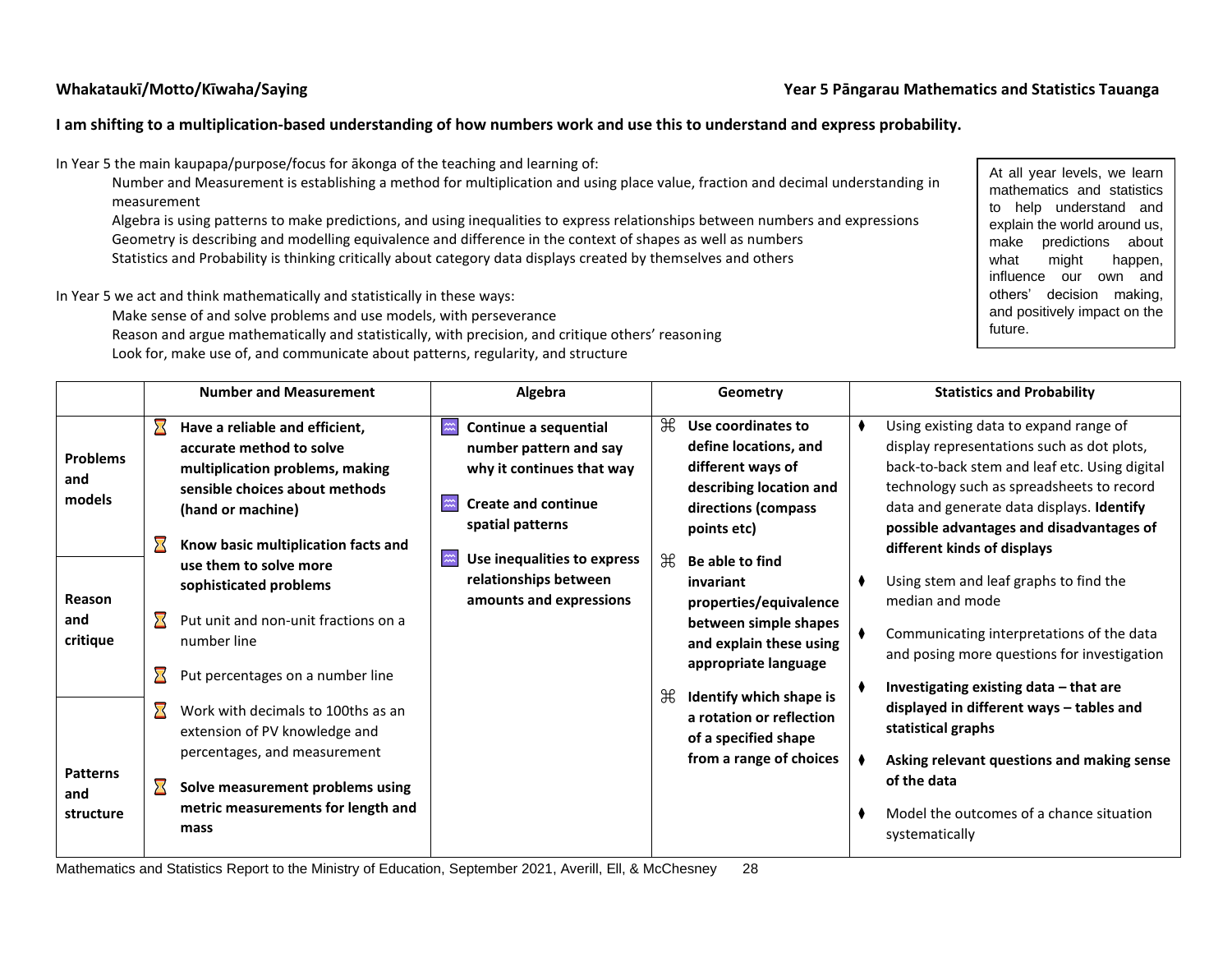**I am relating multiplication to place value, rational numbers, measurement systems, number patterns, geometrical patterns and relationships, data displays, probabilities, and different types of problem situations.**

In Year 6 the main kaupapa/purpose/focus for ākonga of the teaching and learning of:

Number and Measurement is using multiplicative approaches to understanding place value, rational numbers and solving problems Algebra is knowing how the four operations 'work' and beginning to use functional thinking to understand and describe two-variable patterns

Geometry is using formal language of geometrical properties to describe shapes, transformations and spatial positions

Statistics and Probability is collecting and using time series data as well as summary and comparison data, and being able to model the likelihood of outcomes in controlled probability situations (such as rolling two dice)

In Year 6 we act and think mathematically and statistically in these ways:

Make sense of and solve problems and use models, with perseverance

Reason and argue mathematically and statistically, with precision, and critique others' reasoning

Look for, make use of, and communicate about patterns, regularity, and structure

At all year levels, we learn mathematics and statistics to help understand and explain the world around us, make predictions about what might happen, influence our own and others' decision making, and positively impact on the future.

|                           |                       | <b>Number and Measurement</b>                                                                                                                                                         |                                                                                                                                                                                                                                         | Algebra                                                                                     |                                                                                                     | Geometry                                                                                                                                                                                                 | <b>Statistics and Probability</b>                                                                                                                                   |
|---------------------------|-----------------------|---------------------------------------------------------------------------------------------------------------------------------------------------------------------------------------|-----------------------------------------------------------------------------------------------------------------------------------------------------------------------------------------------------------------------------------------|---------------------------------------------------------------------------------------------|-----------------------------------------------------------------------------------------------------|----------------------------------------------------------------------------------------------------------------------------------------------------------------------------------------------------------|---------------------------------------------------------------------------------------------------------------------------------------------------------------------|
| <b>Problems</b>           | $\boldsymbol{\Sigma}$ | Solve problems involving rates, multiplicative<br>comparison, part-whole multiplicative<br>relationships, cartesian products and arrays,<br>quotative and partitive division on whole | $\widetilde{\phantom{m}}$                                                                                                                                                                                                               | Explain what's 'allowed'<br>in each operation:<br>commutative,<br>distributive, associative | ₩<br>$\mathcal{H}$                                                                                  | Represent objects<br>with drawings and<br>models<br><b>Classify plane shapes</b>                                                                                                                         | Designing and carrying out all phases of<br>a statistical investigation. Making<br>decisions about data collection, and the<br>organising and displaying data. Link |
| and<br>models             | $\bf \Sigma$          | numbers<br>Approach multiplicative problems using<br>multiplicative reasoning, not additive<br>reasoning                                                                              | and inverse properties<br>Identify equality and<br>$\widetilde{\widetilde{\phantom{m}}}\hspace{-0.2cm}\widetilde{\phantom{m}}\hspace{-0.2cm}\widetilde{\phantom{m}}\hspace{-0.2cm}$<br>equivalence in numbers,<br>₩<br>shapes and shape |                                                                                             | and prisms by their<br>spatial features<br>Use a co-ordinate                                        | reasons for decisions with parts of the<br>statical investigation process such as<br>the inquiry questions or the kinds of<br>data. Choosing appropriate displays of<br>data with reasoning, and include |                                                                                                                                                                     |
|                           | $\bf \Sigma$          | Understand improper fractions and put them on<br>a number line                                                                                                                        | properties, fractions,<br>rational number<br>representations                                                                                                                                                                            | system or the<br>language of direction<br>and distance to<br>specify locations and          | displays for multivariate and simple<br>time series                                                 |                                                                                                                                                                                                          |                                                                                                                                                                     |
|                           | $\boldsymbol{\Sigma}$ | Understand fractions as regional models, parts<br>of amounts, products of division                                                                                                    | $\widetilde{\mathbf{m}}$                                                                                                                                                                                                                | Use a table they are<br>given to organise an                                                | $\mathcal{H}$                                                                                       | describe paths<br>Describe the                                                                                                                                                                           | Looking for patterns in the data,<br>identifying the spread of data, and<br>identifying and discussing patterns and                                                 |
| Reason<br>and<br>critique | Σ                     | Put any whole number, fraction, decimals or<br>percentage on a number line to show relative<br>magnitude                                                                              | explanation of a pattern<br>that relates the term of<br>the pattern to the<br>pattern sequence                                                                                                                                          | <b>transformations</b><br>(reflection, rotation,<br>translation, or<br>enlargement) that    | trends in the data, (spread and<br>outliers) and communicating our<br>findings in text and visually |                                                                                                                                                                                                          |                                                                                                                                                                     |
|                           | 对                     | Understand the PV system for whole and                                                                                                                                                |                                                                                                                                                                                                                                         |                                                                                             | Investigating existing data, including<br>multivariate data – that are displayed                    |                                                                                                                                                                                                          |                                                                                                                                                                     |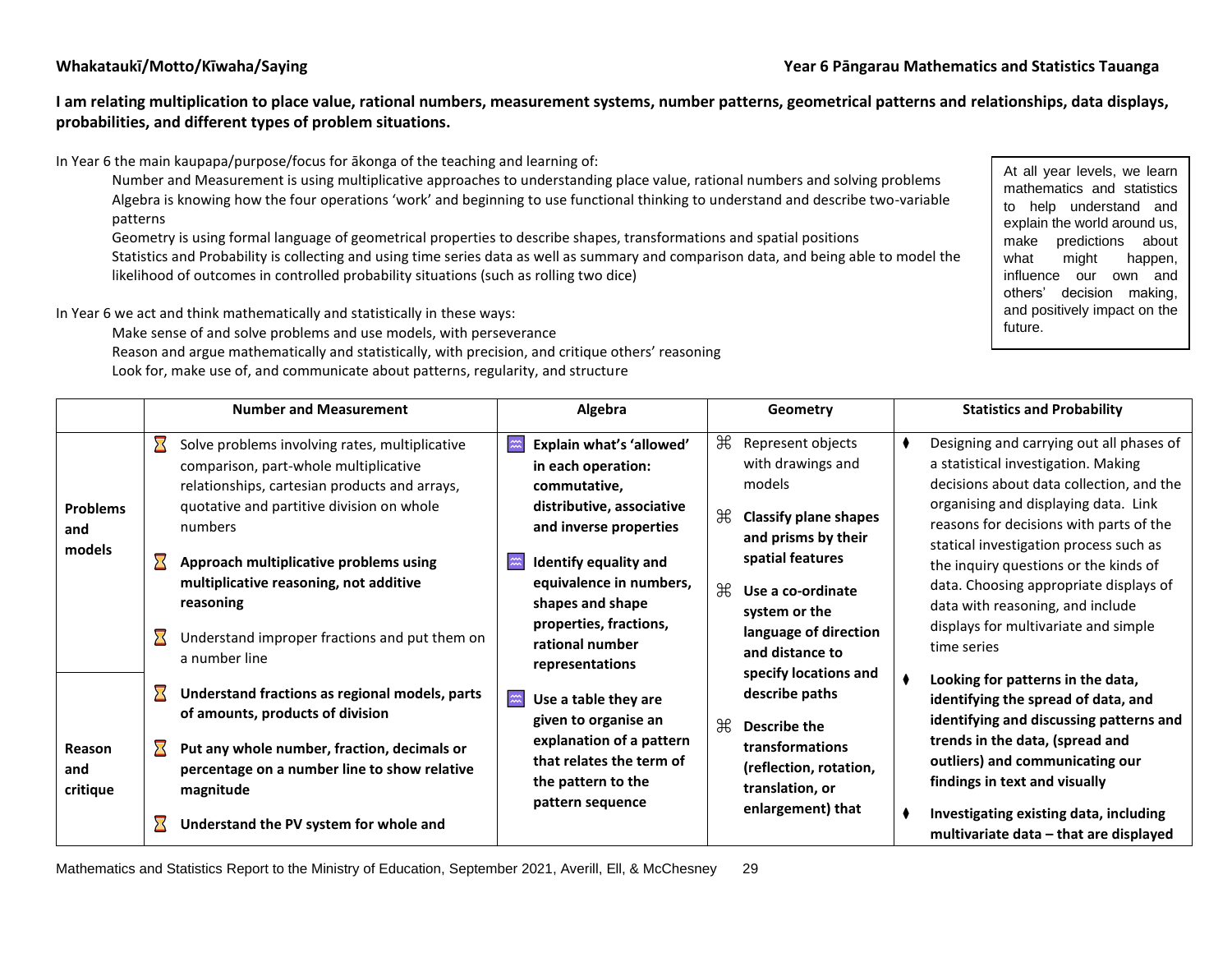|                  | decimal numbers                                                                                                                                               | (functional rather than | have mapped one     | in different ways - tables, graphically                                                                                                                     |
|------------------|---------------------------------------------------------------------------------------------------------------------------------------------------------------|-------------------------|---------------------|-------------------------------------------------------------------------------------------------------------------------------------------------------------|
|                  | Convert between metric measurement<br>amounts, especially length: cm, mm, m, km<br>Understand number as continuous<br>Solve measurement problems using metric | recursive thinking)     | object onto another | or other such as tree diagrams<br>Asking relevant questions, making<br>sense of the data, and explaining<br>choices of displays for different<br>contexts   |
| <b>Patterns</b>  | measurements for length, area, volume and<br>capacity, weight (mass),                                                                                         |                         |                     | Communicating interpretations of the<br>data and posing more questions for                                                                                  |
| and<br>structure | Find areas of rectangles and volumes of cuboids<br>by applying multiplication.                                                                                |                         |                     | investigation<br>Investigate simple situations that                                                                                                         |
|                  | Develop benchmarks for conversion between<br>fractions, decimals and percentages<br>(equivalents for half, quarter, third, fifth, three<br>quarters, tenth)   |                         |                     | involve elements of chance by<br>comparing experimental results with<br>expectations from models of all the<br>outcomes, acknowledging that samples<br>vary |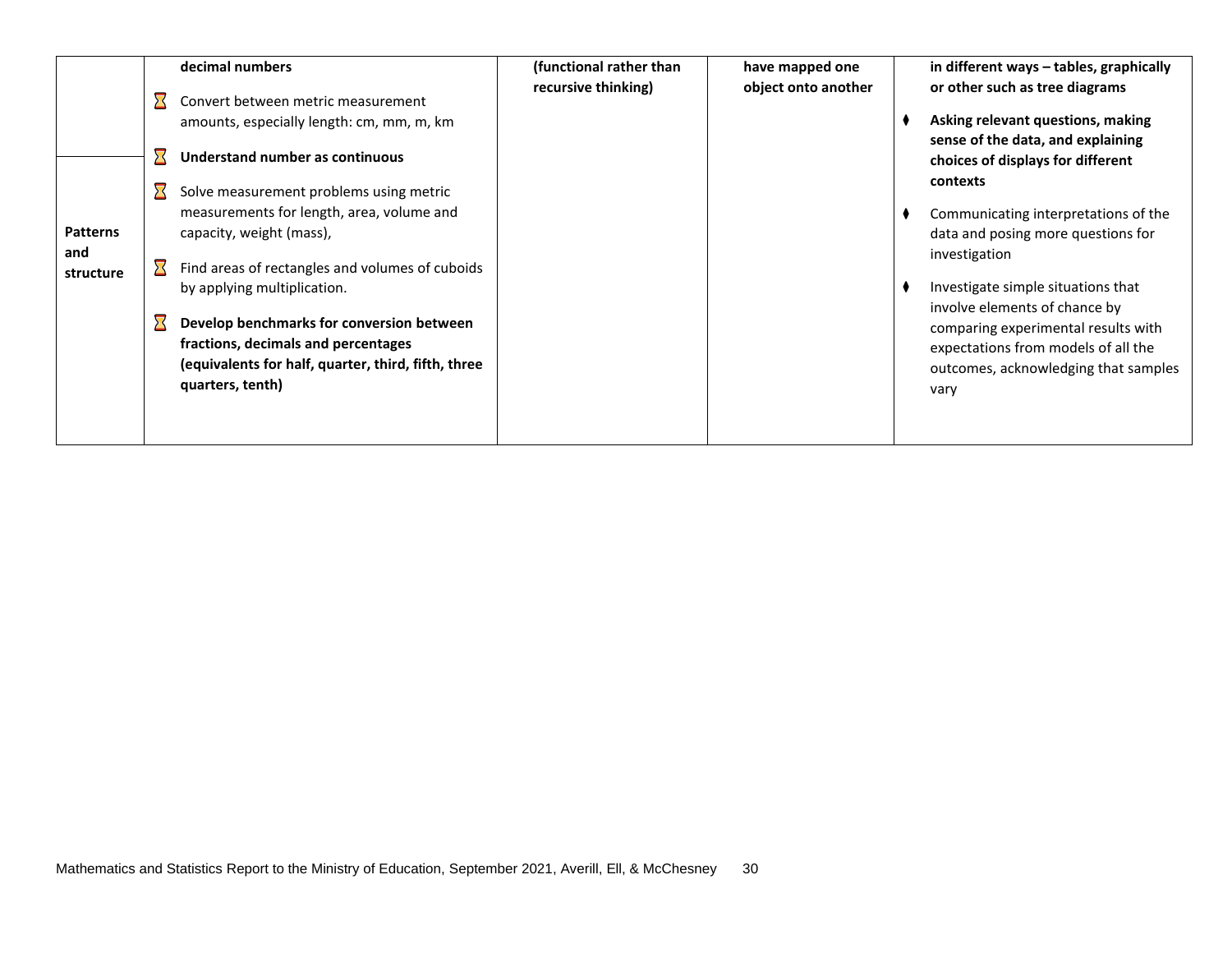(iii) Years 7-10

The signposts for Years 7 and 8 have been aimed at encapsulating much of the current Level 4, but assuming that there has been stronger progress up to Year 6 than in current expectations. Years 9 and 10 content was informed using the current level 5 curriculum guidelines and relevant work in overseas curricula. Focus was given to providing examples of ways mathematical processes and digital technology and purposeful use of mathematics can be woven into statements of required content.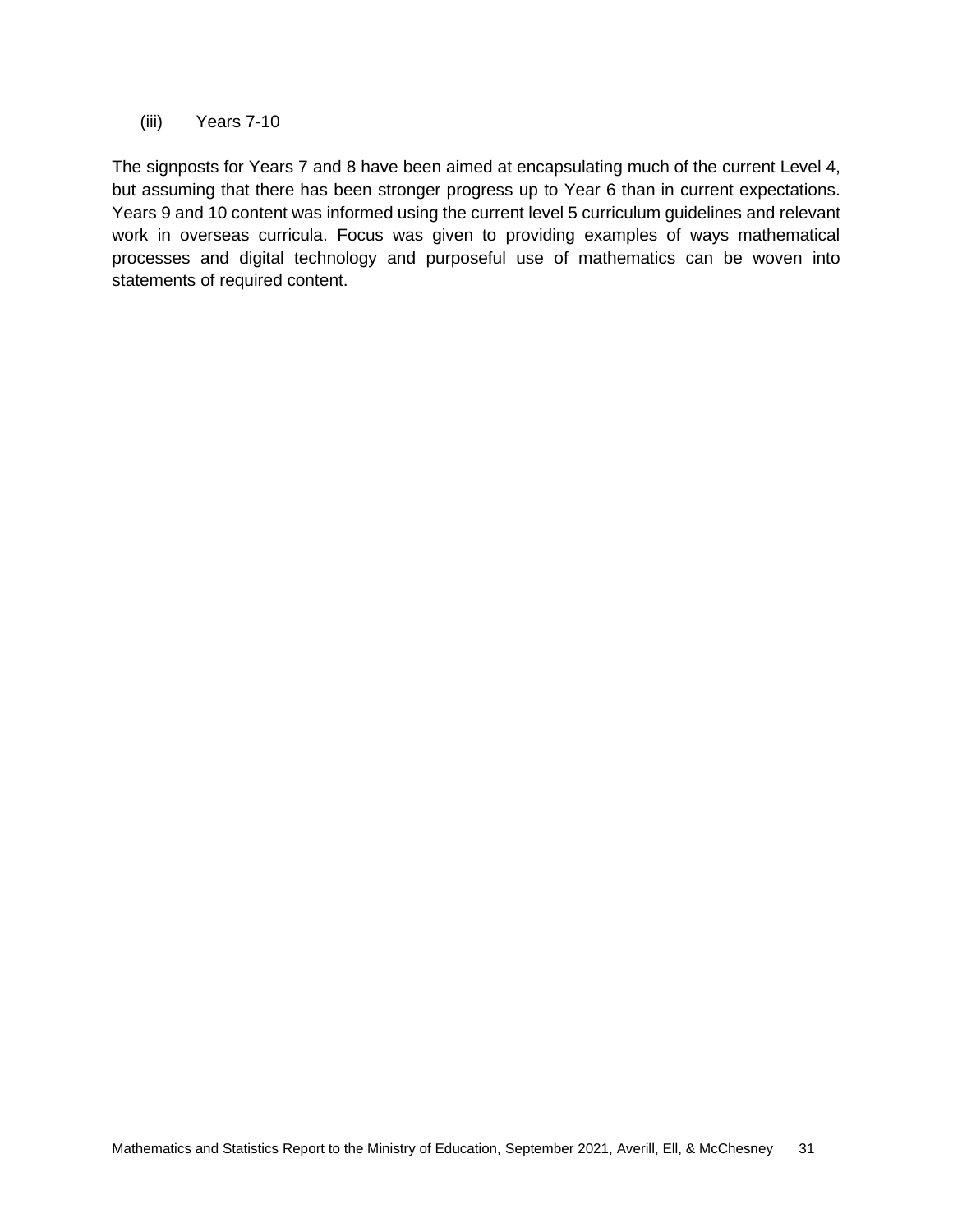**I can use my multiplicative reasoning, pattern recognition and number sense to solve problems, and to investigate statistical contexts and relationships, and critique solutions and conclusions.**

In Year 7 the main kaupapa/purpose/focus for ākonga of the teaching and learning of: Number and Measurement is solving problems using fractions, decimals, and percentages Algebra is using tables, graphs and rules (words or numbers) to discover and describe sequential patterns Geometry is using specific geometrical language that enables precision in describing and replicating shapes and design Statistics and Probability is working with relationships in and through data, describing the shape of the data, and using continuous numerical variables

In Year 7 we act and think mathematically and statistically in these ways:

Make sense of and solve problems and use models, with perseverance Reason and argue mathematically and statistically, with precision, and critique others' reasoning Look for, make use of, and communicate about patterns, regularity, and structure

At all year levels, we learn mathematics and statistics to help understand and explain the world around us, make predictions about what might happen, influence our own and others' decision making, and positively impact on the future.

|                                     | <b>Number and Measurement</b>                                                                                                                                                                                                                                      | Algebra                                                                                                                                                                                                      | Geometry                                                                                                                                                                                                   | <b>Statistics and Probability</b>                                                                                                                                                                  |
|-------------------------------------|--------------------------------------------------------------------------------------------------------------------------------------------------------------------------------------------------------------------------------------------------------------------|--------------------------------------------------------------------------------------------------------------------------------------------------------------------------------------------------------------|------------------------------------------------------------------------------------------------------------------------------------------------------------------------------------------------------------|----------------------------------------------------------------------------------------------------------------------------------------------------------------------------------------------------|
| <b>Problems</b><br>and<br>models    | ≅<br>Recognise what operations to use in a problem<br>involving whole numbers and use them<br>accurately to find an answer. Use checking<br>strategies<br>8<br>Use a range of estimation strategies for whole<br>number situations                                 | $\widetilde{\widetilde{\ldots}}$<br><b>Recognise and using</b><br>patterns in the number<br>system to solve problems<br>(odds and evens,<br>multiplication patterns etc)<br>$\widetilde{\widetilde{\ldots}}$ | ਼ਿ<br>Visualise, describe and<br>make drawings and<br>models of two and three<br>dimensional shapes.<br>௬<br><b>Explore nets for cubes</b><br>and cuboids                                                  | Analyse the shape of the<br>data distribution and<br>identify the range, and<br>measures of centre $-$<br>median, mean and mode                                                                    |
|                                     | ≅<br>Use fractions, decimals and percentages in<br>contexts needing simple proportional reasoning<br>≅<br>Know equivalent forms of the same simple<br>fractions                                                                                                    | <b>Express number</b><br>relationships with the<br>equals sign representing<br>equivalence on each side,<br>for simple combinations of                                                                       | æ<br>Know and use geometrical<br>properties to describe and<br>classify two dimensional<br>and three dimensional                                                                                           | Communicate<br>interpretations of data and<br>pose questions for<br>investigation                                                                                                                  |
| Reason<br>and<br>critique           | 8<br>Know the equivalent representations and<br>simple conversions for fractions, decimals and<br>percentages<br>≅<br>Find percentages of amounts, including using                                                                                                 | operations<br>$\widetilde{\widetilde{\pi}}$<br>Represent number patterns<br>in multiple ways -<br>sequence, with words,                                                                                      | shapes, with reasoning<br>₩<br>Know more complex<br>shapes such as composite<br>shapes and convex shapes<br>æ<br>Making sense of our                                                                       | Investigate existing data,<br>including multivariate data -<br>displayed in different ways -<br>e.g., using tables and graphs                                                                      |
| <b>Patterns</b><br>and<br>structure | calculator<br>≅<br>Use calculation strategies to find perimeters<br>and areas of simple shapes - rectangles<br>including squares<br>≅<br>Read scales of measuring instruments using<br>knowledge of place value and decimals with<br>appropriate measurement units | models, tables, and simple<br>graphs<br>$\widetilde{\mathfrak{m}}$<br>Recognise and describe how<br>to find a term in a pattern<br>using words and numbers                                                   | environment using<br>bearings, coordinates,<br>distances and simple grid<br>references<br>௬<br>Visualise, draw and<br>describe transformations<br>of reflection, translation,<br>rotation and enlargement, | Make sense of a greater<br>range of presentations of<br>statistical data from the local<br>community or within the<br>media (such as displays,<br>interpretations and<br>statements). Begin to ask |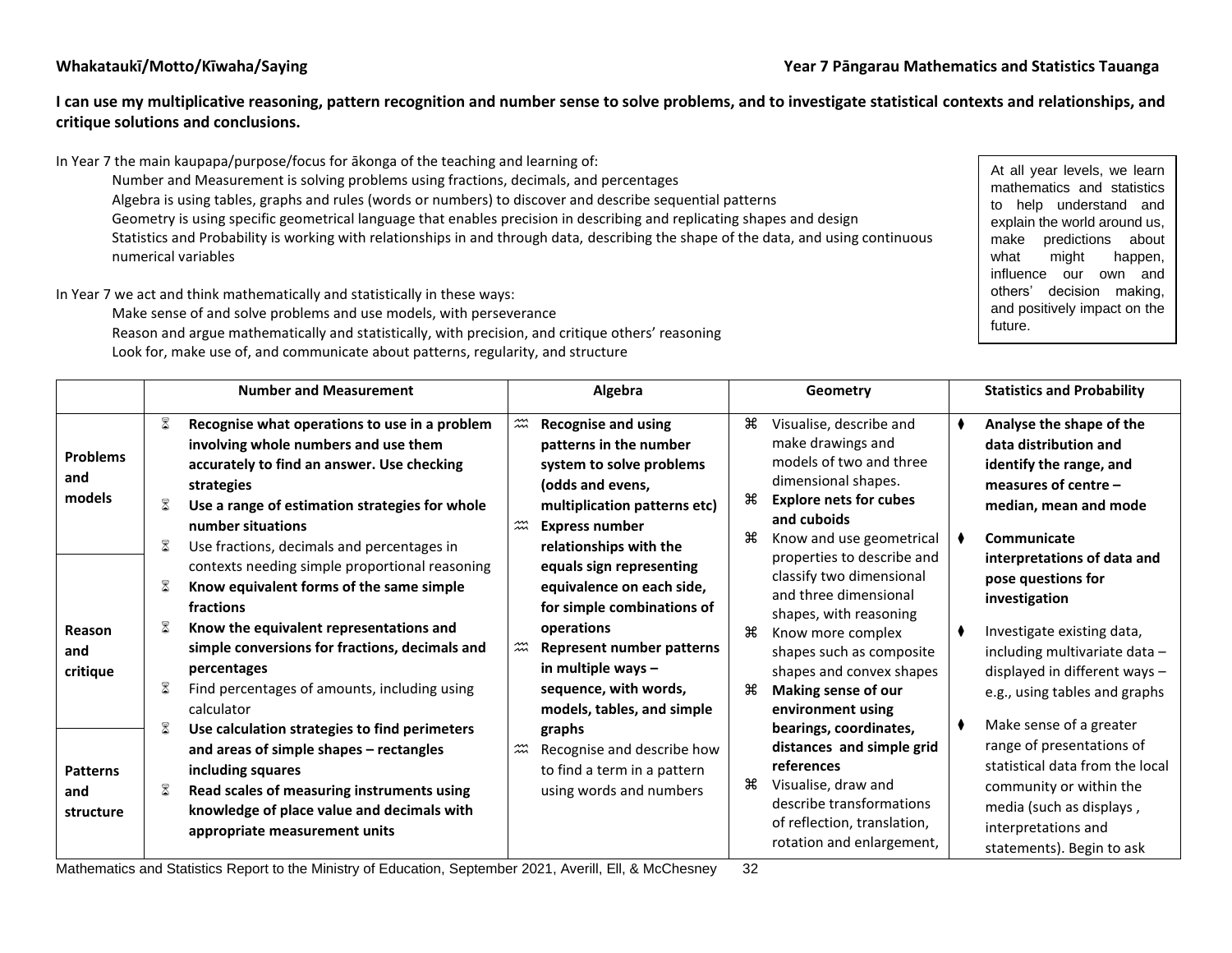| Begin to consider precision of measurement<br>scales | with increasingly complex<br>designs and patterns | critical questions of the<br>presentation of data and<br>findings |
|------------------------------------------------------|---------------------------------------------------|-------------------------------------------------------------------|
|------------------------------------------------------|---------------------------------------------------|-------------------------------------------------------------------|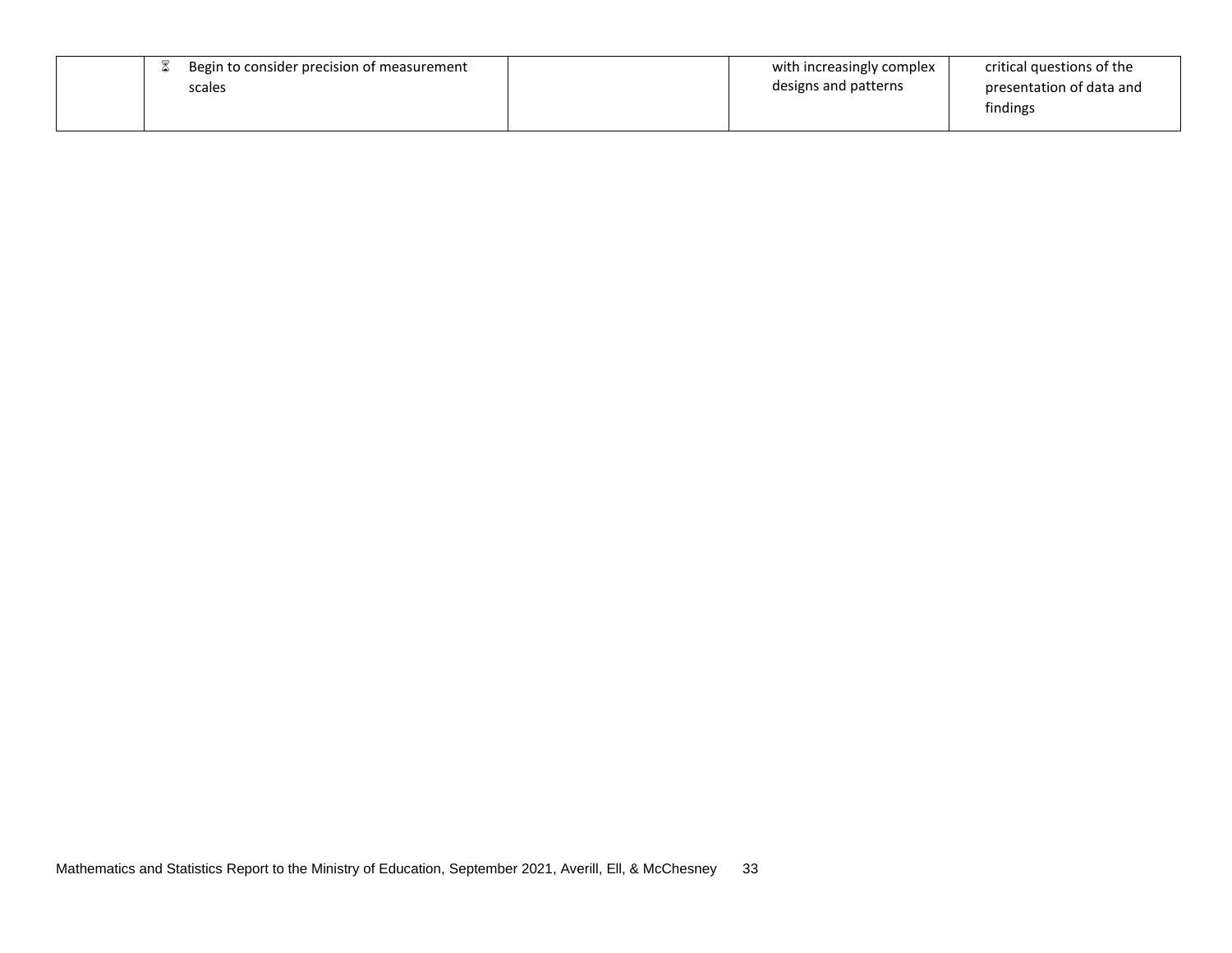#### **I can reason proportionally using relationships and properties of number, shape and data.**

In Year 8 the main kaupapa/purpose/focus for ākonga of the teaching and learning of:

Number and Measurement is choosing appropriate calculations and number representations to solve whole number, rational number and integer problems

Algebra is representing and explaining mathematical relationships in different ways, including using letters to represent variables and unknowns

Geometry is understanding features of shapes and space and moving between different models/representations of 2 and 3D shapes and objects

Statistics and Probability is engaging in all phases of a simple statistical investigation involving comparison or relationship situations, using and critiquing their own data sets and data sets from others, and be able to explain why the results of a probability experiment might not be the same as a model would predict

At all year levels, we learn mathematics and statistics to help understand and explain the world around us, make predictions about what might happen, influence our own and others' decision making, and positively impact on the future.

In Year 8 we act and think mathematically and statistically in these ways:

Make sense of and solve problems and use models, with perseverance

Reason and argue mathematically and statistically, with precision, and critique others' reasoning

Look for, make use of, and communicate about patterns, regularity, and structure

|                                  | <b>Number and Measurement</b>                                                                                                                                                                                             | Algebra                                                                                                                                                                                                                                         | Geometry                                                                                                                                                                                                    | <b>Statistics and Probability</b>                                                                                                                                                                                              |
|----------------------------------|---------------------------------------------------------------------------------------------------------------------------------------------------------------------------------------------------------------------------|-------------------------------------------------------------------------------------------------------------------------------------------------------------------------------------------------------------------------------------------------|-------------------------------------------------------------------------------------------------------------------------------------------------------------------------------------------------------------|--------------------------------------------------------------------------------------------------------------------------------------------------------------------------------------------------------------------------------|
| <b>Problems</b><br>and<br>models | $\bf \Sigma$<br>Rational numbers can be represented<br>and operated on in a variety of ways to<br>solve problems.<br>≻≺<br>Add/sub/mult/div on whole numbers,<br>fractions, decimals, integers (may have<br>to specify??) | Be able to use symbols to<br>$\widetilde{\phantom{m}}$<br>express a function rule<br>describing a pattern, and<br>to graph this relationship<br>$\frac{1}{2}$<br>Using tables, graphs and<br>equations to represent a<br>linear number pattern. | ₩<br><b>Consolidating knowledge of</b><br>transformations - reflection<br>with a range of mirror<br>lines/axis of symmetry.<br><b>Transformations of more</b><br>complex shapes such as<br>composite shapes | Plan all phases of a statistical<br>investigation, making decisions about<br>variables and data collection methods.<br>Organising and displaying data using<br>tables or graphs - multivariate and<br>simple time series       |
|                                  | Choosing the best calculation process<br>for different numbers and/or different<br>contexts. Consolidating a range of<br>checking processes and recognising<br>when estimation should be used                             | <b>Explain the mathematical</b><br>relationship and the<br>advantages and features<br>of each representation<br>$\widetilde{2\mathfrak{m}}$<br>Use letters to represent<br>unknowns and variables                                               | $\mathbb H$<br>Use proportional reasoning to<br>understand geometrical<br>relationships such as scaling<br>(enlargement and reduction)<br>₩<br>Designing and testing ways of                                | Using technology where appropriate<br>for organising and displaying data<br>Identifying patterns in the data<br>including spread and patterns at the<br>centre, and communicating our<br>findings. Visually, verbally and with |
| Reason<br>and<br>critique        | Competently use properties of the<br>number system in different situations -<br>e.g., distributive, associative, identity<br>properties                                                                                   | in expressions (letter is<br>the "number of' where<br>students choose the<br>letter with reasons)<br>Using one of the above                                                                                                                     | representing 3D shapes with<br>2D models (nets and plan<br>views). Increasing confidence<br>with the relationships<br>between faces, edges and                                                              | written explanations.<br>Expanding the range of ways that<br>statistics is presented in everyday<br>contexts. Looking for statistically sound                                                                                  |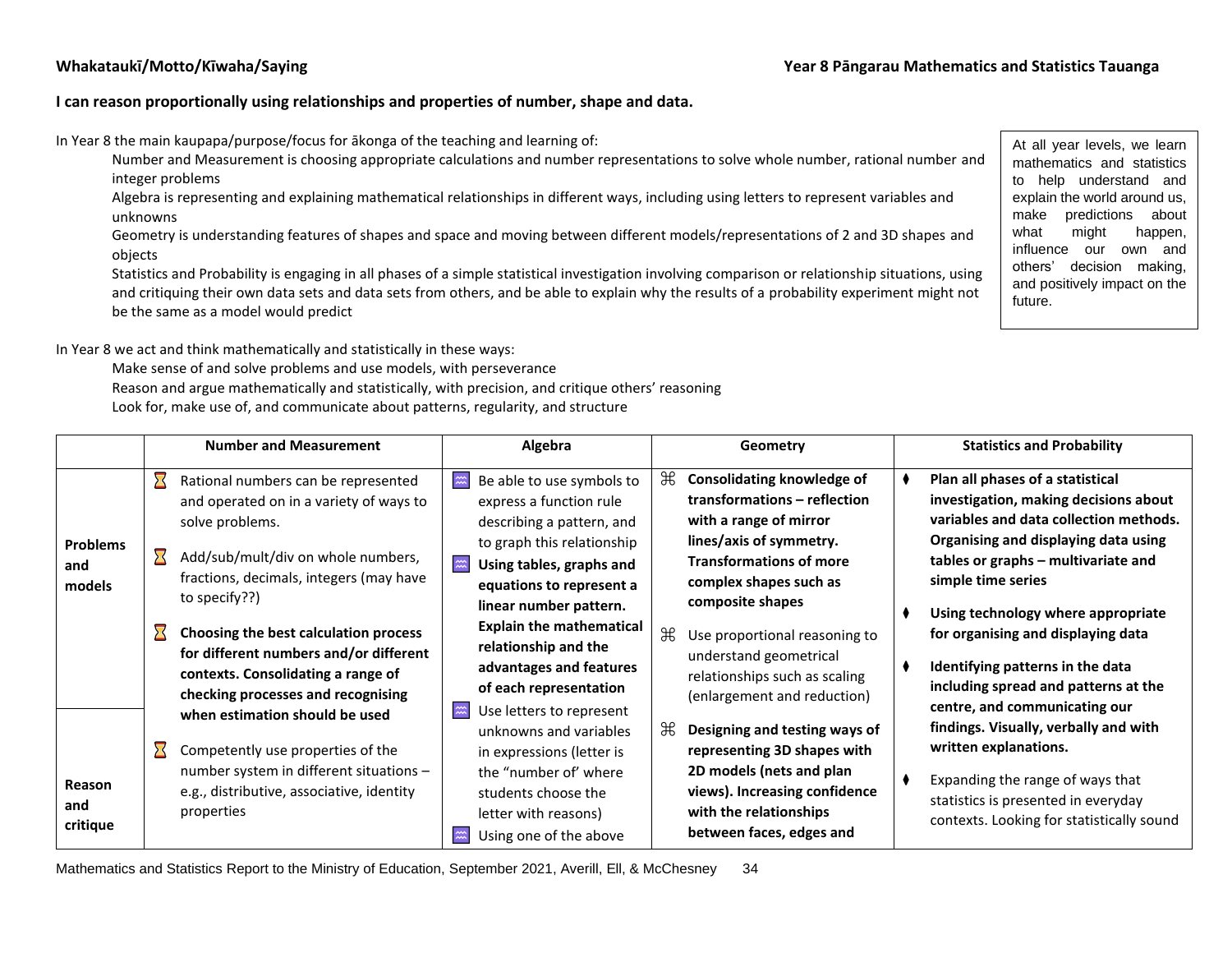|                                     | $\boldsymbol{\Sigma}$<br>$\boldsymbol{\Sigma}$ | Converting between fraction, decimal<br>and percentage representations in<br>purposeful contexts.<br>Solve (simple) ratio problems using<br>proportional reasoning<br>Put integers on a number line                                                                                                                                                                        | representations to<br>answer 'what if'<br>questions<br>$\approx$<br><b>Writing mathematical</b><br>equations in different<br>ways showing an<br>understanding of the | ₩ | corners for 3D for a range of<br>prisms<br>Knowing the 8 points of the<br>compass and being able to<br>read maps, interpreting<br>direction and distance                                                                                   | statements based on the data<br>presented.<br>Also consider if there might be anything<br>missing or alternative findings from the<br>data.                                                                                                                                                                                                                                                                                           |
|-------------------------------------|------------------------------------------------|----------------------------------------------------------------------------------------------------------------------------------------------------------------------------------------------------------------------------------------------------------------------------------------------------------------------------------------------------------------------------|----------------------------------------------------------------------------------------------------------------------------------------------------------------------|---|--------------------------------------------------------------------------------------------------------------------------------------------------------------------------------------------------------------------------------------------|---------------------------------------------------------------------------------------------------------------------------------------------------------------------------------------------------------------------------------------------------------------------------------------------------------------------------------------------------------------------------------------------------------------------------------------|
| <b>Patterns</b><br>and<br>structure |                                                | Use appropriate scales, devices, and<br>metric units for length, area, volume<br>and capacity, weight (mass),<br>temperature, angle, and time<br><b>Confidently convert between units</b><br>showing a place value understanding<br>for large numbers up to one million,<br>and small numbers to thousandth.<br>Relate to everyday uses of<br>measurements and their units | equals sign and a<br>balancing of each side<br>(for equations that<br>balance)                                                                                       | ₩ | <b>Exploring relationships</b><br>between area of a rectangle<br>and the area of parallelogram,<br>triangle, trapezium, and kite,<br>by folding, or cutting. (not by<br>formulas) explaining the<br>relationships in words and<br>visually | Probability<br>Investigating a greater range of chance<br>experiments such as two stage<br>situations, with repeated trials, using<br>technology or other methods to<br>generate a very large number of trials.<br>Exploring the concept of independent<br>events in the context of their<br>probability experiment. Making<br>statements about their conclusions,<br>with reasoning, including about the<br>theoretical probability. |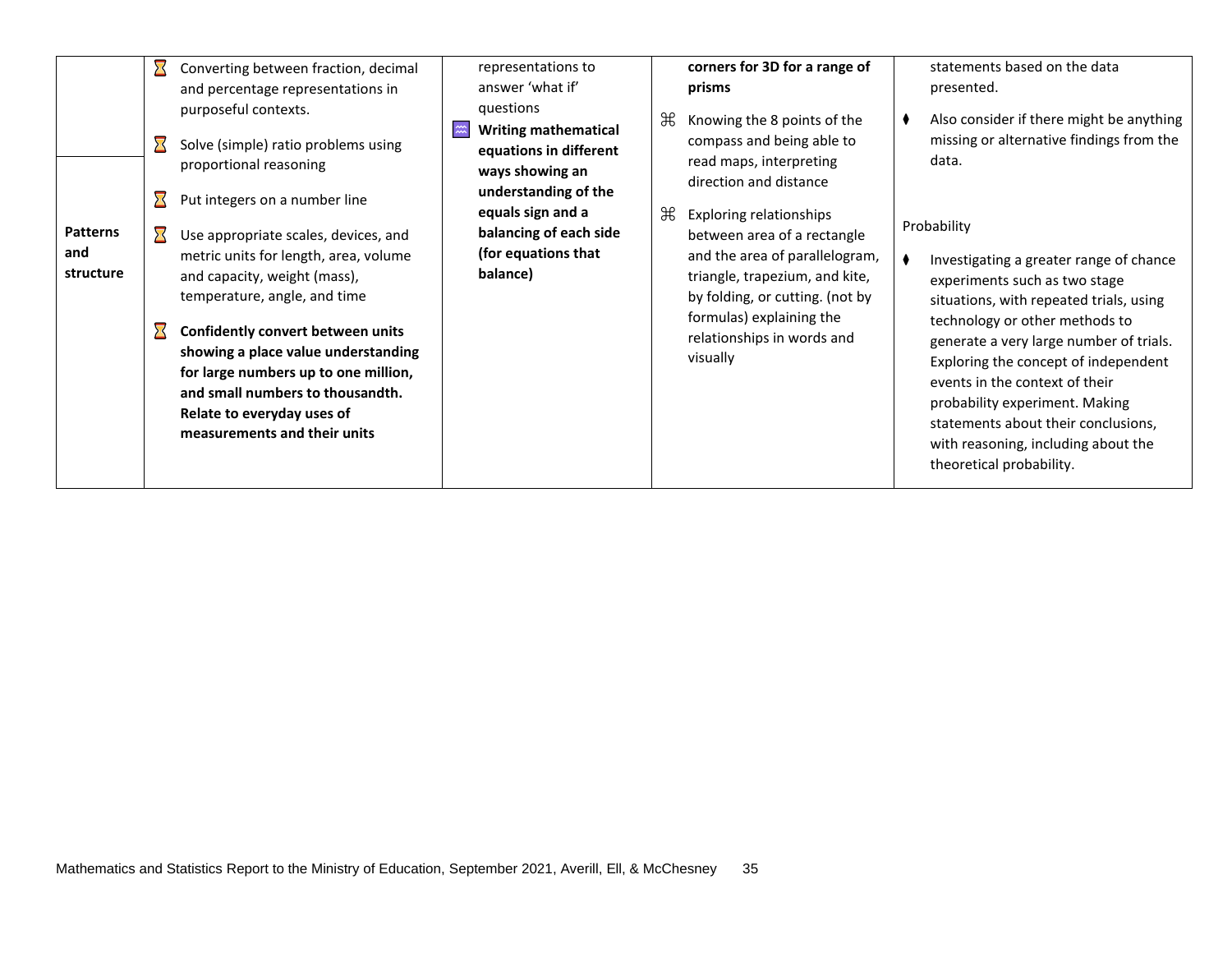#### **Whakataukī/Motto/Kīwaha/Saying Year 9 Pāngarau Mathematics and Statistics Tauanga**

### **I can use strong content knowledge to select appropriate solution processes in a range of mathematics and statistics contexts.**

In Year 9 the main kaupapa/purpose/focus for ākonga of the teaching and learning of:

Number and Measurement is developing confidence in their use of adding, subtracting, multiplying and dividing proportions, and in estimating and measuring

Algebra is making and solving algebraic equations and working with linear functions to solve practical problems

Geometry is using technology and geometrical relationships to resolve real world problems involving 2D shapes, scale and symmetry Statistics and Probability is understanding that variation and chance affect results of statistical investigations and probabilities of events happening

In Year 9 we act and think mathematically and statistically in these ways:

Make sense of and solve problems and use models, with perseverance

Reason and argue mathematically and statistically, with precision, and critique others' reasoning Look for, make use of, and communicate about patterns, regularity, and structure

At all year levels, we learn mathematics and statistics to help understand and explain the world around us, make predictions about what might happen, influence our own and others' decision making, and positively impact on the future.

|                                                               |                                                                                   | <b>Number and Measurement</b>                                                                                                                                                                                                                                                                                                                                                                                                                                                                                                                               |         | Algebra                                                                                                                                                                                                                                                                                                                                                                                                                                                                       |                                               | Geometry                                                                                                                                                                                                                                                                                                                                                                                                                                                   | <b>Statistics and Probability</b>                                                                                                                                                                                                                                                                                                                                                                                          |
|---------------------------------------------------------------|-----------------------------------------------------------------------------------|-------------------------------------------------------------------------------------------------------------------------------------------------------------------------------------------------------------------------------------------------------------------------------------------------------------------------------------------------------------------------------------------------------------------------------------------------------------------------------------------------------------------------------------------------------------|---------|-------------------------------------------------------------------------------------------------------------------------------------------------------------------------------------------------------------------------------------------------------------------------------------------------------------------------------------------------------------------------------------------------------------------------------------------------------------------------------|-----------------------------------------------|------------------------------------------------------------------------------------------------------------------------------------------------------------------------------------------------------------------------------------------------------------------------------------------------------------------------------------------------------------------------------------------------------------------------------------------------------------|----------------------------------------------------------------------------------------------------------------------------------------------------------------------------------------------------------------------------------------------------------------------------------------------------------------------------------------------------------------------------------------------------------------------------|
| <b>Problems</b><br>and<br>models<br>Reason<br>and<br>critique | $\boldsymbol{\Sigma}$<br>$\boldsymbol{\Sigma}$<br>对<br>对<br>$\boldsymbol{\Sigma}$ | Know fraction, decimal and percentage<br>conversions, and flexibly apply to different<br>contexts<br><b>Confidently add and subtract fractions</b><br>with like and unlike denominators<br>Find and use ratios to solve real life<br>problems<br>Consolidate calculation processes with<br>integers including many factor<br>multiplication of negative integers<br><b>Expand use of rounding, significant</b><br>figures, and standard form to more<br>complex situations<br>Exploring how whole numbers can be<br>represented by prime numbers, by powers | ﷺ<br> ﷺ | Be able to analyse linear<br>patterns using tables,<br>diagrams, and graphs, and<br>find the general rule of linear<br>patterns and equations of<br>lines, and use the<br>rule/equation to find<br>unknown terms and make<br>predictions of real life<br>situations involving linear<br>patterns<br>Be able to expand and<br>factorise brackets in linear<br>equations and identify and<br>collect like terms and describe<br>the mathematical properties<br>that enable this | æ<br>$\mathcal{H}$<br>Æ<br>$\mathcal{H}$<br>₩ | Understand and use Pythagoras'<br>rule to find lengths of side<br>lengths of right angled triangles<br>Use terms for and properties of<br>angles on parallel lines and similar<br>figures to draw and justify<br>conclusions<br>Create accurate nets for simple<br>polyhedra for purpose<br><b>Compare properties of 3D shapes</b><br>including in relation to their<br>purposes of these shapes in<br>everyday objects<br>Make and use scale drawings and | <b>Statistical Investigations</b><br>Plan and carry out<br>surveys using the<br>statistical enquiry cycle<br>to explore summary type<br>questions<br>-determining appropriate<br>variables and measures;<br>-considering sources of<br>variation;<br>-gathering data;<br>-using multiple displays, and<br>re-categorising data to find<br>patterns, variations,<br>relationships, and trends in<br>multivariate data sets; |
|                                                               |                                                                                   |                                                                                                                                                                                                                                                                                                                                                                                                                                                                                                                                                             |         |                                                                                                                                                                                                                                                                                                                                                                                                                                                                               |                                               |                                                                                                                                                                                                                                                                                                                                                                                                                                                            |                                                                                                                                                                                                                                                                                                                                                                                                                            |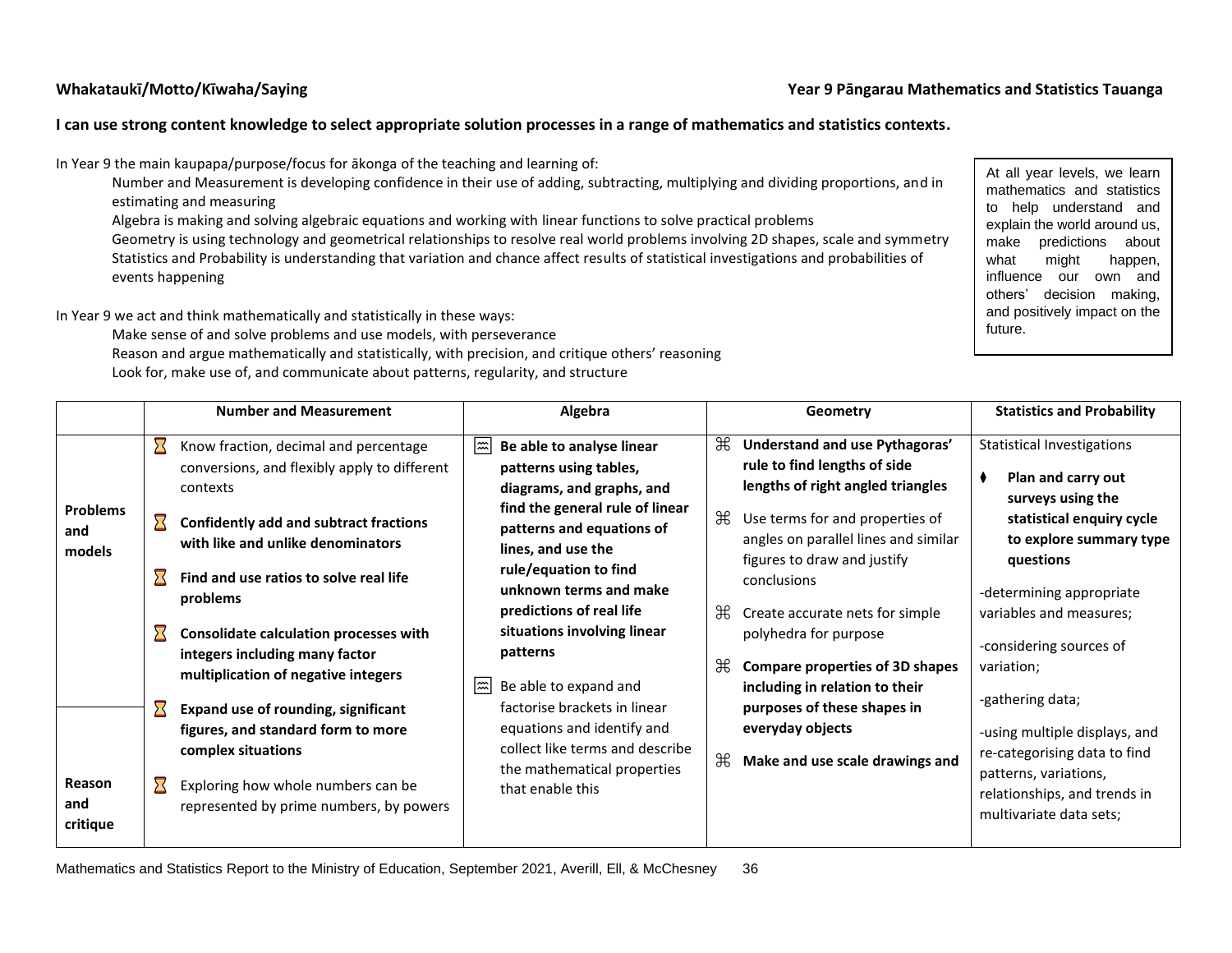| <b>Patterns</b><br>and<br>structure | $\sum_{i=1}^{n}$<br>$\boldsymbol{\Sigma}$<br>$\boldsymbol{\Sigma}$ | of 2 etc. Generating different sequences of<br>numbers<br>Estimate, measure, calculate and use<br>formulae for finding perimeters and areas<br>of simple 2D shapes and combinations of<br>these – both for abstract shapes and in<br>real life contexts (parallelograms,<br>quadrilaterals, triangles,)<br>Exploring pi and using pi in circle problems.<br>Find area and perimeter of composite<br>shapes that involve circles or parts of<br>circles.<br>Estimate, measure, calculate and use<br>surface areas of 3D shapes and<br>combinations of these for purpose (prisms,<br>cuboids, sphere, cones, pyramids)<br>Discuss and take into account accuracy of<br>measurement devices and measurements<br>made using these and consider<br>implications of measurement errors in<br>real life situations | $ \widetilde{\mathbf{m}} $<br>$ \mathbb{m} $ | Be able to confidently define<br>terms and write equations<br>that represent simple<br>everyday linear situations,<br>solve for unknown values,<br>interpret the solution in light<br>of the context, and justify and<br>explain their mathematical<br>thinking and decisions (e.g.,<br>perimeter and area of a new<br>sports field)<br>Horizon knowledge: be able to<br>show inequalities on number<br>lines and graphs | Æ<br>₩<br>₩<br>$\mathbb H$ | Represent 3d shapes in 2D using<br>isometric paper and other<br>methods<br>Provide and use directions to<br>follow a path using bearings and<br>distances<br>Discuss properties of<br>transformations, including<br>congruence and invariance, and<br>how these properties help us<br>understand and use examples of<br>transformations in everyday life<br>Discuss and compare properties of<br>everyday objects in relation to<br>how reflection, rotation,<br>translation enable specific uses<br>and artistic features |  | -comparing sample<br>distributions visually, using<br>measures of centre, spread,<br>and proportion;<br>-presenting a report of<br>findings<br>Probability<br><b>Evaluate probability</b><br>activities undertaken by<br>others, including data<br>collection methods,<br>choice of measures, and<br>validity of findings<br>Calculate probabilities,<br>using fractions,<br>percentages, and ratios |
|-------------------------------------|--------------------------------------------------------------------|-------------------------------------------------------------------------------------------------------------------------------------------------------------------------------------------------------------------------------------------------------------------------------------------------------------------------------------------------------------------------------------------------------------------------------------------------------------------------------------------------------------------------------------------------------------------------------------------------------------------------------------------------------------------------------------------------------------------------------------------------------------------------------------------------------------|----------------------------------------------|--------------------------------------------------------------------------------------------------------------------------------------------------------------------------------------------------------------------------------------------------------------------------------------------------------------------------------------------------------------------------------------------------------------------------|----------------------------|----------------------------------------------------------------------------------------------------------------------------------------------------------------------------------------------------------------------------------------------------------------------------------------------------------------------------------------------------------------------------------------------------------------------------------------------------------------------------------------------------------------------------|--|------------------------------------------------------------------------------------------------------------------------------------------------------------------------------------------------------------------------------------------------------------------------------------------------------------------------------------------------------------------------------------------------------|
|-------------------------------------|--------------------------------------------------------------------|-------------------------------------------------------------------------------------------------------------------------------------------------------------------------------------------------------------------------------------------------------------------------------------------------------------------------------------------------------------------------------------------------------------------------------------------------------------------------------------------------------------------------------------------------------------------------------------------------------------------------------------------------------------------------------------------------------------------------------------------------------------------------------------------------------------|----------------------------------------------|--------------------------------------------------------------------------------------------------------------------------------------------------------------------------------------------------------------------------------------------------------------------------------------------------------------------------------------------------------------------------------------------------------------------------|----------------------------|----------------------------------------------------------------------------------------------------------------------------------------------------------------------------------------------------------------------------------------------------------------------------------------------------------------------------------------------------------------------------------------------------------------------------------------------------------------------------------------------------------------------------|--|------------------------------------------------------------------------------------------------------------------------------------------------------------------------------------------------------------------------------------------------------------------------------------------------------------------------------------------------------------------------------------------------------|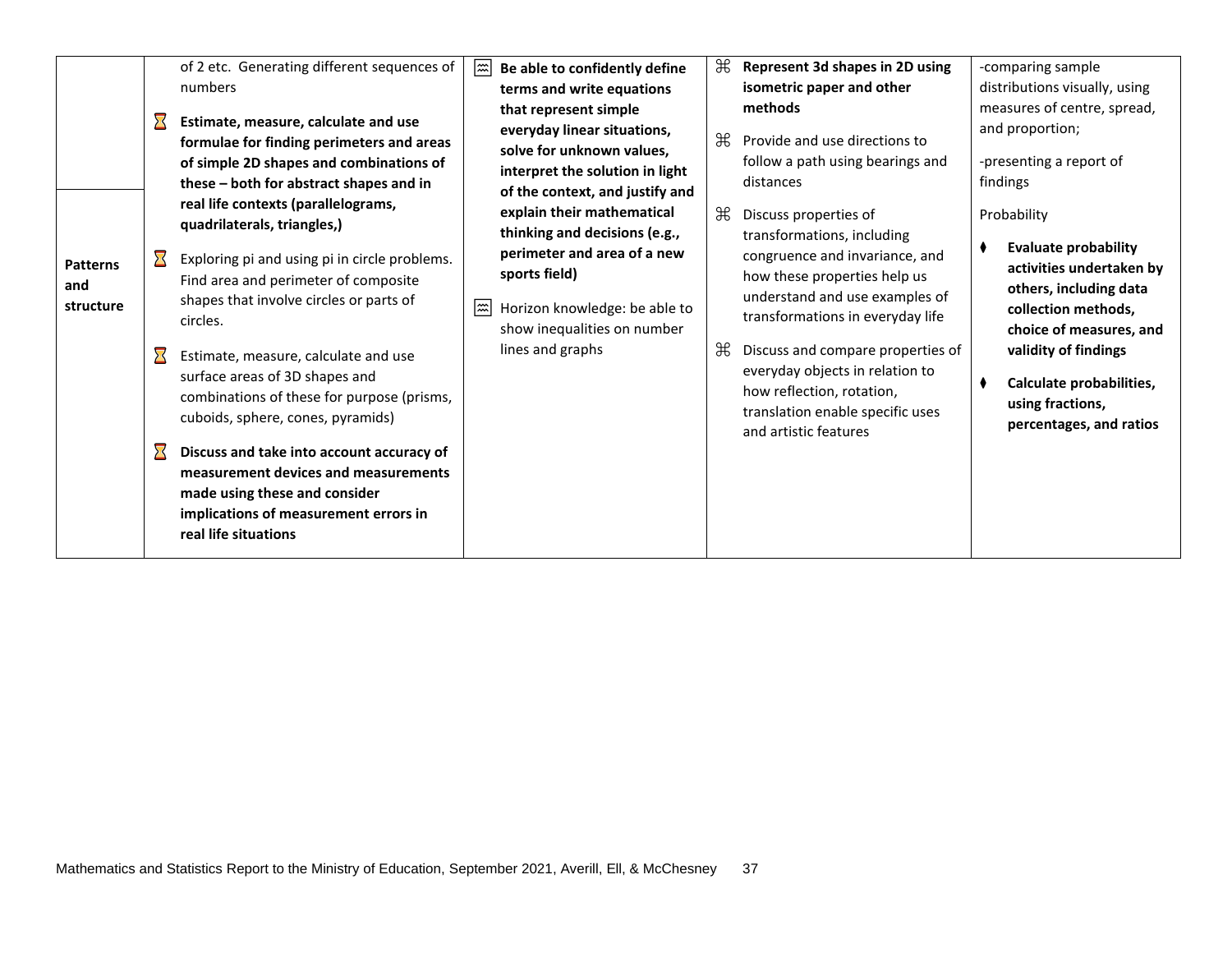#### **I can use proportional reasoning in number, algebra, measurement, geometrical, and statistical contexts.**

In Year 10 the main kaupapa/purpose/focus for ākonga of the teaching and learning of:

Number and Measurement is being able to select from and use a range of number and measurement tools and strategies in number, measurement, algebraic, geometric and statistical contexts

Algebra is understanding relationships between information in tables, equations, and graphs for simple patterns and functions Geometry is using technology, including geometry software, and geometrical relationships to understand and resolve real world problems involving 2D and 3D shapes, objects and symmetry

Statistics and Probability is understanding how the design of an experiment, data collection, sampling and analysis impact on findings of an investigation

In Year 10 we act and think mathematically and statistically in these ways:

Make sense of and solve problems and use models, with perseverance

Reason and argue mathematically and statistically, with precision, and critique others' reasoning

Look for, make use of, and communicate about patterns, regularity, and structure

At all year levels, we learn mathematics and statistics to help understand and explain the world around us, make predictions about what might happen, influence our own and others' decision making, and positively impact on the future.

|                 |             | <b>Number and Measurement</b>            | Algebra                          |                         |     | Geometry                        | <b>Statistics and Probability</b>                 |  |
|-----------------|-------------|------------------------------------------|----------------------------------|-------------------------|-----|---------------------------------|---------------------------------------------------|--|
|                 | $\boxtimes$ | Investigating percentage change          | $\widetilde{\mathfrak{m}}$       | <b>Explore with and</b> | æ   | Using trigonometric ratios      | <b>Statistics Investigations</b>                  |  |
|                 |             | related to different contexts and        |                                  | without software and    |     | with right angled triangles to  |                                                   |  |
| <b>Problems</b> |             | critically discuss solutions, and        |                                  | discuss features of     |     | find side lengths and angles    | Plan and carry out experiments using the<br>٠     |  |
| and             |             | implications for the context.            |                                  | graphs of linear,       | ்க  | Deduce and use properties       | statistical enquiry cycle to explore              |  |
| models          | 8           | Consolidate processes for finding and    |                                  | quadratic, power and    |     | interior and exterior angles of | relational and comparative type questions         |  |
|                 |             | using rates and ratios.                  |                                  | exponential functions   |     | polygons and use them to        | -determining appropriate variables and            |  |
|                 |             | <b>Explore multiplication of powers,</b> |                                  | to understand how       |     | argue/justify responses         | measures:                                         |  |
|                 |             | and relate to exponential growth         |                                  | gradient, intercepts,   | ₩   | Use coordinate planes,          | -considering sources of variation;                |  |
|                 |             | contexts. Also explore negative          |                                  | constants, turning      |     | including paper based and       | -gathering and cleaning data;                     |  |
|                 |             | exponents.                               |                                  | points and sense are    |     | software based coordinates,     | -using multiple displays, and re-categorising     |  |
|                 |             | Move flexibly between squares and        |                                  | seen in graphs and      |     | to investigate and describe     | data to find patterns, variations, relationships, |  |
| Reason          |             | square roots, for a greater range of     |                                  | function equations      |     | properties of                   | and trends in multivariate data sets;             |  |
| and             |             | numbers, including decimals and          |                                  | and to understand       |     | transformations, including      | -comparing sample distributions visually, using   |  |
| critique        |             | fractions.                               |                                  | and make predictions    |     | congruence and invariance       | measures of centre, spread, and proportion;       |  |
|                 | 8           | Estimate, measure, calculate and use     |                                  | about real life         | ੇ ਸ | Connect three-dimensional       | -presenting a report of findings                  |  |
|                 |             | volumes of 3D shapes and                 |                                  | situations              |     | solids with different two-      |                                                   |  |
|                 |             | combinations of these for purpose        | $\widetilde{\widetilde{\ldots}}$ | Be able to expand       |     | dimensional representations     | <b>Statistical Literacy</b>                       |  |
|                 |             | (prisms, cuboids, sphere, cones,         |                                  | and factorise brackets  | ਼ਿ  | Construct and describe          |                                                   |  |
|                 |             | pyramids)                                |                                  | in quadratic            |     | simple loci for functions,      | <b>Evaluate statistical investigations</b>        |  |
|                 | ≅           | Estimate, measure, calculate and use     |                                  | equations in order to   |     | relations, and other            | undertaken by others, including data              |  |
| <b>Patterns</b> |             | simple rates (e.g., distance covered     |                                  | solve and display       |     | geometrical and real life       | collection methods, choice of measures,           |  |
| and             |             | in time taken, rate of flow or pour of   |                                  | quadratics              |     | purposes                        | and validity of findings                          |  |
| structure       |             |                                          |                                  |                         |     |                                 |                                                   |  |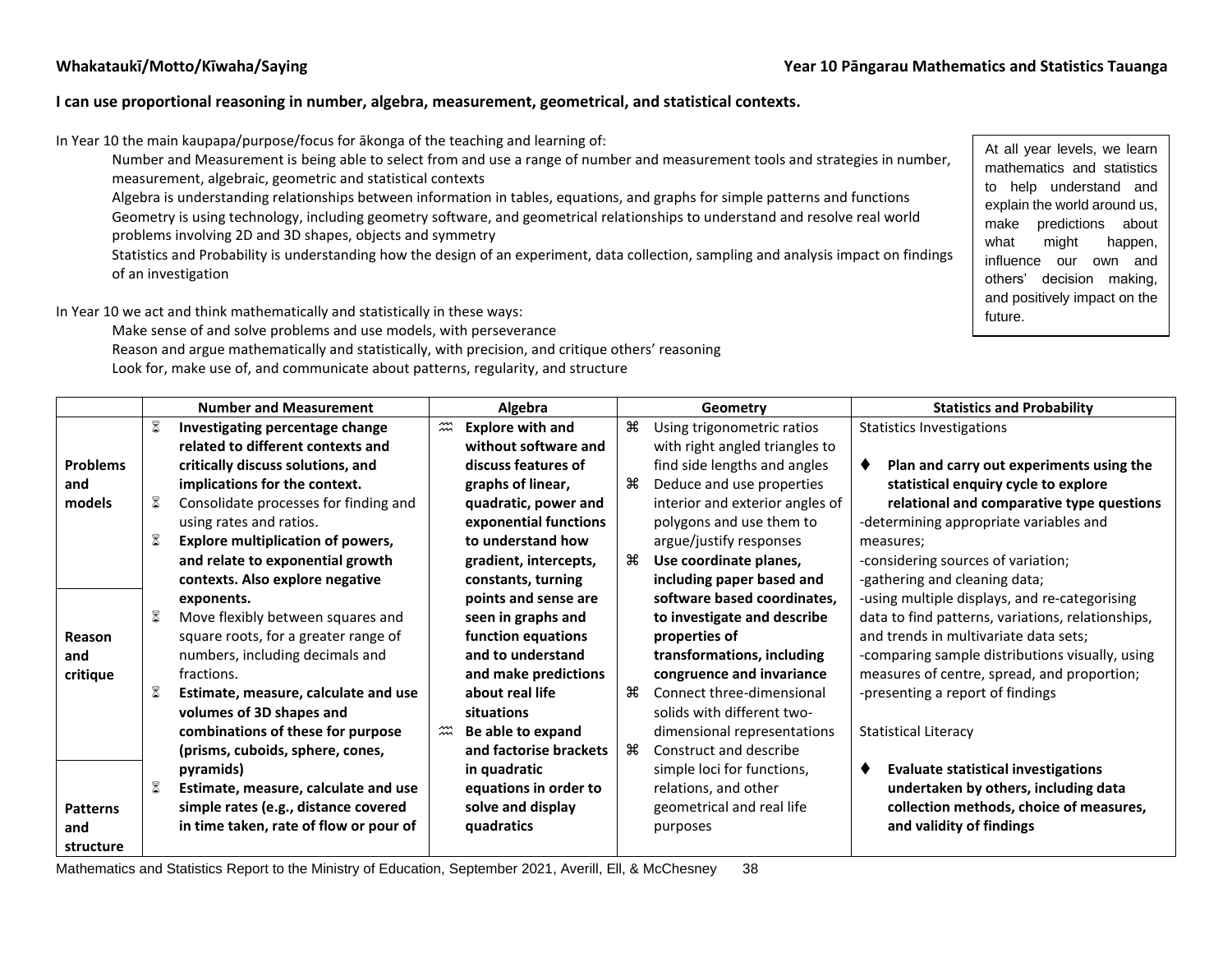|  | liquid, pace of speech in different   |                               | $\mathfrak{m}$ Be able to change the | ૠ | Use vectors to describe       | Probability                              |
|--|---------------------------------------|-------------------------------|--------------------------------------|---|-------------------------------|------------------------------------------|
|  | languages)                            |                               | subject of a formula                 |   | movements and                 |                                          |
|  | Horizon knowledge: explore,           | $\widetilde{\widetilde{\pi}}$ | Confidently add and                  |   | combinations of movements     | Compare and describe the variation       |
|  | describe, and consider reasons for    |                               | subtract simple                      |   | (e.g, addition/subtraction of | between theoretical and experimental     |
|  | the shapes of cross sections of three |                               | algebraic fractions                  |   | vectors and multiplication of | distributions in situations that involve |
|  | dimensional shapes                    |                               |                                      |   | vectors by numbers)           | elements of chance                       |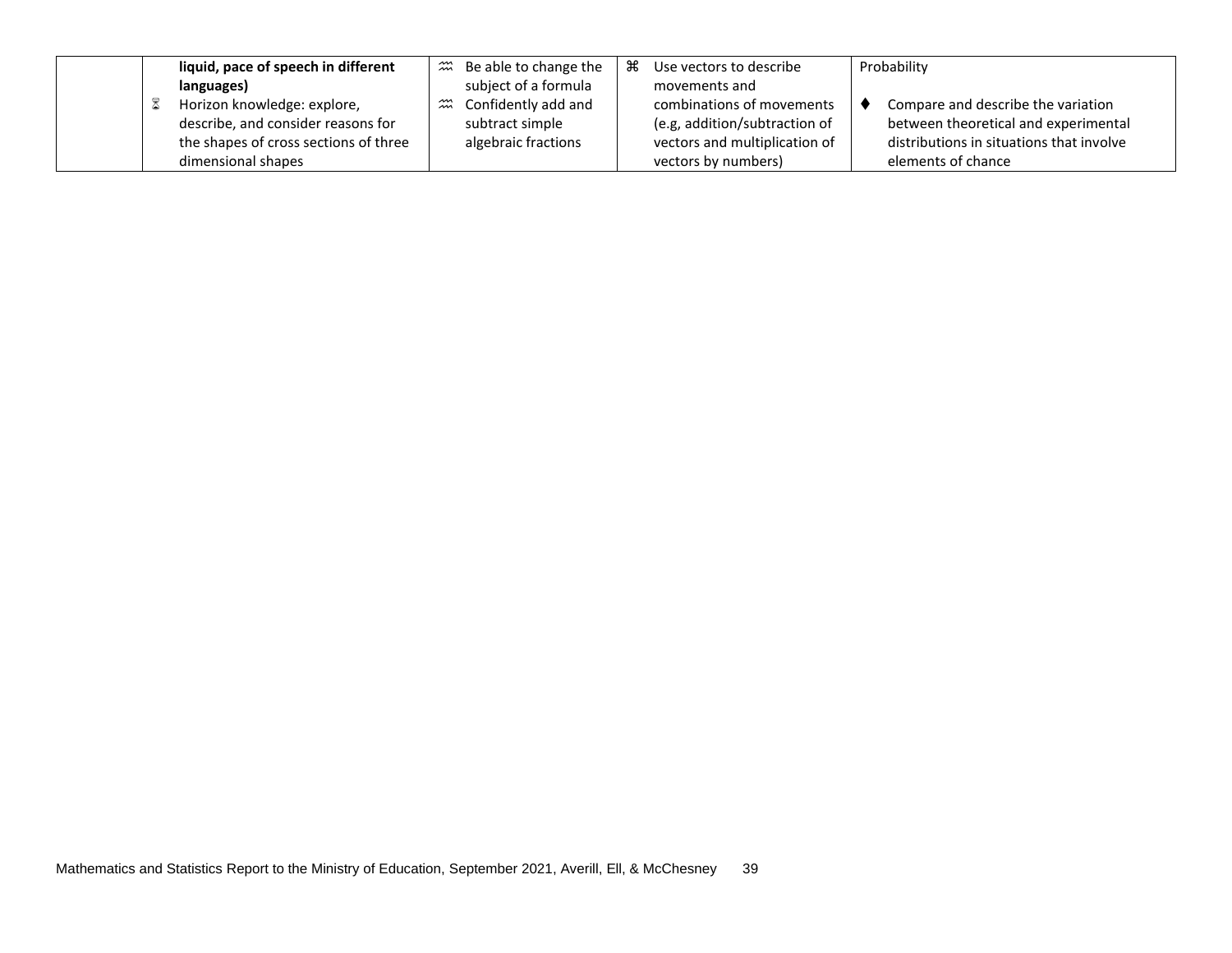#### (iv) Years 11-13

The signposts for year-by-year content for mathematics and statistics in years 11-13 are largely drawn from current practice. Deep consideration of suitable changes from this were not possible within the timeframe of this report preparation. Again, focus was given to providing examples of ways mathematical processes and digital technology and purposeful use of mathematics and statistics can be woven into statements of required content.

#### *Recommendation:*

• For Years 11-13, we strongly advocate for further urgent work on year-by-year signposting of mathematics and statistics content using a small team/s of experts working with an advisory/consulting group in an iterative consultative development process. Membership of these groups should include, for each of mathematics and statistics: at least one mathematics/statistics teacher, at least one mathematics/statistics university lecturer (with differing priorities for Year 11-13 curriculum content and emphasis), and at least one mathematics education researcher.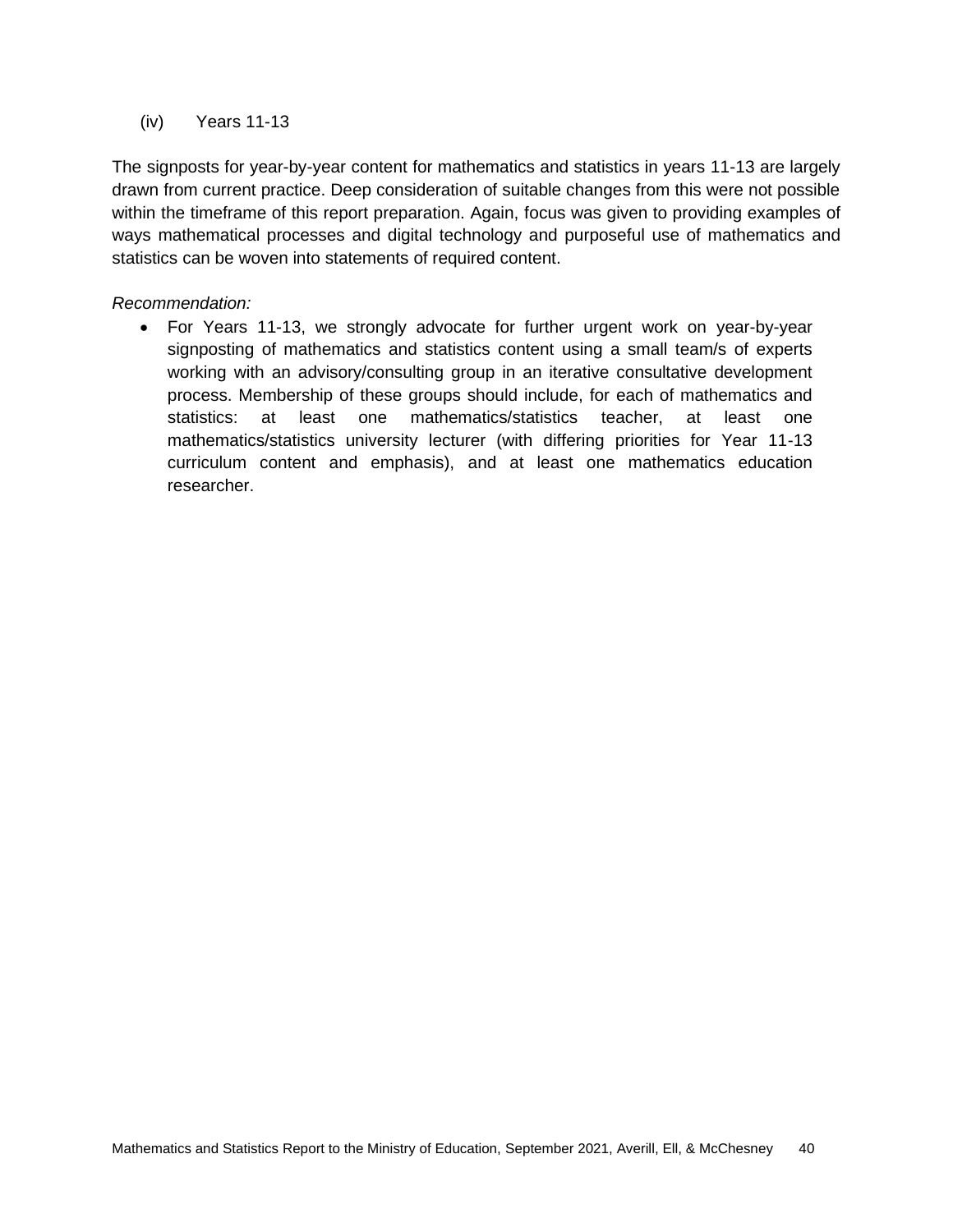#### **I can see and use links between different areas of mathematics and statistics.**

In Year 11 the main kaupapa/purpose/focus for ākonga of the teaching and learning of:

Number and Measurement is being able to confidently use all of the number and measurement tools and understandings needed for being a numerate citizen and for continued learning in mathematics and statistics

Algebra is using equations, rules and graphs to explore real situations, solve problems and make predictions

Geometry is selecting and using geometrical tools to investigate geometrical situations involving shape, position and symmetry across measurement, geometry and algebraic contexts

Statistics and Probability is being aware of and able to critique chance and data situations relevant to important issues in their everyday lives and make decisions based on this awareness

In Year 11 we act and think mathematically and statistically in these ways:

Make sense of and solve problems and use models, with perseverance Reason and argue mathematically and statistically, with precision, and critique others' reasoning Look for, make use of, and communicate about patterns, regularity, and structure

At all year levels, we learn mathematics and statistics to help understand and explain the world around us, make predictions about what might happen, influence our own and others' decision making, and positively impact on the future.

|                 | <b>Number and Measurement</b>      |                               | Algebra                           |        | Geometry                       |  | <b>Statistics and Probability</b>     |
|-----------------|------------------------------------|-------------------------------|-----------------------------------|--------|--------------------------------|--|---------------------------------------|
|                 | Use multiple operations to         | $\widetilde{\widetilde{\pi}}$ | Define variables, form and solve  | $\ast$ | Deduce, apply and              |  | Statistical investigation             |
|                 | interrogate and resolve real       |                               | linear equations and              |        | communicate using angle        |  | Design and use a statistical          |
| <b>Problems</b> | problems involving real numbers    |                               | inequations, quadratic and        |        | properties related to circles  |  | investigation to integrate            |
| and             | Solve context-based number         |                               | simple exponential equations,     | æ      | Recognise when shapes are      |  | statistical and contextual            |
| models          | problems using direct and inverse  |                               | and simultaneous equations        |        | similar and use proportional   |  | knowledge to answer investigative     |
|                 | relations and powers with integers |                               | with two unknowns for purpose     |        | reasoning to find unknown      |  | questions important to people's       |
|                 | and fractions                      | $\widetilde{\widetilde{\pi}}$ | Use digital tools to investigate, |        | lengths in context-based       |  | lives and make informal inferences    |
|                 | Define and use irrational numbers  |                               | describe and visualise            |        | problems                       |  | about populations from samples,       |
|                 | (e.g., pi, square root of 2)       |                               | transformations to functions      | Ж⊧     | Apply trigonometric ratios     |  | justifying variables and measures     |
|                 | Investigate situations involving   |                               | caused by adding or subtracting a |        | and Pythagoras' theorem in     |  | used in the data collection phase     |
|                 | compound rates to draw             |                               | constant to the function and      |        | two and three dimensions in    |  | and taking variation and              |
|                 | conclusions                        |                               | within the function and by        |        | problem solving and            |  | uncertainty into account              |
|                 | Use numerical strategies to find   |                               | multiplying the function by a     |        | modelling situations           |  | Use multiple displays to show and     |
|                 | optimum values of functions        |                               | constant                          | æ      | Use a co-ordinate plane or     |  | discuss features of the sample        |
| Reason          | Measure at a level of precision    | $\widetilde{\widetilde{\pi}}$ | With and without digital tools,   |        | map to identify and use points |  | distributions in light of statistical |
| and             | appropriate to the task and        |                               | use graphs, tables, and           |        | in common and areas            |  | and contextual information (e.g.,     |
| critique        | determine, explain and justify     |                               | equations of linear, quadratic,   |        | contained by two or more loci  |  | trends, relationships between         |
|                 | measurement accuracy (including    |                               | and simple exponential            | æ      | Visualise, compare and apply   |  | variables, differences within and     |
|                 | accuracy of measuring devices,     |                               | relationships found in number     |        | single and multiple            |  | between distributions) and            |
|                 | accuracy of derived measures,      |                               | and spatial patterns and in       |        | transformations in art,        |  | potential implications of this        |
|                 | significant figures)               |                               | everyday contexts to explore      |        | mathematical and other real-   |  | information                           |
|                 | Select and apply formulae relating |                               | situations and issues (including  |        | world applications             |  | Use informal methods to compare       |
|                 | to simple three-dimensional        |                               |                                   |        |                                |  | populations using sample              |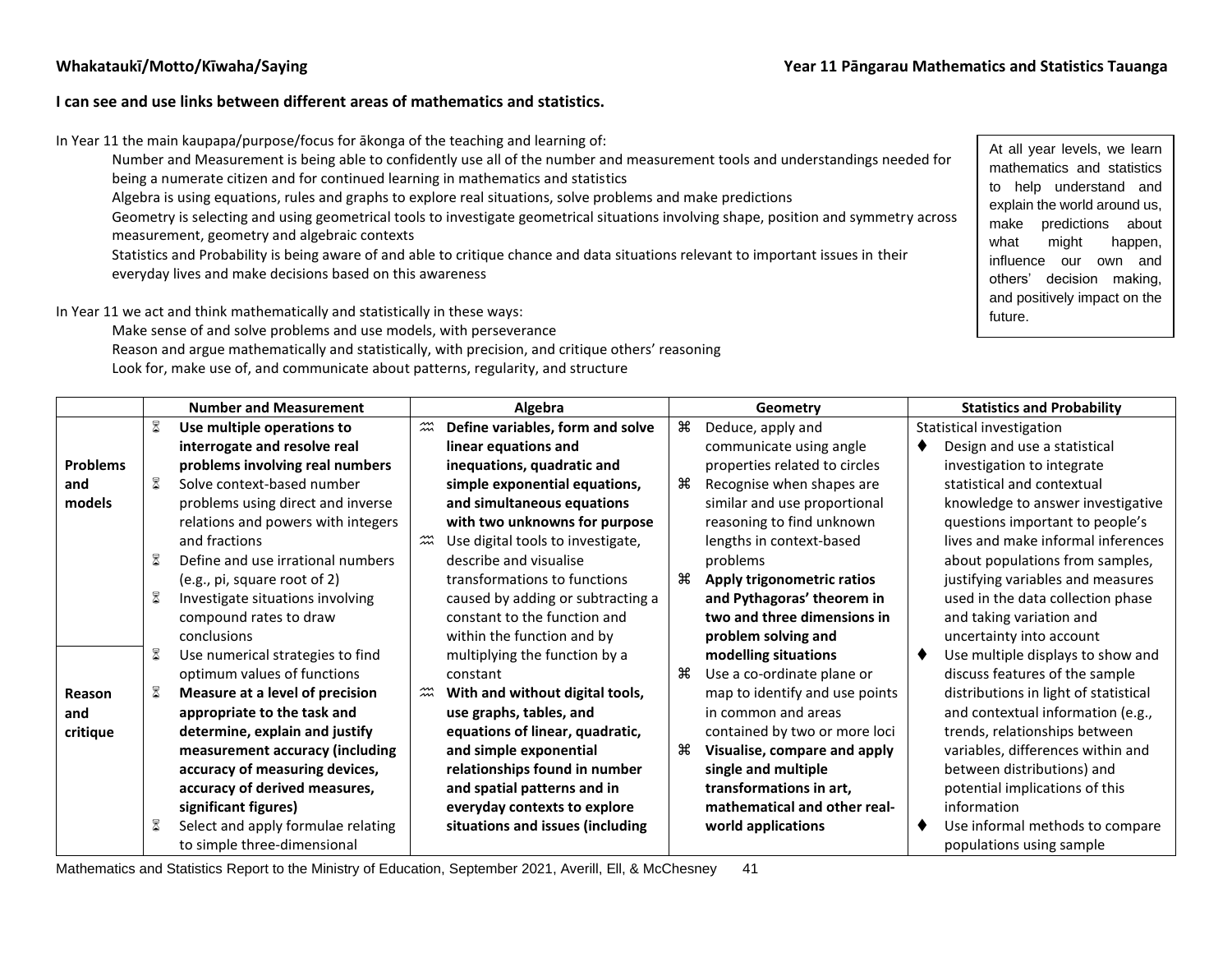|                 |              | figures (including prisms,        |                               | important societal issues) and   | æ | Draw, describe and analyse  | distributions (including reasoning  |
|-----------------|--------------|-----------------------------------|-------------------------------|----------------------------------|---|-----------------------------|-------------------------------------|
|                 |              | pyramids, cones, spheres) to find |                               | make predictions                 |   | symmetrical patterns using  | about shift, overlap, sampling      |
|                 |              | unknown values                    | $\widetilde{\widetilde{\pi}}$ | Understand that the gradient of  |   | the transformations in them | variability and sample size)        |
| <b>Patterns</b> | $\mathbb{Z}$ | Understand and use conversions    |                               | a graph gives the rate of change |   | or used to create them      |                                     |
| and             |              | between units to apply            |                               | and use gradients to make        |   |                             | <b>Statistical literacy</b>         |
| structure       |              | measurements to solve context-    |                               | predictions                      |   |                             | Interpret and evaluate informal     |
|                 |              | based problems                    | $\widetilde{\widetilde{\pi}}$ | Use gradients and y-intercepts   |   |                             | everyday statistical reporting such |
|                 |              |                                   |                               | to create equations for real     |   |                             | as in advertisements and            |
|                 |              |                                   |                               | world situations                 |   |                             | magazine articles in light of       |
|                 |              |                                   | $\widetilde{\widetilde{\pi}}$ | Generalise and be confident to   |   |                             | statistical processes and by        |
|                 |              |                                   |                               | apply the properties of          |   |                             | relating the displays, statistics,  |
|                 |              |                                   |                               | operations with rational         |   |                             | processes, and probabilities used   |
|                 |              |                                   |                               | numbers, including the           |   |                             | to the claims made                  |
|                 |              |                                   |                               | properties of exponents          |   |                             |                                     |
|                 |              |                                   |                               |                                  |   |                             | Probability                         |
|                 |              |                                   |                               |                                  |   |                             | <b>Explore chance situations</b>    |
|                 |              |                                   |                               |                                  |   |                             | involving discrete random           |
|                 |              |                                   |                               |                                  |   |                             | variables, understand the role      |
|                 |              |                                   |                               |                                  |   |                             | sample size plays in estimating     |
|                 |              |                                   |                               |                                  |   |                             | probabilities via experiment,       |
|                 |              |                                   |                               |                                  |   |                             | record results and plot             |
|                 |              |                                   |                               |                                  |   |                             | frequencies of outcomes and         |
|                 |              |                                   |                               |                                  |   |                             | investigate probability             |
|                 |              |                                   |                               |                                  |   |                             | distributions                       |
|                 |              |                                   |                               |                                  |   |                             | Calculate probabilities in discrete |
|                 |              |                                   |                               |                                  |   |                             | situations and explain and justify  |
|                 |              |                                   |                               |                                  |   |                             | whether theoretical chance          |
|                 |              |                                   |                               |                                  |   |                             | outcomes are or are not equally     |
|                 |              |                                   |                               |                                  |   |                             | likely                              |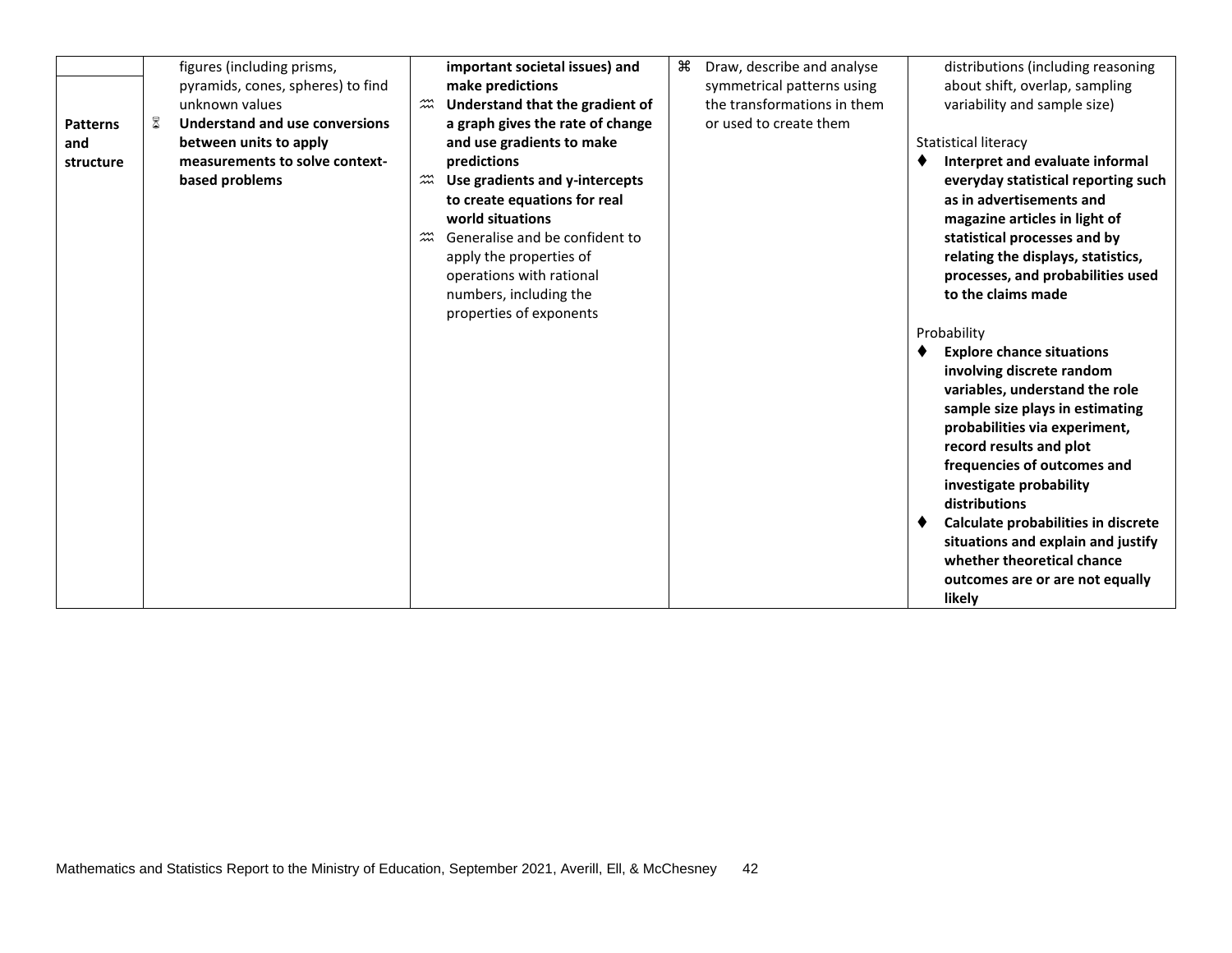#### **Whakataukī/Motto/Kīwaha/Saying Year 12 Pāngarau Mathematics and Statistics Tauanga**

#### **I can use tools of mathematics and statistics to understanding and explore mathematical and real world problems.**

In Year 12 the main kaupapa/purpose/focus for ākonga of the teaching and learning of:

Mathematics is using multiple representations for an expanded range of mathematical expressions, and bringing together algebraic and geometric techniques to solve problems

Statistics and Probability is organising and displaying complex data sets and using statistical tools to critically interpret and report findings

In Year 12 we act and think mathematically and statistically in these ways:

Make sense of and solve problems and use models, with perseverance

Reason and argue mathematically and statistically, with precision, and critique others' reasoning Look for, make use of, and communicate about patterns, regularity, and structure

At all year levels, we learn mathematics and statistics to help understand and explain the world around us, make predictions about what might happen, influence our own and others' decision making, and positively impact on the future.

|                 | <b>Mathematics</b>                                                                                                                              | <b>Statistics and Probability</b>                                                                         |
|-----------------|-------------------------------------------------------------------------------------------------------------------------------------------------|-----------------------------------------------------------------------------------------------------------|
|                 | Patterns and relationships                                                                                                                      | Statistics investigations                                                                                 |
|                 | Identify, describe and use arithmetic and geometric sequences and series to investigate                                                         | Use statistical investigations (with experimental and                                                     |
| <b>Problems</b> | mathematical and everyday patterns and make predictions with consideration of effects                                                           | existing data sets) to explore and report on an important                                                 |
| and             | of real world variables                                                                                                                         | societal issue, make informal estimated comparison                                                        |
| models          | $\widetilde{\mathfrak{m}}$<br>Use digital tools to display the graphs of linear and non-linear functions and identify                           | intervals for population parameters, informal predictions,                                                |
|                 | and discuss relationships between the structure of the functions with their graphs                                                              | interpolations, and extrapolations, considering sampling                                                  |
|                 | (including exponential, logarithmic and trigonometric equations (range $0-2\pi$ ))                                                              | variability and sample size effects, and discuss implications                                             |
|                 | Derive and use trigonometric relationships, including the sine and cosine rules, in two and                                                     | of findings and potential recommendations for action                                                      |
|                 | three dimensions and right and non-right angles triangle, to calculate lengths and angles                                                       | Design a questionnaire specific to a given purpose and use                                                |
|                 | to help solve geometric problems, with justification and consideration of accuracy                                                              | random sampling techniques for data collection                                                            |
|                 | Confidently use and manipulate exponents, surds and logarithms as functions of                                                                  | Use results from statistical investigations to explore and                                                |
| Reason          | numbers and of unknowns                                                                                                                         | ascertain risk and relative risk and interpret and                                                        |
| and             | Design, choose and justify appropriate networks to find optimal solutions for practical                                                         | communicate about risk                                                                                    |
| critique        | situations                                                                                                                                      |                                                                                                           |
|                 | $\widetilde{\widetilde{\pi}}$<br>Derive and use co-ordinate geometry techniques to find aspects of points and lines with                        | Statistical literacy                                                                                      |
|                 | justification                                                                                                                                   | Interpret and evaluate formal statistical reporting such as                                               |
|                 |                                                                                                                                                 | in social polls and surveys in light of aspects of the                                                    |
|                 | Equations and expressions                                                                                                                       | statistical cycle and considering sampling and non-                                                       |
|                 | $\widetilde{\mathfrak{m}}$<br>Confidently manipulate rational, exponential, and logarithmic algebraic expressions<br>$\widetilde{\mathfrak{m}}$ | sampling errors and use interpretation and evaluation to<br>make predictions and discuss implications and |
| <b>Patterns</b> | Form and use linear, quadratic, and simple trigonometric equations with and without                                                             | recommendations for action                                                                                |
| and             | digital technology and with and without focus on real world applications, interpreting<br>and verifying solutions                               |                                                                                                           |
| structure       | $\widetilde{\mathfrak{m}}$<br>Form and use digital technology to explore solutions of pairs of simultaneous equations,                          | Probability                                                                                               |
|                 | one of which may be non-linear for purpose                                                                                                      | Investigate chance situations involving continuous                                                        |
|                 |                                                                                                                                                 | variables comparing theoretical distributions (e.g., normal                                               |
|                 | Calculus                                                                                                                                        | distribution) with experimental distributions                                                             |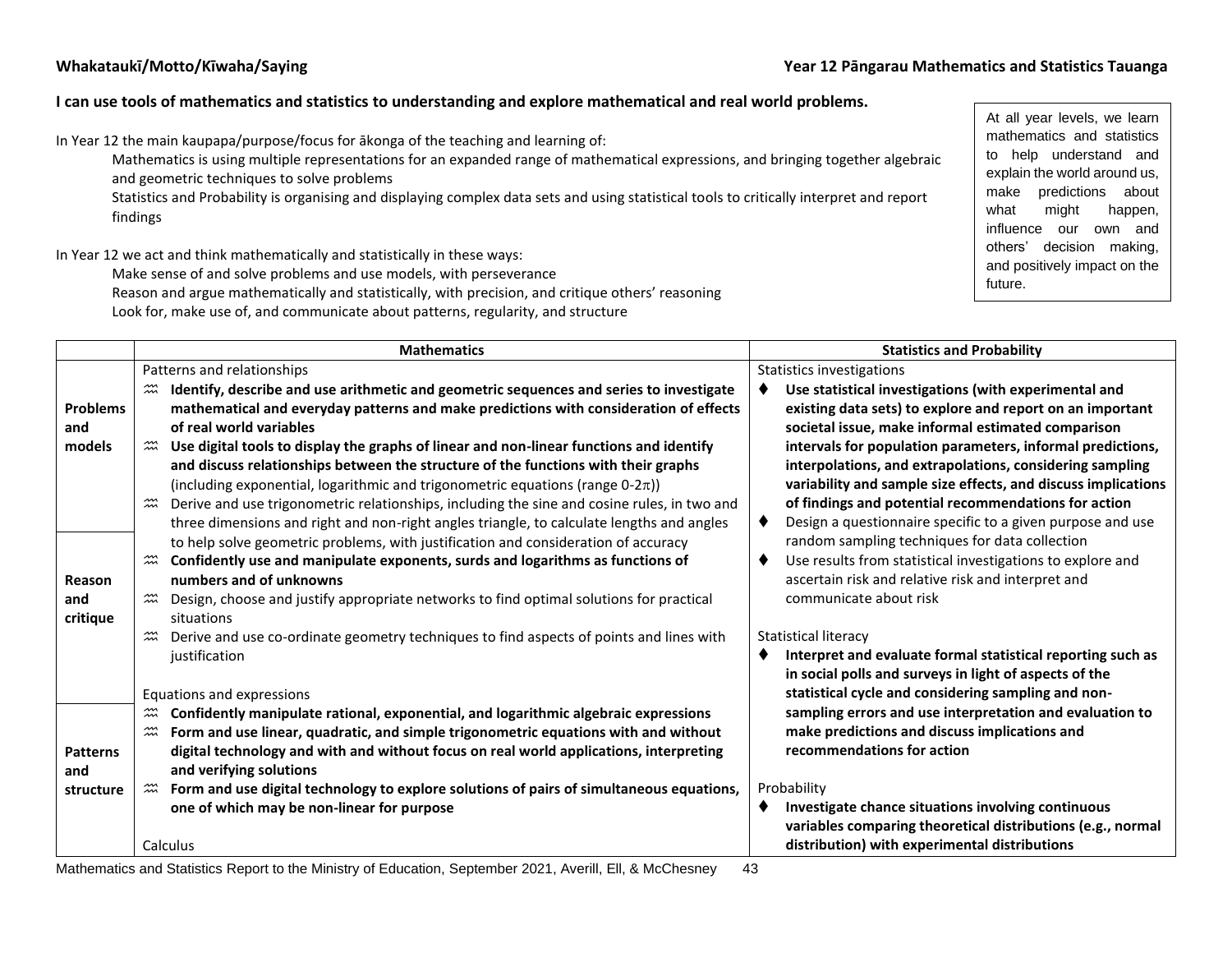|  | $\widetilde{\mathfrak{m}}$ | Investigate and describe the relationships between the graphs of functions and            | Use tools such as probability tree diagrams, two way tables, |
|--|----------------------------|-------------------------------------------------------------------------------------------|--------------------------------------------------------------|
|  |                            | between the graphs of functions and their gradient functions (including through use of    | simulations and technology to calculate probabilities        |
|  |                            | first principles), with and without digital technology and with and without focus on real | Use technology-based and physically-based experiments        |
|  |                            | world applications                                                                        | to estimate probabilities                                    |
|  | ؊                          | Apply differentiation and anti-differentiation techniques to polynomials                  |                                                              |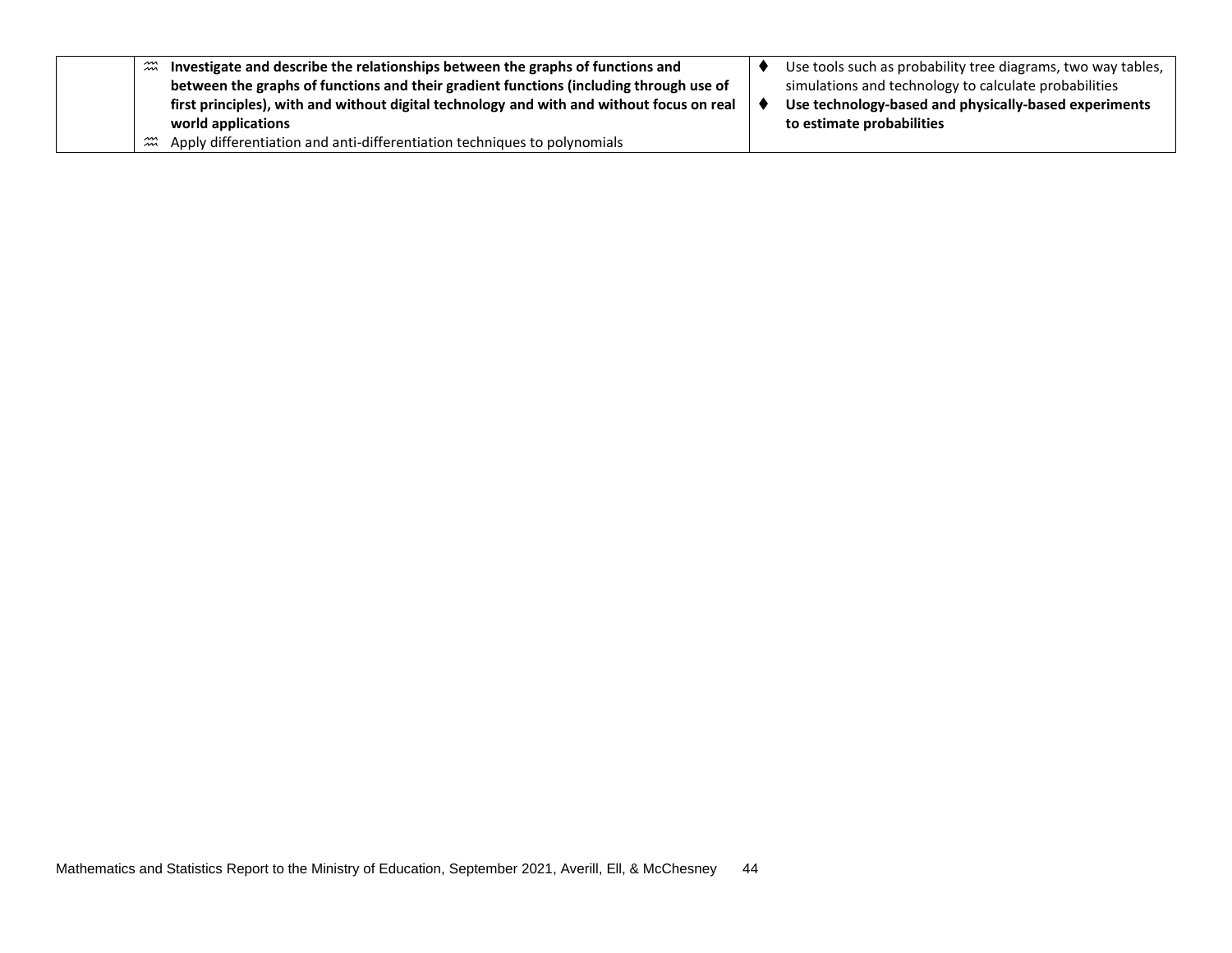### **I can use a range of sophisticated mathematics and statistics strategies and tools for exploring important mathematical and real world problems.**

| In Year 13 the main kaupapa/purpose/focus for akonga of the teaching and learning of:<br>Mathematics is using digital and other tools to represent, compare and contrast, and generate an expanded range of mathematical | At all year levels, we learn   |
|--------------------------------------------------------------------------------------------------------------------------------------------------------------------------------------------------------------------------|--------------------------------|
| relationships                                                                                                                                                                                                            | mathematics and statistics     |
|                                                                                                                                                                                                                          | help understand and<br>to      |
| Statistics and Probability is using experimental design principles and statistical tools and techniques to critically interpret, evaluate and                                                                            | explain the world around us,   |
| report for complex data sets and for probability context                                                                                                                                                                 | predictions about<br>make      |
|                                                                                                                                                                                                                          | miaht<br>what<br>happen,       |
| In Year 13 we act and think mathematically and statistically in these ways:                                                                                                                                              | influence<br>our<br>own and    |
| Make sense of and solve problems and use models, with perseverance                                                                                                                                                       | decision<br>making,<br>others' |
| Reason and argue mathematically and statistically, with precision, and critique others' reasoning                                                                                                                        | and positively impact on the   |
| Look for, make use of, and communicate about patterns, regularity, and structure                                                                                                                                         | future.                        |
|                                                                                                                                                                                                                          |                                |

|                 | <b>Mathematics</b>                                                                                                                          | <b>Statistics and Probability</b>                                            |  |
|-----------------|---------------------------------------------------------------------------------------------------------------------------------------------|------------------------------------------------------------------------------|--|
|                 | Patterns and relationships                                                                                                                  | Statistical investigations                                                   |  |
|                 | Apply the geometry of conic sections in mathematical and real world<br>$\widetilde{\widetilde{\ldots}}$                                     | Use different data collection contexts using experimental design principles  |  |
| <b>Problems</b> | contexts                                                                                                                                    | to integrate statistical and contextual knowledge to answer important        |  |
| and             | $\widetilde{\widetilde{\ldots}}$<br>Use digital technology to investigate, display and interpret graphs of                                  | investigative questions, use statistical models (e.g., including linear      |  |
| models          | functions with graphs of their inverse and/or reciprocal functions                                                                          | regression for bivariate data and additive models for time-series data),     |  |
|                 | $\stackrel{\scriptstyle{3\!}{\scriptstyle{2\!}\scriptstyle{1}}\!\!}$<br>Use permutations and combinations to find the count and for solving | seeking explanations, and making predictions, make statistical inferences    |  |
|                 | probability problems                                                                                                                        | about populations or processes from samples (e.g., using bootstrapping or    |  |
|                 | Use digital technology to use curve fitting, log modelling, and linear<br>$\widetilde{\widetilde{\pi}}$                                     | randomisation) to determine estimates, confidence intervals, forecasts,      |  |
|                 | programming techniques for purpose                                                                                                          | and strength of evidence, evaluating all stages of the cycle, and using this |  |
|                 | Develop, use and justify the design of network diagrams to find optimal                                                                     | to discuss implications and recommendations                                  |  |
|                 | solutions, including critical paths                                                                                                         | Explain sampling variability and sample size effects                         |  |
| Reason          |                                                                                                                                             |                                                                              |  |
| and             | Equations and expressions                                                                                                                   | Statistical literacy                                                         |  |
| critique        | Confidently manipulate and use trigonometric expressions                                                                                    | Make inferences from surveys and experiments on important social             |  |
|                 | Form and use trigonometric, polynomial, and other non-linear equations<br>$\widetilde{\widetilde{\ldots}}$                                  | contexts determining estimates and confidence intervals for means,           |  |
|                 | with and without digital technology and with and without focus on real                                                                      | proportions, and differences, recognising the relevance of the central limit |  |
|                 | world applications, interpreting and verifying solutions                                                                                    | theorem and using methods such as resampling or randomisation to             |  |
|                 | Form and use digital technology to explore systems of simultaneous                                                                          | assess the strength of evidence                                              |  |
|                 | equations, including three linear equations and three variables, and                                                                        | Evaluate a wide range of statistically based reports, including surveys      |  |
|                 | interpret the solutions in context                                                                                                          | and polls, experiments, and observational studies and critique causal-       |  |
| <b>Patterns</b> | Confidently manipulate complex numbers and present them graphically<br>$\widetilde{\widetilde{\pi}}$                                        | relationships claims and interpret margins of error                          |  |
| and             |                                                                                                                                             |                                                                              |  |
| structure       | Calculus                                                                                                                                    | Probability                                                                  |  |
|                 | Understand, describe and use connections between functions and<br>$\widetilde{\mathfrak{m}}$                                                | Investigate chance situations using probability concepts and distributions   |  |
|                 | gradient functions                                                                                                                          | including using concepts such as randomness, probabilities of combined       |  |
|                 | Identify and interpret discontinuities and limits of functions                                                                              | events and mutually exclusive events, independence, conditional              |  |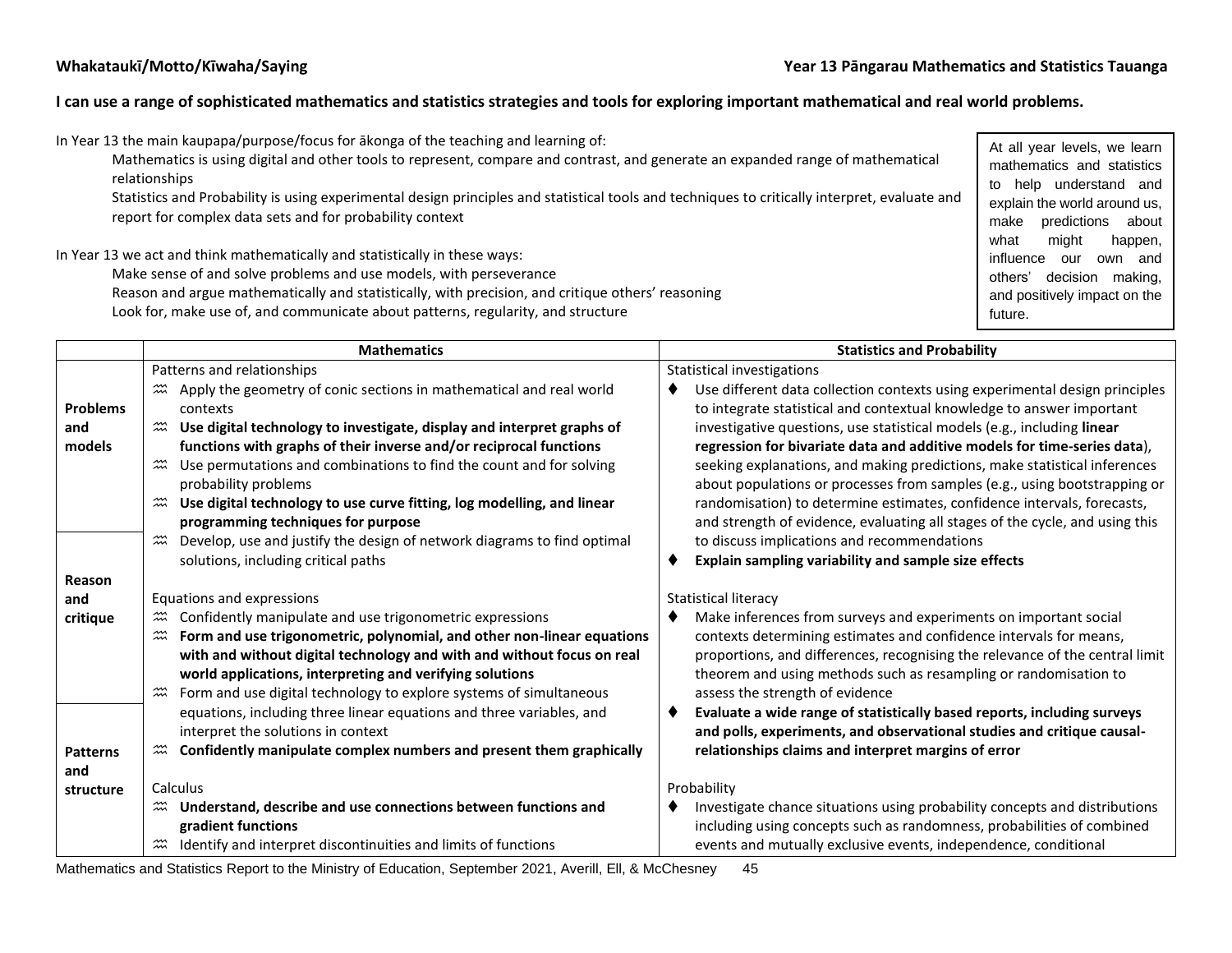| $\widetilde{\widetilde{\phantom{m}}}\hspace{-0.2cm}m$ | Choose and apply a variety of differentiation, integration, and anti- | probabilities and expected values and standard deviations of discrete  |
|-------------------------------------------------------|-----------------------------------------------------------------------|------------------------------------------------------------------------|
|                                                       | differentiation techniques to functions and relations, using both     | random variables, and probability distributions including the Poisson, |
|                                                       | analytical and numerical methods for mathematical and real world      | binomial and normal distributions                                      |
|                                                       | problems, with and without digital technology, interpreting and       | Model chance situations using discrete and continuous probability      |
|                                                       | verifying solutions                                                   | distributions                                                          |
| $\widetilde{\widetilde{\pi}}$                         | Form and justify differential equations for modelling simple          | Use probabilities from theoretical models and estimate probabilities   |
|                                                       | mathematical and real world situations and interpret the solutions    | using experiments                                                      |
|                                                       |                                                                       |                                                                        |
|                                                       |                                                                       |                                                                        |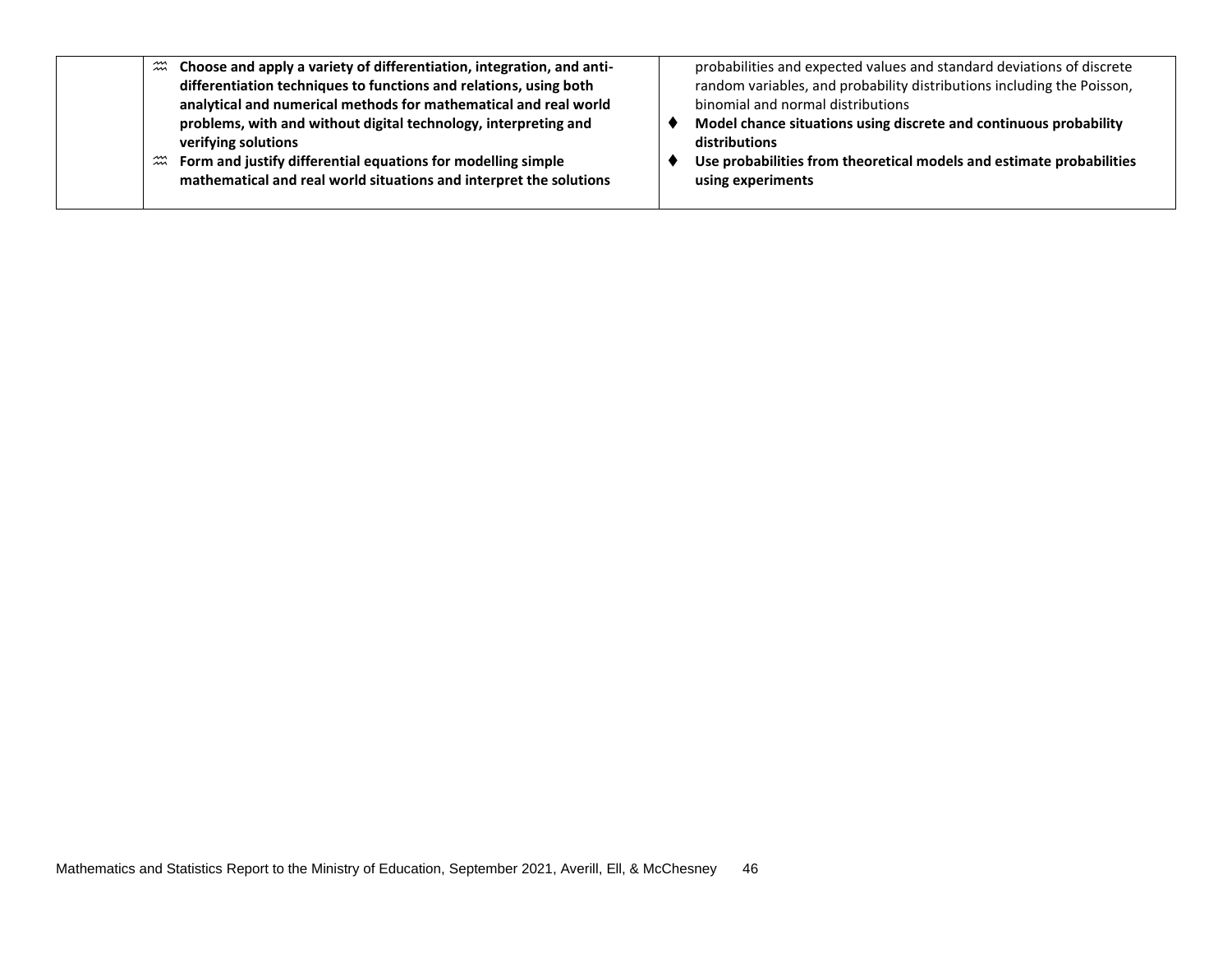## <span id="page-46-0"></span>Pedagogy - Important cross-discipline links

We have considered important cross-disciplinary links between mathematics and statistics and other disciplines in three ways:

- how suitable material from other disciplines can be reinforced within a mathematics teaching and learning programme (e.g., see initial approach for considering this in relation to te reo Māori, Appendix Two)
- how suitable material from mathematics and statistics can be reinforced within teaching and learning programmes of other disciplines
- how mathematics and statistics and other disciplines can be taught in integrated topics, (i.e., topics which are designed and taught to encompass teaching and learning from two or more disciplines).
- (i) Supporting teaching of material from other disciplines within mathematics and statistics teaching and learning programmes

The main focus of mathematics and statistics teaching is developing mathematics and statistics learning. At times, there are good opportunities to support the development of understanding of material from other disciplines within this. Links with the teaching and learning of other disciplines are particularly useful when they help develop mathematical and statistical knowledge and understanding, awareness of the real world uses of mathematics and statistics and engagement with and motivation for learning mathematics and statistics. Making such links effectively and with integrity in teaching and learning programmes requires sound content and pedagogical content knowledge both of mathematics and statistics and the discipline being linked with.

Important opportunities for supporting learning of other disciplines within mathematics and statistics teaching and learning include:

- teaching and using te reo Māori related to the mathematics and/or statistics learning purpose (e.g., see Appendix Two)
- teaching using science investigations as contexts for reinforcing understanding of measurement and emphasising key ideas, such as accuracy, estimation, reading scales, use of rational numbers, use and interpret data display for category or measurement data, understanding that a sample may or may not represent the actual population characteristics and the usefulness of repeating procedures for increasing certainty
- teaching using a technology curriculum emphasis e.g., using measurement to help solve a design-based problems to meet specifications, using knowledge of position and transformation to programme simple paths
- teaching using a literacy and English curriculum emphasis, such as through using critical evaluation of claims made in persuasive texts and media using understanding of statistics and percentages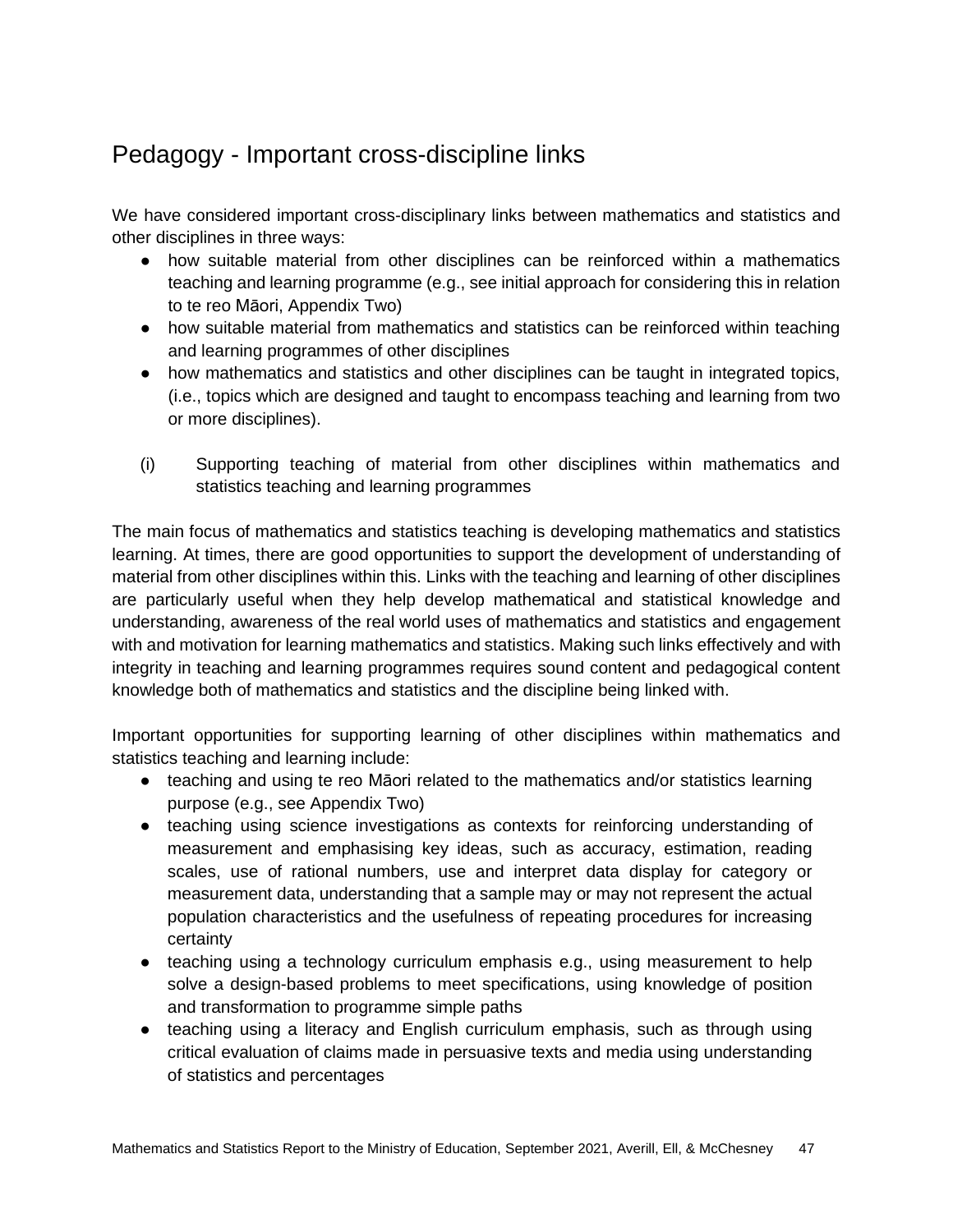- reinforcing number and use and interpretation of data and probabilities within healthrelated contexts and the social sciences to critique claims and data displays, reflect on whose interests are served in how the numbers are presented, make judgements and explore and understand consequences
- reinforcing number and measurement ideas through examples from physical education, such as being able to accurately measure, understand and use measurement data (e.g., heart rate change)
- reinforcing shape and position concepts in creating, understanding, describing and interpreting visual art, dance and music
- reinforcing use and interpretation of appropriate data display for category or measurement data within social studies, geography and history
- reinforcing number and data to critique claims and data displays, thinking about whose interests are served in how the numbers are presented
- link fraction knowledge to musical notation
- reinforcing transformation geometry ideas within teaching of art
- (ii) Supporting teaching of material from mathematics and statistics within teaching and learning programmes of other disciplines

Aspects of mathematics and statistics are often used in the teaching and learning of other disciplines. However, the main focus of such teaching is the discipline other than mathematics and statistics, so the learning intentions, learning experiences and assessment are focussed on content of the other discipline. In our experience, opportunities for supporting learning of mathematics and statistics within other disciplines most often involve the application of selected mathematical and statistical knowledge, tools, and strategies from Number, Measurement and Statistics, as necessary for the learning material of the other discipline. Examples from Number include use of large and small real, fractional, and decimal numbers, proportions, percentages, operations on these, and rates. Examples from Measurement include making and reporting measurements, using scales, considering accuracy and making estimates of measures. Examples from statistics include sorting, analysing, and displaying data, although often with graphs and values that are different from those in the current statistics curriculum. In such teaching, teachers largely make use of the understanding students bring, rather than teach these areas of mathematics and statistics within their teaching of other discipline/s. In such instances, transfer of learning from one context to another is often a problem, in that ākonga can do something 'in maths time' that they can't or won't draw on in 'science time'. This issue can be deliberately addressed in both contexts by teaching for using these links, including through context-based teaching, while keeping the integrity of the mathematics and statistics.

While mathematics and statistics knowledge and skills are likely to be supported when they are used in the service of other disciplines, the understanding necessary for deep learning, retention and understanding of the important connected nature across mathematical and statistical ideas are unlikely to be able to be developed well for students when the focus of the work is on another discipline. Again, making such links with effectiveness and integrity in teaching and learning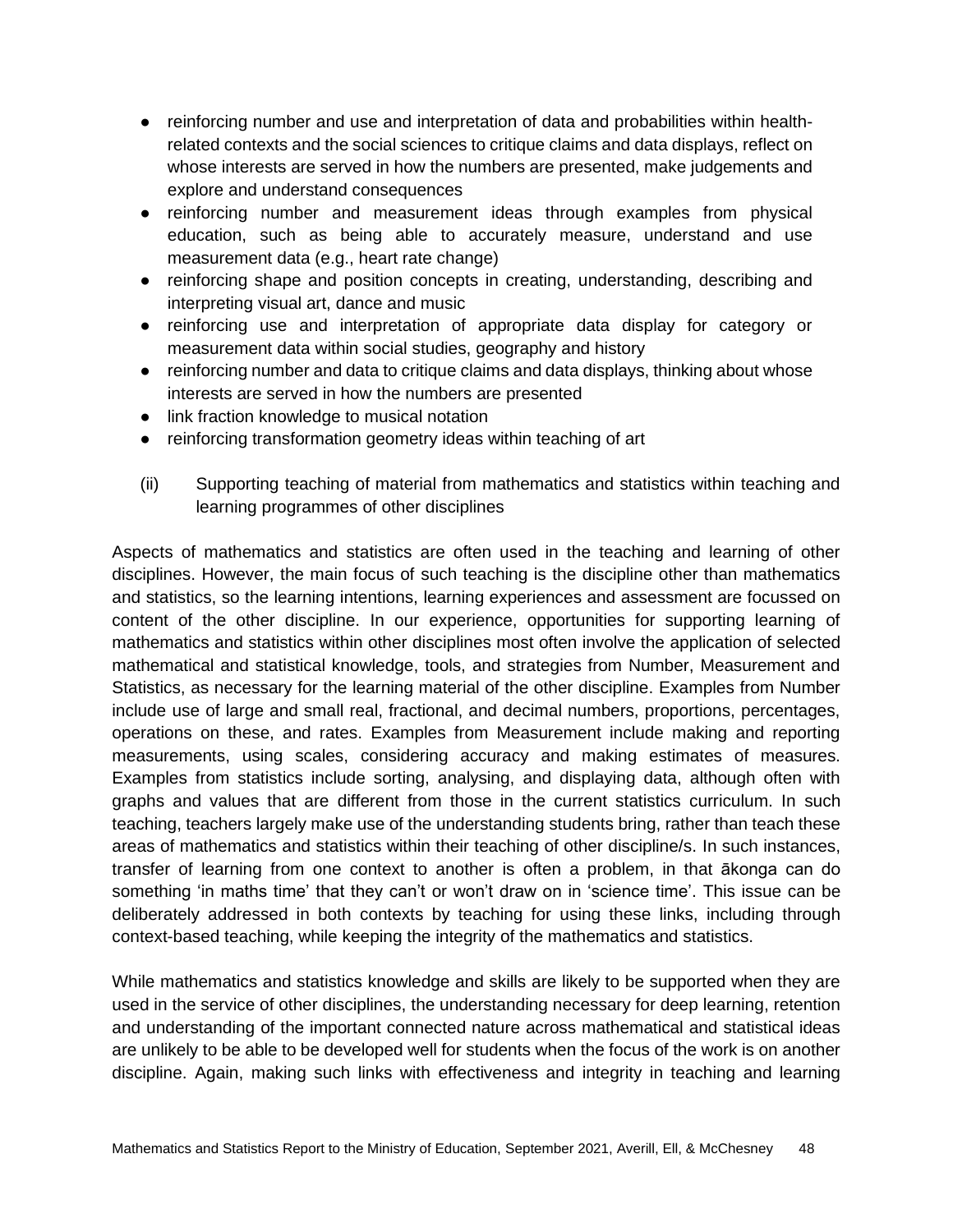programmes requires sound content and pedagogical content knowledge of the discipline being taught and mathematics and statistics.

(iii) Teaching mathematics and statistics within Integrated learning programmes

There is already much written about integrated learning and the affordances and challenges of this teaching approach.

Whichever approach is used (i-iii), maintenance of the integrity of each discipline in terms of curriculum emphasis, content and pedagogy is essential. For example, primary teachers are well versed in the content and emphases of the various curriculum areas and are well placed to make such links in their teaching in ways that support the learning of the other disciplines, and that support the learners they are working with. In our experience, many secondary teachers are less aware of curriculum-specific emphases outside of their specialism/s. There is a danger that crossdiscipline links may do more harm than good if they lead to confusion and undermining of students' understanding and confidence in what they have learnt.

Several further considerations are also important when considering cross-discipline links in relation to mathematics and statistics. Most teachers were taught mathematics and statistics prior to the current mathematics and statistics emphases, and while primary teachers have had professional development and resources to assist them with these, secondary teachers of disciplines other than mathematics and statistics will not necessarily be familiar with current thinking about mathematics and statistics content and teaching and current digital technologies important for learning and doing mathematics and statistics. Secondly, consideration must be given to the cognitive load for students which is likely to be higher while trying to develop mathematics or statistics understanding at the same time as new learning within another discipline. Teaching from more than one discipline at a time is also more challenging for teachers, given the deeper calls on pedagogical content knowledge required for teaching from more than one discipline. In compiling this report, our reflection is that greater 'within' subject integration is possible and necessary for enhancing mathematics and statistics teaching and learning. 'Intra' subject links, rather than 'inter' subject links are even more vital now that research and curriculum are recognising greater links between number, statistical thinking, patterning, and spatial thinking.

### *Recommendations:*

In summary, our response regarding important cross-disciplinary links between mathematics and statistics and other disciplines is that such links should only be used by teachers when the integrity of the curriculum emphasis and content of each discipline is maintained. For mathematics and statistics, this includes emphasis on important links within the discipline. Cross-discipline links could also be used to provide pleasure in learning, engagement, or motivation. However, interdisciplinary links should be approached with caution, including with consideration for managing students' cognitive load and provision of additional planning time for teachers.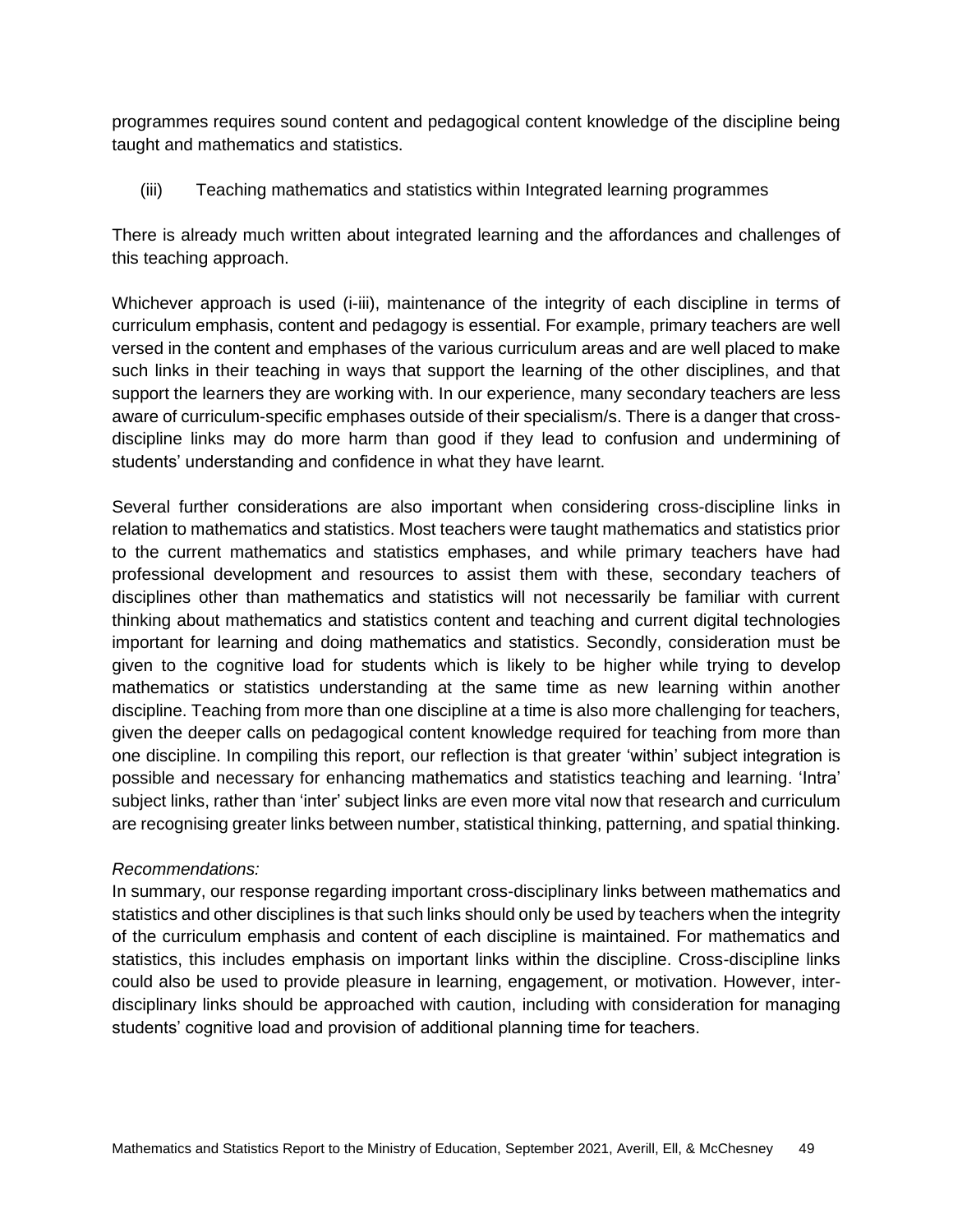## <span id="page-49-0"></span>Pedagogy - Considering technology throughout all year levels and strands and in relation to rapid changes and growth in computer science/ICT

This report takes a broad view of technology to include invented tools that can be used to support the learning and doing of mathematics and statistics. With this definition of technology as invented tools, culturally-linked important ways of describing, measuring and representing our world(s), are examples of technologies invented and tested over time that can be explored and used (e.g., ways of finding locations and describing 'place').

Technology is broader than digital technology, including physical materials, structured representations, and equipment. Physical materials such as blocks and tiles can serve multiple learning purposes – as models representing contexts or as elements for constructions. Technology includes measuring instruments including rulers, weighing scales and clocks (analogue and digital). Incorporating these technologies into mathematical learning leads to knowing how to use and 'read' the scales of these instruments and generating measurements that contribute to further mathematical activity/learning in various areas. Similarly, grid patterns, arrays and even a construction such as a 'One Hundred Board' is a technology - a stable representation that helps organise and present important mathematical entities for learners, such as the place value system. In each case, introduction and use of the tool is needed to enable effective use of the tool to explore and interrogate mathematical or statistics ideas.

The role of technology is to help learners 'get into' important mathematics and statistics and to create pathways that can help bypass tedious calculations that can disrupt more important thinking. The role of technology is not to mask or trivialise the powerful mathematics and statistics being used or to 'get out of doing' mathematics and statistics. The important role of technology is in re-presenting information, often visual, in a new way, or organising and displaying information for further learning (examples are patterns and structure of mathematical entities, and statistical displays etc.). For example, simple calculators can act as a 'cognitive friend' for younger children by being a number generation machine that offloads some of the 'memory' effort and cognitive load. At higher levels of the school, technology such as spreadsheets and graphing technologies are digital tools for organising and manipulating large data sets, generating more complex models and providing a range of interfaces for students to engage with. Suitable technological tools are an important part of mathematics and statistics learning throughout Years 0-13. This view is implied in the Year level templates. As we are aware there is some variation in practice and philosophy, in some of the templates for higher year levels, we have explicitly indicated examples of where we feel some content should be explored with digital technology or with and without digital technology.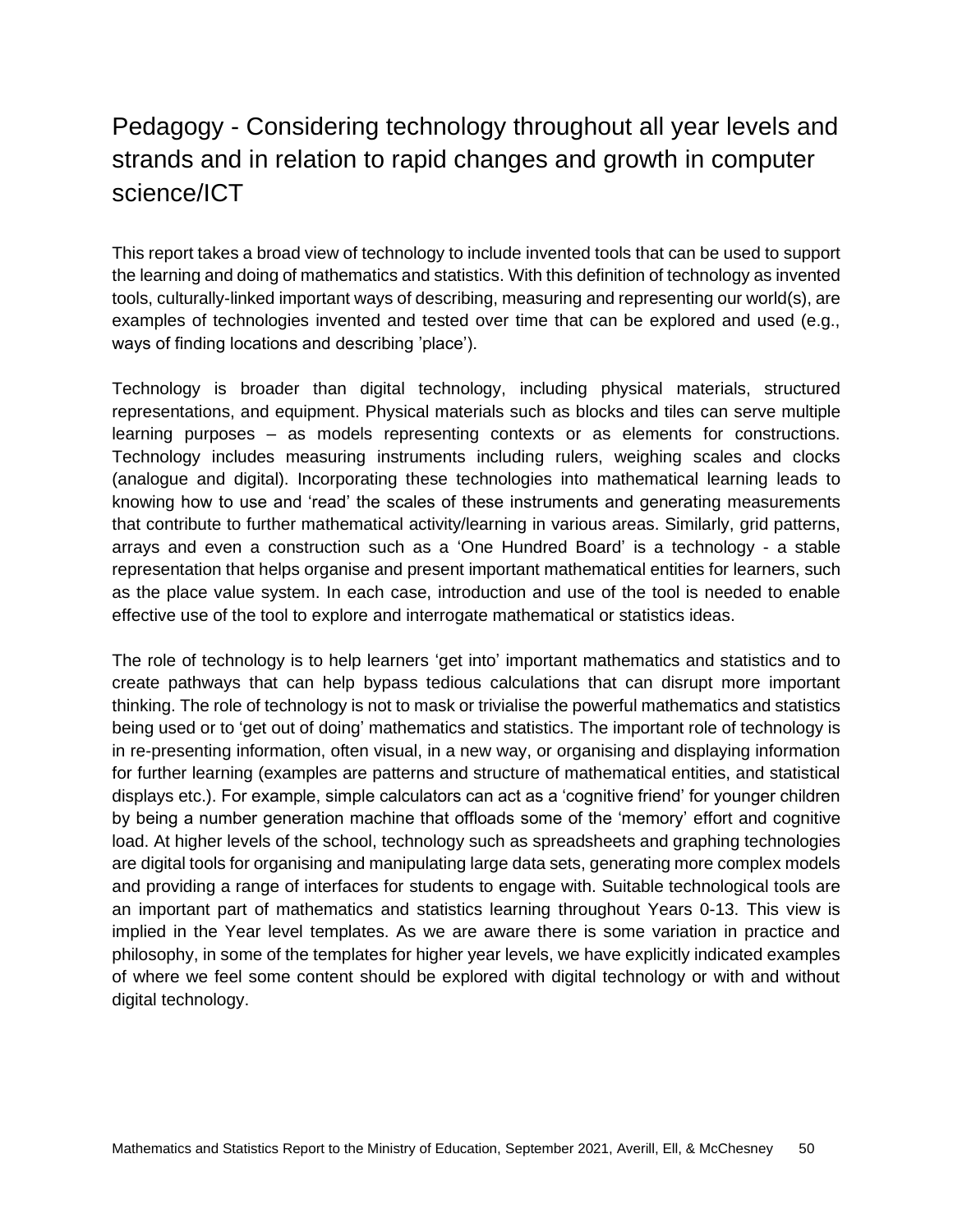### *Recommendation:*

- We strongly advocate for ready and equitable access to and use of powerful technologies throughout Years 0-13 suitable for exploring and using the mathematics and statistics included at each level.
- That the refreshed curriculum be explicit about the benefits of young children engaging with physical models of mathematical and statistical ideas as well as using digital tools.

Computational thinking - Aspects of computational thinking are present, but in the background, in the current learning area of mathematics and statistics. Examples of activities where this is evident but not identified as 'computational thinking' include; The Sieve of Erastothenes (Number strand), setting up a spreadsheet (Algebra strand for patterns, tables, and graphs), instructions for a journey/network map (location - Geometry), metaphor of a number machine (Number and Algebra), steps for combining transformations to generate complex shapes for further transformation or tessellation (Geometry), and in the senior secondary school, spreadsheets, graphing software/graphical calculator provide statistical modelling tools to use with complex data sets. An approach that brings forward aspects of computational thinking, without overlap with the *Digital Technologies curriculum*, will better focus on the process aspects related to modelling and solving complex problems. Flow charts are accessible visual tools for supporting this process. Computational thinking involves processes of decomposition - breaking a complex problem down into parts, finding a pattern that shows a logical sequence of steps to be followed and possibly repeated, and testing and refining the process (sometimes producing an algorithm). This approach to modelling situations within existing mathematical and statistical content is a possible way forward for including a focus on computational thinking within the curriculum refresh.

## <span id="page-50-0"></span>Pedagogy - Further thoughts on pedagogy suitable for teaching and learning mathematics and statistics

This report has been prepared at time when there have been strong but mixed messages regarding suitable teaching methods for mathematics and statistics and therefore some confusion amongst teachers, families and the wider public. In addition, since the 2007 curriculum further tools and expectations of teachers regarding pedagogy and interactions with ākonga and families, such as *Tātaiako* and *Tapasā*, have been provided to teachers, and further literature on culturally sustaining, responsive and relevant pedagogy and assessment is now available. Ākonga experiences of learning the 'what by when' of the curriculum are heavily influenced by the pedagogies kaiako use. While consideration of pedagogy is largely outside the brief for this report, thinking about suitable pedagogy for enhancing access to learning and reducing barriers to learning has influenced our thinking and responses. Hence, we have included some emphasis consistent with suitable and equitable pedagogies throughout this report. To be clear, there is no one way to effectively teach mathematics and statistic. Students are best served when they are able to explore mathematical and statistical ideas in many diverse individual, pair-based and collective ways. They are underserved in learning situations in which only a limited range of pedagogies are present.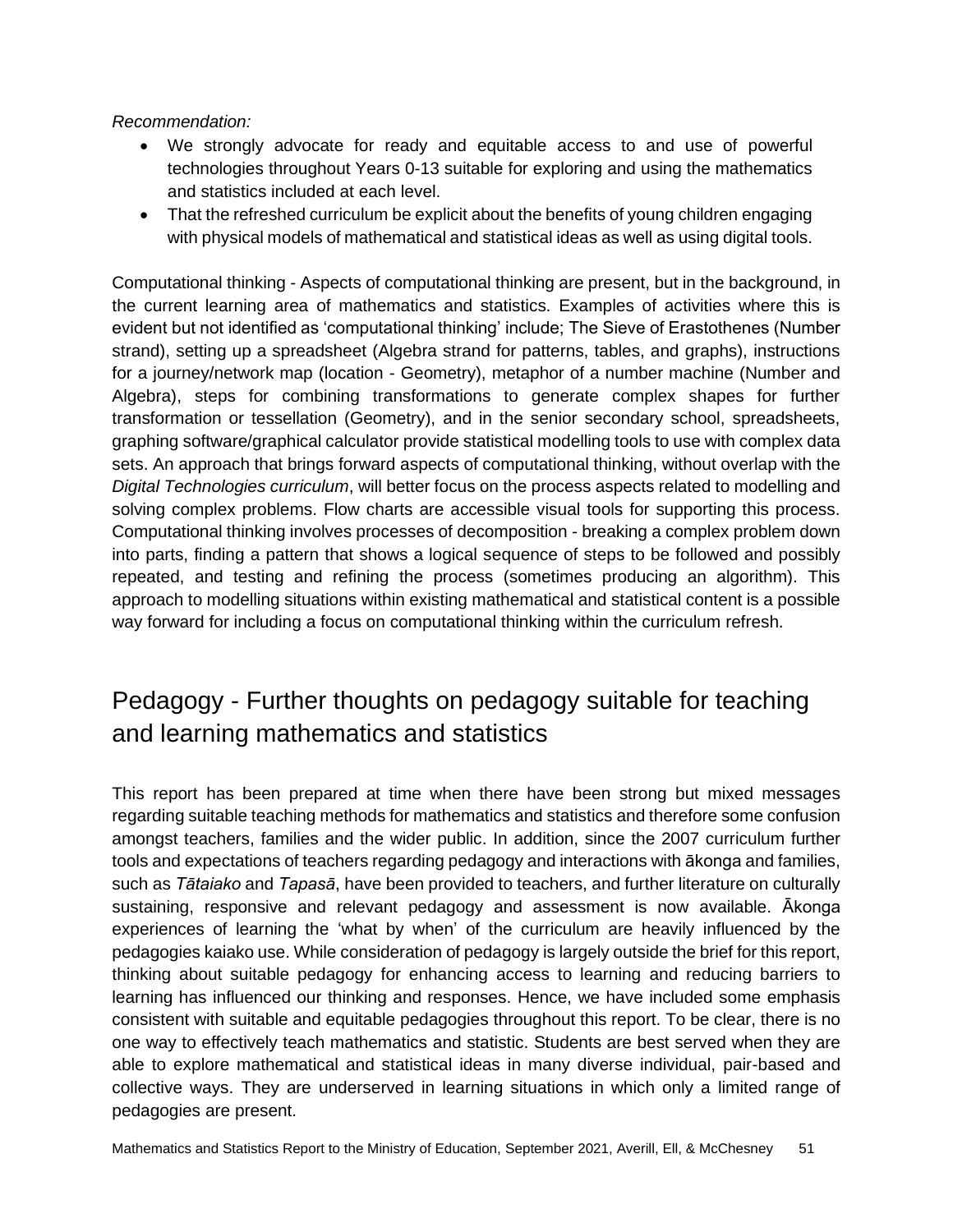### *Recommendations:*

- We strongly advocate for a clear national statement about the use of pedagogies suitable for teaching ākonga mathematics and statistics, consistent with *Tātaiako* and *Tapasā* and current thinking about culturally sustaining pedagogy.
- We strongly advocate for further information and guidance for teachers regarding effective pedagogies for teaching and learning of mathematics and statistics to be included in the curriculum writers' brief and work.

## <span id="page-51-0"></span>Final comments

This report addresses the Ministry of Education's request for advice on the **mathematics skills and knowledge learners need to know and by when, important cross-disciplinary links, and considerations in light of rapid changes and growth in computer science/ICT.** In doing so it also goes beyond this brief by surrounding this information with a number of key considerations and additional information. This is because the task of producing a 'what by when' list is somewhat fraught: such a list can easily become a checklist of skills taught in isolation, the foundation of high stakes testing or reporting or a proxy for the curriculum. In practice the key skills and concepts will not emerge unless they are taught in a rich and broad mathematics and statistics learning experience because many of them are about joining ideas together, recognising patterns, similarities, and the power of mathematical structures. For these reasons, users of this document should guard against extracting a shortlist of our signpost suggestions. We ask readers to consider this work in relation to the metaphor of a landscape introduced earlier with our suggestions as signposts.

We repeat here the caveats on this report arising from the way it was derived. In particular, this document does not represent a bicultural view of these issues. Notions of progress, development and cross-disciplinarity have cultural underpinnings and these have not been discussed or challenged from a Māori perspective, nor is the template framework used bicultural at its foundations. The Ministry of Education needs to remember this when it uses the information in this report. We do not want our efforts to undermine a genuinely bicultural development process for the curriculum, which we completely support. Our report draws from and is consistent with themes, findings, and key ideas from mathematics and statistics education research and literature. However, the time given for preparation of this report has not enabled us to do justice to suitably showing how selections of literature have informed this writing. In addition, consultation on our suggestions with an appropriate reference group has not been possible. We have not been able to consult with a range of others to get diverse views on our suggestions. Appendices Three and Four contain commentary on statistics and senior mathematics from some key thinkers in these areas. These reflections contain useful information for the next step in the curriculum writing process and are therefore shared in full in the appendices.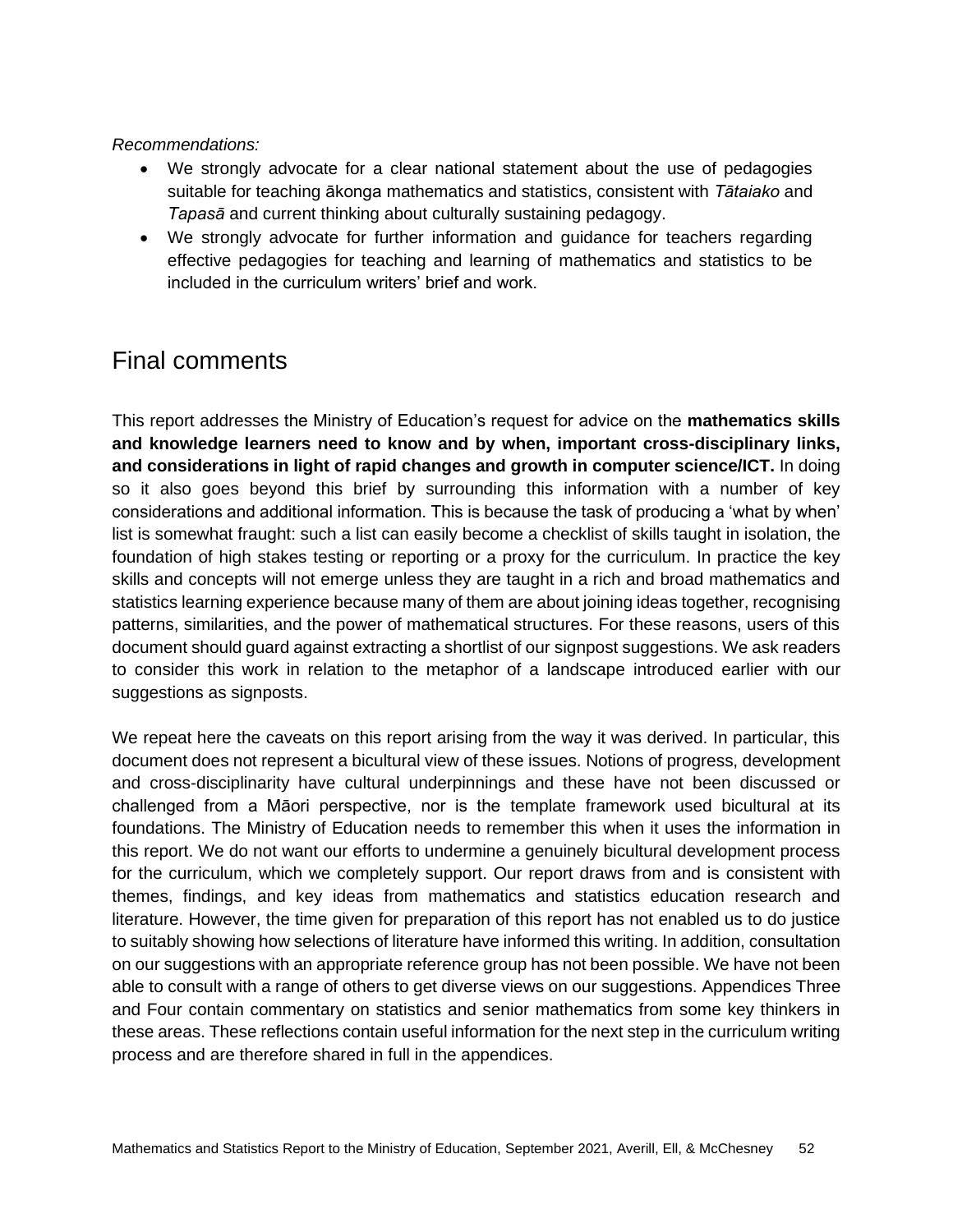The Ministry of Education has the difficult task of drawing together a range of advice from different sources to refresh the mathematics and statistics curriculum. We have tried to dovetail our suggestions with some of the sources we had access to. Coherence across advice to teachers and between curriculum and assessment is going to be critical to ākonga success as a result of the curriculum refresh. One difficulty posed by the mathematics and statistics curriculum area is that there is clear evidence that two-year long levels is contributing to slow progress for our ākonga. Moving to longer bands of time will exacerbate this. A means needs to be found for mathematics and statistics to specify goals and minimum outcomes for each year of schooling (and after two terms at school) within the need for consistency of presentation across curriculum areas.

Finally, this report represents our best thinking within the timeframe allowed. It should be seen as a starting point for further work and discussion rather than a complete and flawless 'master list' of ideas.

### <span id="page-52-0"></span>References

Education Council New Zealand / Matatū Aotearoa. (2011). *Tātaiako: Cultural competencies for teachers of Māori learners.* Wellington, New Zealand: Ministry of Education.

Education Council New Zealand / Matatū Aotearoa. (2017). *Our code, our standards.* Wellington: Ministry of Education.

Ministry of Education. (2007). *The New Zealand curriculum for English-medium teaching and learning in years 1-13.* Wellington: Learning Media Ltd.

Ministry of Education. (2017). *Te whāriki.* Wellington: Ministry of Education.

Ministry of Education. (2018). *Tapasā: Cultural competencies framework for teachers of Pacific learners.* Wellington: Ministry of Education.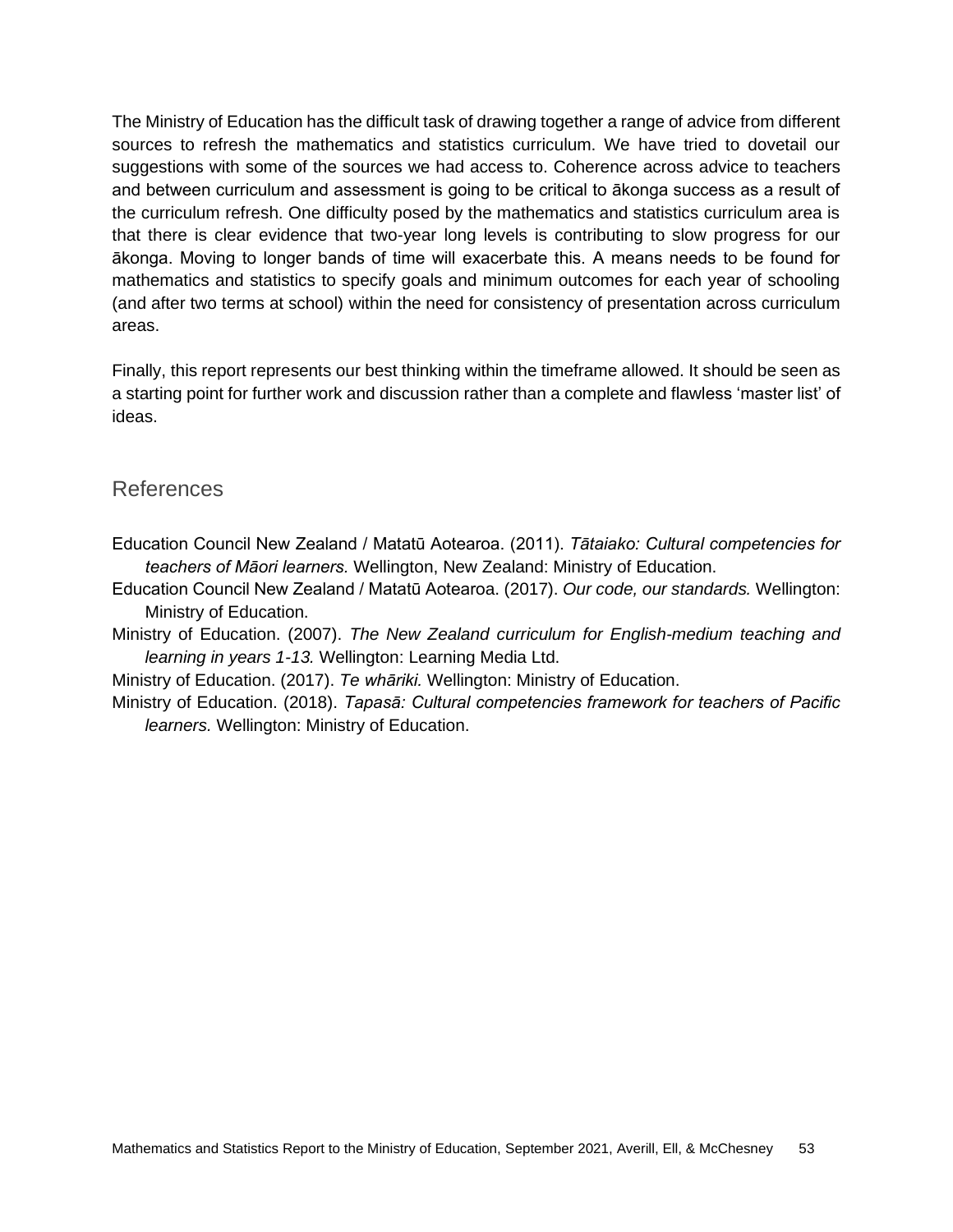## Appendix One: Continuity Overview Tables

These tables provide information extracted from the templates in a year-by-year format to make the focus suggestions easier to see as a progression. The statements are too broad to be used as signposts because each of them implies a number of ideas and skills that ākonga need. These are umbrella expressions of progression to give context to the signposts.

<span id="page-53-0"></span>

|                   | Year's ākonga motto                                                                                                                          |
|-------------------|----------------------------------------------------------------------------------------------------------------------------------------------|
| Two terms         | I bring useful knowledge and understanding to my mathematics and statistics learning.                                                        |
| Year 1            | In mathematics and statistics I am looking for patterns and the way things are related to each other.                                        |
| Year 2            | can use pattern, number sense and simple statistical investigations to solve problems and learn new ideas.                                   |
| Year 3            | understand how the place value structure of the number system works and can use this in exploring measurement and<br>statistical situations. |
| Year 4            | I understand that there are patterns in operations on numbers and data displays.                                                             |
| Year 5            | am shifting to a multiplication-based understanding of how numbers work and use this to understand and express                               |
|                   | probability.                                                                                                                                 |
| Year <sub>6</sub> | I am relating multiplication to place value, rational numbers, measurement systems, number patterns, geometrical patterns                    |
|                   | and relationships, data displays, probabilities, and different types of problem situations.                                                  |
| Year 7            | I can use my multiplicative reasoning, pattern recognition and number sense to solve problems, and to investigate statistical                |
|                   | contexts and relationships, and critique solutions and conclusions.                                                                          |
| Year 8            | I can reason proportionally using relationships and properties of number, shape and data.                                                    |
| Year 9            | I can use strong content knowledge to select appropriate solution processes in a range of mathematics and statistics                         |
|                   | contexts.                                                                                                                                    |
| Year 10           | I can use proportional reasoning in number, algebra, measurement, geometrical, and statistical contexts.                                     |
| Year 11           | I can see and use links between different areas of mathematics and statistics.                                                               |
| Year 12           | I can use tools of mathematics and statistics to understanding and explore mathematical and real world problems.                             |
| Year 13           | can use a range of sophisticated mathematics and statistics strategies and tools for exploring important mathematical and                    |
|                   | real world problems.                                                                                                                         |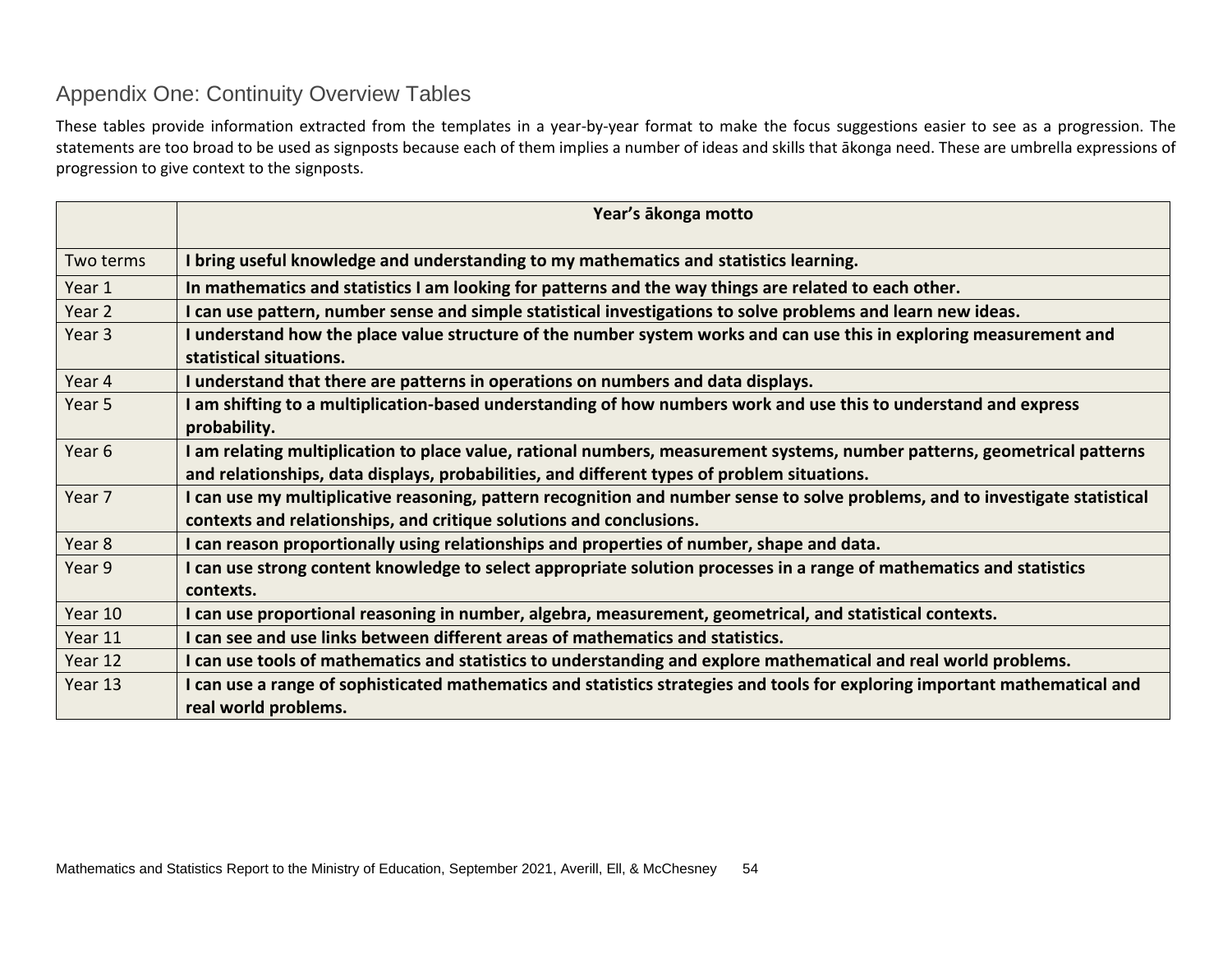### **Number and measurement**

|           | Main kaupapa/purpose/focus for ākonga                                                                                                                                                                                                                    |
|-----------|----------------------------------------------------------------------------------------------------------------------------------------------------------------------------------------------------------------------------------------------------------|
| Two terms | refining and linking ideas of relative magnitude and subitising to the formal counting system                                                                                                                                                            |
| Year 1    | understanding how amounts, numerals and number names are patterned and linked together, up to 100                                                                                                                                                        |
| Year 2    | developing a sound understanding of relative magnitude of numbers and begin to join, separate, compare and group to solve problems using this<br>understanding as base                                                                                   |
| Year 3    | understanding the place value system, and relate to number and measurement contexts                                                                                                                                                                      |
| Year 4    | developing consistently reliable methods for addition and subtraction, and                                                                                                                                                                               |
| Year 5    | beginning to understand rational numbers (including decimals and percentages) (how they show parts of a number or region or amount)<br>establishing a method for multiplication and using place value, fraction and decimal understanding in measurement |
| Year 6    | using multiplicative approaches to understanding place value, rational numbers and solving problems                                                                                                                                                      |
| Year 7    | solving problems using fractions, decimals, and percentages                                                                                                                                                                                              |
| Year 8    | choosing appropriate calculations and number representations to solve whole number, rational number and integer problems                                                                                                                                 |
| Year 9    | developing confidence in their use of adding, subtracting, multiplying and dividing proportions, and in estimating and measuring                                                                                                                         |
| Year 10   | being able to select from and use a range of number and measurement tools and strategies in number, measurement, algebraic, geometric and statistical<br>contexts                                                                                        |
| Year 11   | being able to confidently use all of the number tools and understandings needed for being a numerate citizen and for continued learning in mathematics<br>and statistics                                                                                 |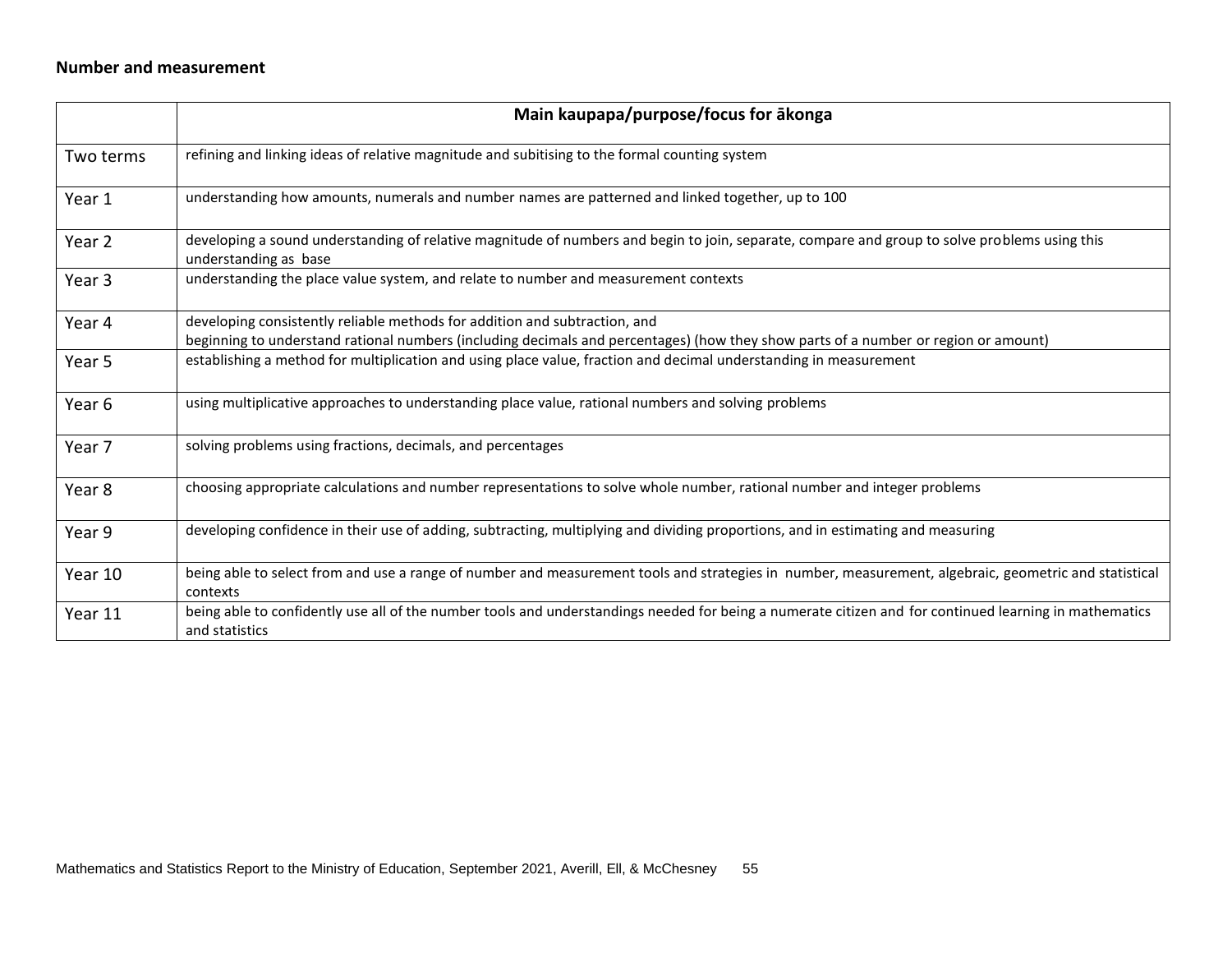### **Algebra**

|           | Main kaupapa/purpose/focus for akonga                                                                                                                                                               |
|-----------|-----------------------------------------------------------------------------------------------------------------------------------------------------------------------------------------------------|
| Two terms | making patterns, and seeing patterns in things, including shapes and colours                                                                                                                        |
| Year 1    | recognising what 'the same' means with amounts and shapes and looking for patterns in what they are learning                                                                                        |
| Year 2    | seeking and describing patterns in the number system                                                                                                                                                |
| Year 3    | knowing $\leq$ means 'the same as' and being able to use it to show equalities                                                                                                                      |
| Year 4    | developing a solid understanding of how addition and subtraction on whole numbers work - what they are asking you to do to numbers and what some of<br>the underlying rules are about how they work |
| Year 5    | using patterns to make predictions, and using inequalities to express relationships between numbers and expressions                                                                                 |
| Year 6    | knowing how the four operations 'work' and beginning to use functional thinking to understand and describe two-variable patterns                                                                    |
| Year 7    | using tables, graphs and rules (words or numbers) to discover and describe sequential patterns                                                                                                      |
| Year 8    | representing and explaining mathematical relationships in different ways, including using letters to represent variables and unknowns                                                               |
| Year 9    | making and solving algebraic equations and working with linear functions to solve practical problems                                                                                                |
| Year 10   | understanding relationships between information in tables, equations, and graphs for simple patterns and functions                                                                                  |
| Year 11   | using equations, rules and graphs to explore real situations, solve problems and make predictions                                                                                                   |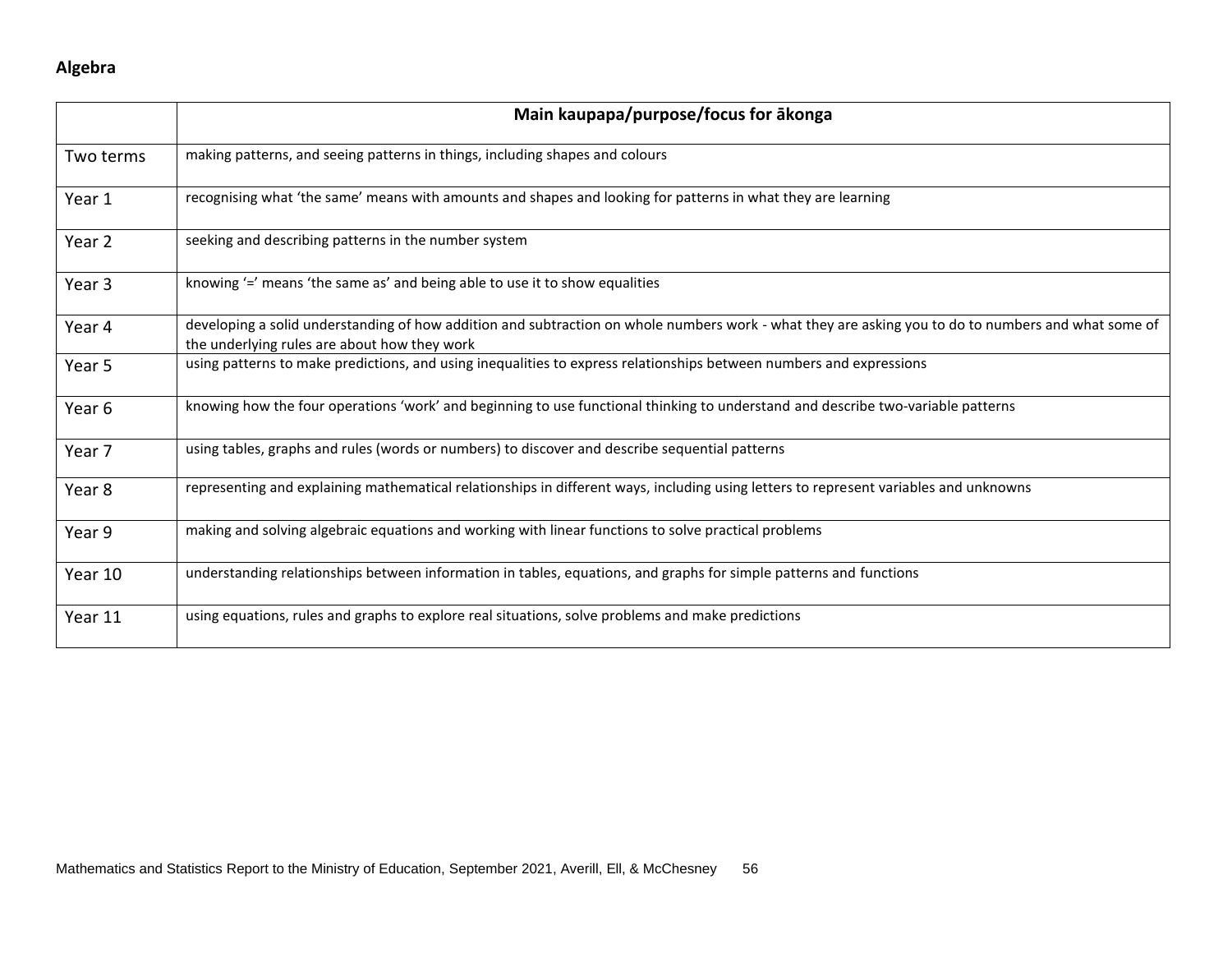### **Geometry**

|           | Main kaupapa/purpose/focus for ākonga                                                                                                                                          |  |  |
|-----------|--------------------------------------------------------------------------------------------------------------------------------------------------------------------------------|--|--|
| Two terms | making, seeing and talking about patterns in shapes                                                                                                                            |  |  |
| Year 1    | being able to see and describe patterns that use simple symmetry and shapes                                                                                                    |  |  |
| Year 2    | recognise, describe, and draw different shapes, and being able to see and talk about the effects of turns (rotation) and flips (reflections) on shapes                         |  |  |
| Year 3    | moving, combining and drawing patterns of combinations of 2D shapes, and extend to moving 3-D objects in space                                                                 |  |  |
| Year 4    | knowing the spatial features that shapes and objects have and using these to sort and recognise shapes and objects in different places and orientations                        |  |  |
| Year 5    | describing and modelling equivalence and difference in the context of shapes as well as numbers                                                                                |  |  |
| Year 6    | using formal language of geometrical properties to describe shapes, transformations and spatial positions                                                                      |  |  |
| Year 7    | using specific geometrical language that enables precision in describing and replicating shapes and design                                                                     |  |  |
| Year 8    | understanding features of shapes and space and moving between different models/representations of 2 and 3D shapes and objects                                                  |  |  |
| Year 9    | using technology and geometrical relationships to resolve real world problems involving 2D shapes, scale and symmetry                                                          |  |  |
| Year 10   | using technology, including geometry software, and geometrical relationships to understand and resolve real world problems involving 2D and 3D shapes,<br>objects and symmetry |  |  |
| Year 11   | selecting and using geometrical tools to investigate geometrical situations involving shape, position and symmetry across measurement, geometry and<br>algebraic contexts      |  |  |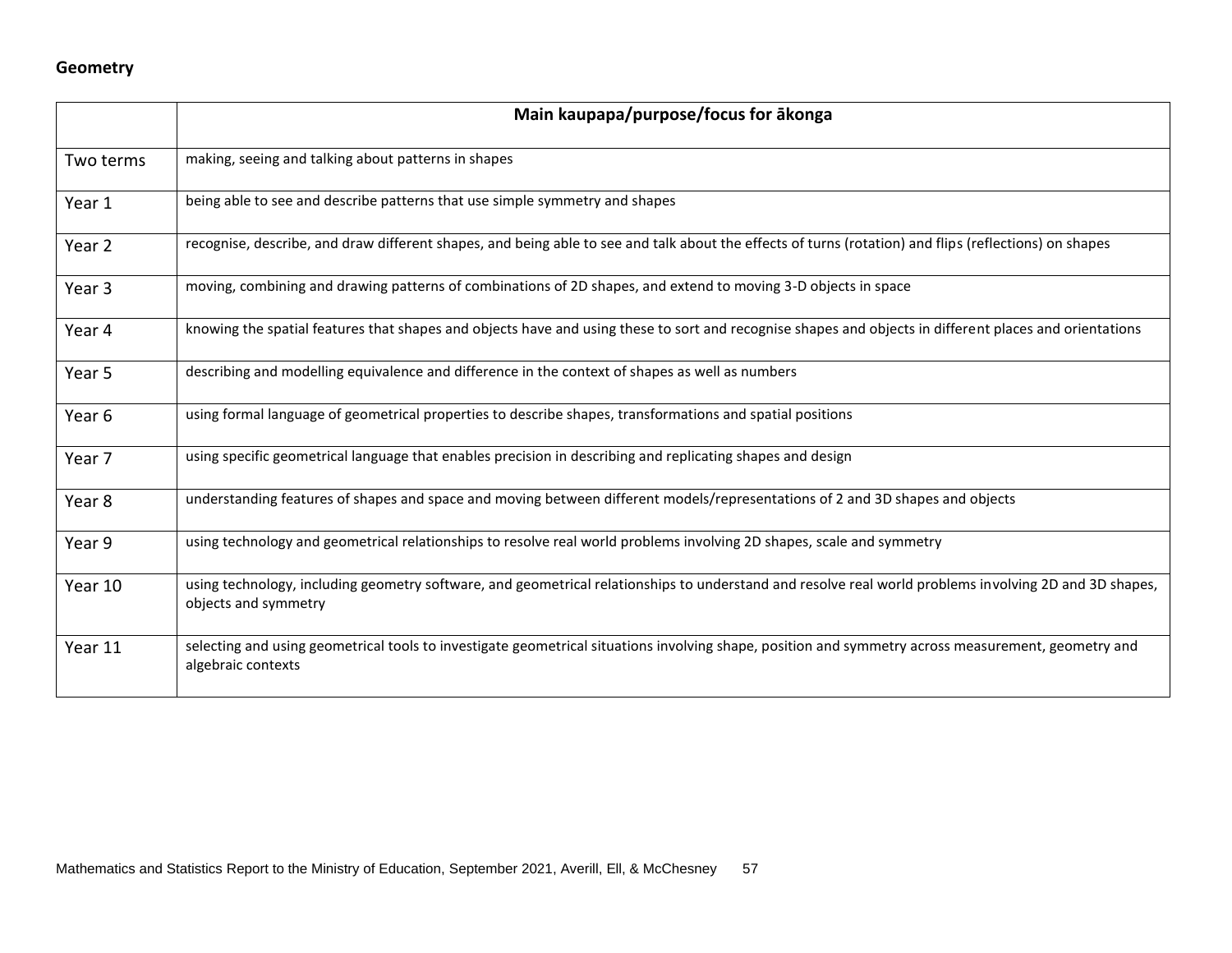### **Statistics and Probability**

|           | Main kaupapa/purpose/focus for ākonga                                                                                                                                                                                                                                                                  |
|-----------|--------------------------------------------------------------------------------------------------------------------------------------------------------------------------------------------------------------------------------------------------------------------------------------------------------|
| Two terms | sorting things into categories that show something about the collection of things                                                                                                                                                                                                                      |
| Year 1    | using comparison to discuss investigations and their outcomes, including the language of chance                                                                                                                                                                                                        |
| Year 2    | working with others to pose a question, collect category data, sort it, discuss what was found and understand that not all responses or outcomes were<br>equally likely                                                                                                                                |
| Year 3    | working with more than one variable that describes a data set that they have collected and making sense of others' descriptions                                                                                                                                                                        |
| Year 4    | working with more than one variable that describes a data set collected by others and exploring the likelihood of particular outcomes                                                                                                                                                                  |
| Year 5    | thinking critically about category data displays created by themselves and others                                                                                                                                                                                                                      |
| Year 6    | collecting and using time series data as well as summary and comparison data, and being able to model the likelihood of outcomes in controlled<br>probability situations (such as rolling two dice)                                                                                                    |
| Year 7    | working with relationships in and through data, describing the shape of the data, and using continuous numerical variables                                                                                                                                                                             |
| Year 8    | engaging in all phases of a simple statistical investigation involving comparison or relationship situations, using and critiquing their own data sets and data<br>sets from others, and be able to explain why the results of a probability experiment might not be the same as a model would predict |
| Year 9    | understanding that variation and chance affect results of statistical investigations and probabilities of events happening                                                                                                                                                                             |
| Year 10   | understanding how the design of an experiment, data collection, sampling and analysis impact on findings of an investigation                                                                                                                                                                           |
| Year 11   | being aware of and able to critique chance and data situations relevant to important issues in their everyday lives and make decisions based on this<br>awareness                                                                                                                                      |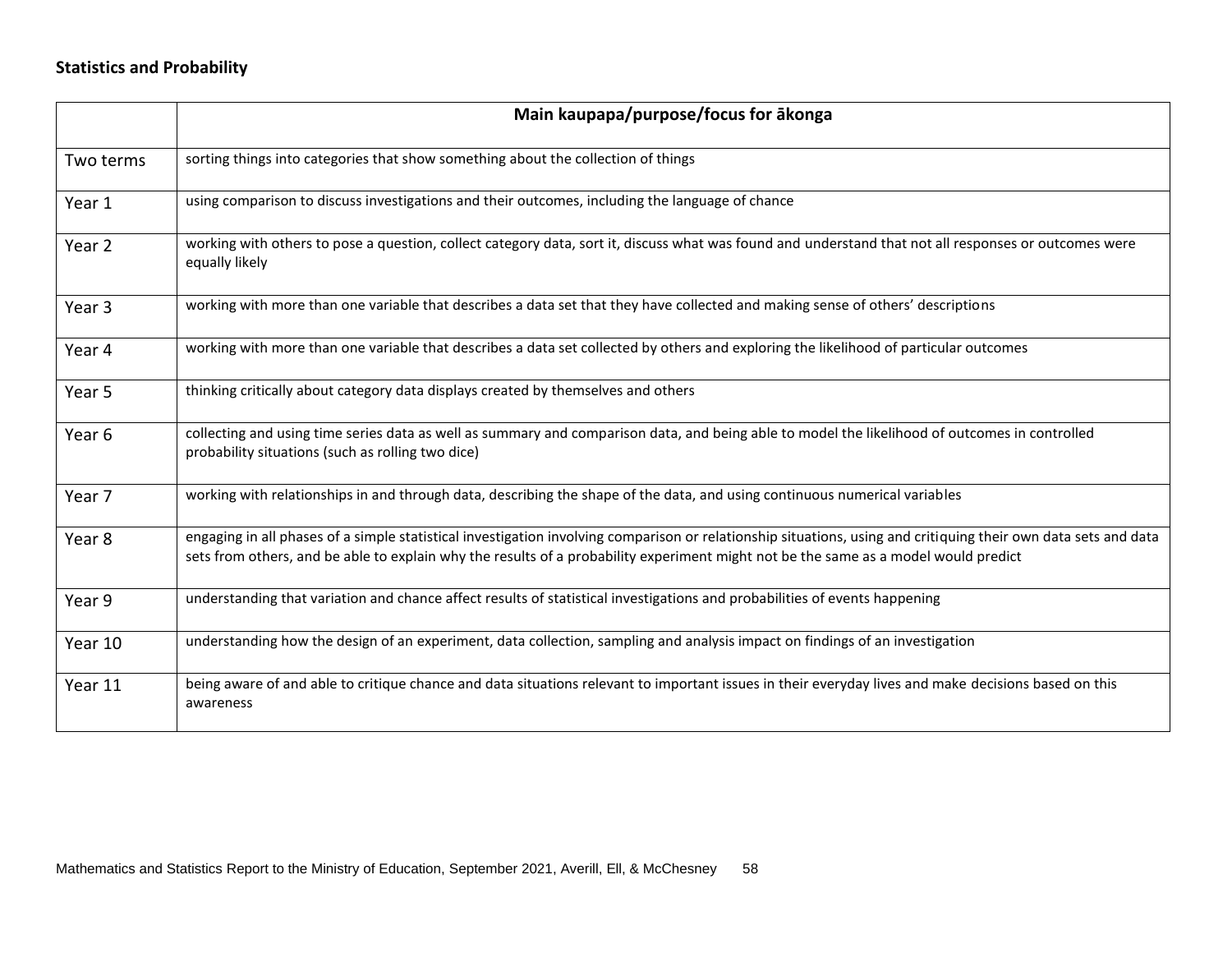<span id="page-58-0"></span>Appendix Two: Example showing possible Important Cross-disciplinary links for mathematics and statistics with Te reo Māori

It is timely to ensure all ākonga have a growing vocabulary of kupu Māori for mathematics/pāngarau and tauanga/statistics and have opportunities to learn and use these terms and sentence structures in English and te reo Māori. Such knowledge and use assists ākonga to see purpose for and relevance of mathematics and statistics in their everyday lives and enables consideration of differing worldviews. For te reo Māori learners it would be ideal to have new mathematics and statistics focus te reo Māori learning for each year. It is suitable for kaiako to have guidance and support for this aspect of the teaching and learning of mathematics and statistics, including to help broaden and deepen the inclusion of te reo Māori within mathematics and statistics learning programmes.

The kupu Māori below are suggested as discussion starters regarding what makes for suitable knowledge of mathematical terms in te reo Māori for all ākonga in Aotearoa New Zealand across year levels as part of the key curriculum mathematical skills and knowledge. That is to say, they are included in this report as provocations for consideration rather than as a definitive selection. Consideration has been given to the Languages curriculum focus areas, mathematics content at the year levels, and potential cultural priorities. Consultation with suitable experts is expected.

| Year     | Focus areas of the Languages curriculum <sup>26</sup> (levels 1-8) |                                                                                                                                                                                                                         |                                                                                                                            |  |
|----------|--------------------------------------------------------------------|-------------------------------------------------------------------------------------------------------------------------------------------------------------------------------------------------------------------------|----------------------------------------------------------------------------------------------------------------------------|--|
|          | Language<br>knowledge                                              | Communication                                                                                                                                                                                                           | <b>Cultural knowledge</b><br>(historical and current)                                                                      |  |
|          | Knowing ngā kupu<br>Māori to be able<br>to:                        | Sentence structures including and building on:                                                                                                                                                                          |                                                                                                                            |  |
| $\Omega$ | communicate<br>using counting<br>numbers up to 20                  | e.g., Use numbers in simple sentences<br>How many things? There are three things.<br>How many people?<br>There are four people.                                                                                         | Considering culturally located ways<br>of thinking about quantity (how<br>many) and that these can vary with<br>worldview. |  |
|          | describe<br>relationships<br>between people                        | e.g., Use relationship words in sentences<br>(e.g., mother, father, sister, brother, koro, kuia,<br>tupuna, friend)<br>Who is your mother? Tere is my mother.<br>How many sisters do you have? Who are your<br>sisters? | Considering the personal<br>relationships that are important to<br>ākonga and their families and<br>whānau.                |  |
| 2        | describe position<br>and following                                 | e.g., Use position words in sentences<br>(e.g., above, below, behind, in front of, on top<br>of, under, beside)                                                                                                         | Considering culturally located ways<br>of thinking about position and                                                      |  |

It is assumed that language knowledge such as this will be developed cumulatively by kaiako with ākonga as ākonga progress through year levels.

<sup>26</sup> [https://nzcurriculum.tki.org.nz/The-New-Zealand-Curriculum/Learning-languages/Achievement](https://nzcurriculum.tki.org.nz/The-New-Zealand-Curriculum/Learning-languages/Achievement-objectives#collapsible1)[objectives#collapsible1](https://nzcurriculum.tki.org.nz/The-New-Zealand-Curriculum/Learning-languages/Achievement-objectives#collapsible1)